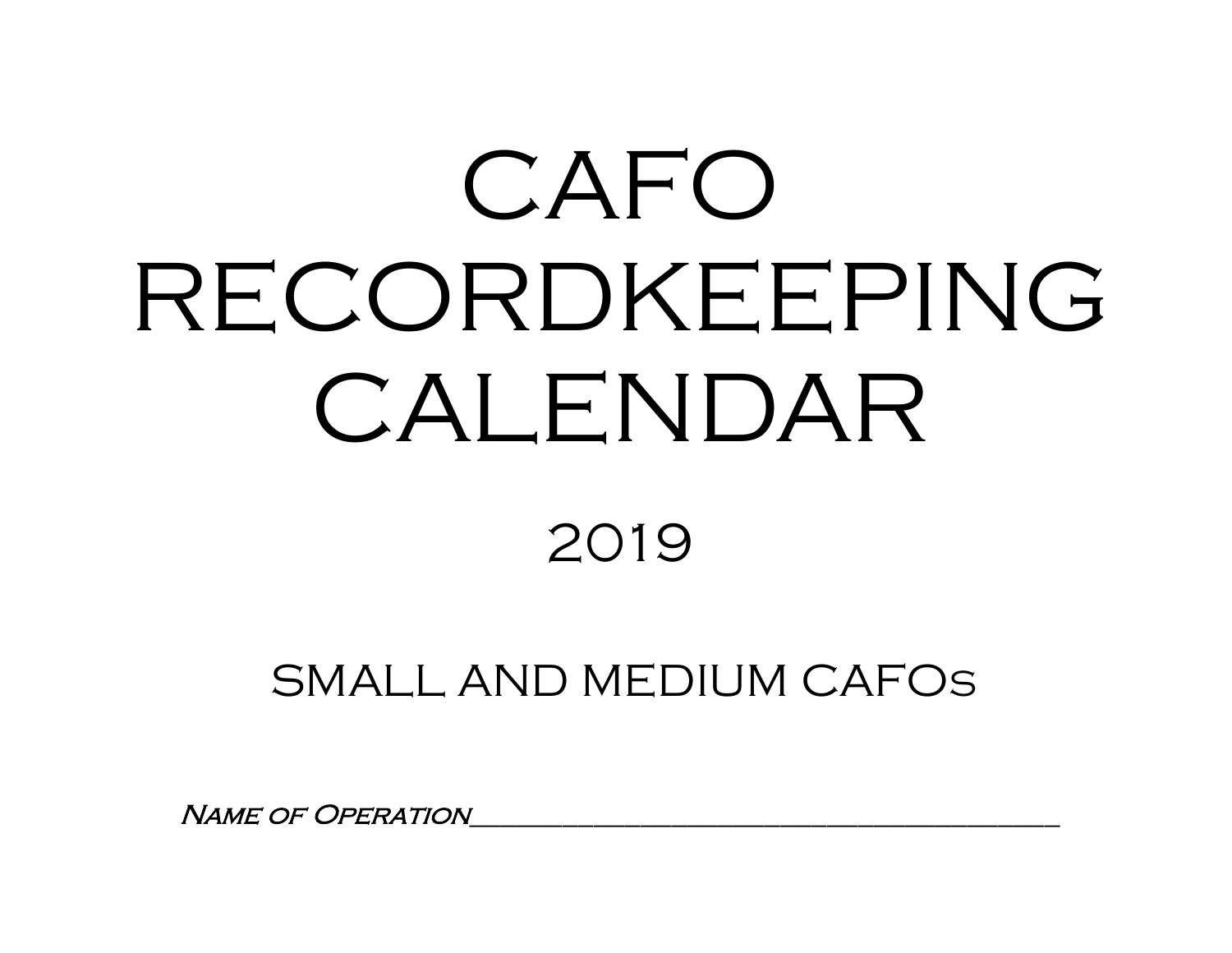## $JANUARY 2019$  IN THE EVENT OF A<br>INSPECTIONS

#### In the event of a discharge, contact your local Livestock Water Quality Specialist or CAFO Program at (503) 986-4699 within 24 hours

q Waterlines q Stormwater diversion devices q Depth of liquid manure storage facility q Manure application equipment

| <b>SUNDAY</b>          | <b>MONDAY</b>                                                 | <b>TUESDAY</b>         | <b>WEDNESDAY</b>       | <b>THURSDAY</b>                | <b>FRIDAY</b>          | <b>SATURDAY</b>             |
|------------------------|---------------------------------------------------------------|------------------------|------------------------|--------------------------------|------------------------|-----------------------------|
|                        |                                                               | LOCATION               | 2<br>LOCATION          | R<br>LOCATION                  | 4<br>LOCATION          | l5<br>LOCATION              |
|                        | <b>HAPPY NEW YEAR!</b>                                        | <b>TYPE</b>            | <b>TYPE</b>            | $\mathsf{TVPE} \_\_\_\_\_\_\_$ | <b>TYPE</b>            |                             |
|                        |                                                               | METHOD_                | METHOD                 | METHOD                         | METHOD                 | METHOD                      |
|                        | <b>REMINDER</b>                                               | VOLUME                 | VOLUME                 | VOLUME                         | VOLUME                 | <b>VOLUME</b>               |
|                        | <b>MANURE APPLICATION TO</b><br>SATURATED SOIL IS PROHIBITED. | TOTAL N                | TOTAL N                | TOTAL N                        | TOTAL N                | TOTAL N                     |
|                        |                                                               | TOTAL P__              | TOTAL P                | TOTAL P                        | TOTAL P_               | TOTAL P                     |
|                        |                                                               | <b>EXPORTED VOLUME</b> | <b>EXPORTED VOLUME</b> | <b>EXPORTED VOLUME</b>         | <b>EXPORTED VOLUME</b> | <b>EXPORTED VOLUME</b>      |
|                        |                                                               |                        |                        |                                |                        |                             |
| l6<br><b>LOCATION</b>  | $\overline{z}$<br>LOCATION                                    | R<br>LOCATION          | 9<br>LOCATION          | $10^{-7}$<br>LOCATION          | 11<br><b>LOCATION</b>  | 12 <sup>°</sup><br>LOCATION |
|                        |                                                               |                        |                        |                                |                        |                             |
| <b>TYPE</b>            | <b>TYPE</b>                                                   |                        | <b>TYPE</b>            | <b>TYPE</b>                    |                        | <b>TYPE</b>                 |
| METHOD                 | METHOD                                                        | METHOD                 | METHOD                 | METHOD                         | METHOD                 | METHOD                      |
| <b>VOLUME</b>          | <b>VOLUME</b>                                                 | <b>VOLUME</b>          | VOLUME                 | <b>VOLUME</b>                  | <b>VOLUME</b>          | <b>VOLUME</b>               |
| TOTAL N                | TOTAL N                                                       | TOTAL N                | TOTAL N                | Total N                        | <b>TOTAL N</b>         | TOTAL N                     |
| TOTAL P                | TOTAL P                                                       | TOTAL P                | TOTAL P                | TOTAL P                        | TOTAL P                | TOTAL P                     |
| <b>EXPORTED VOLUME</b> | <b>EXPORTED VOLUME</b>                                        | <b>EXPORTED VOLUME</b> | <b>EXPORTED VOLUME</b> | <b>EXPORTED VOLUME</b>         | <b>EXPORTED VOLUME</b> | <b>EXPORTED VOLUME</b>      |
|                        |                                                               |                        |                        |                                |                        |                             |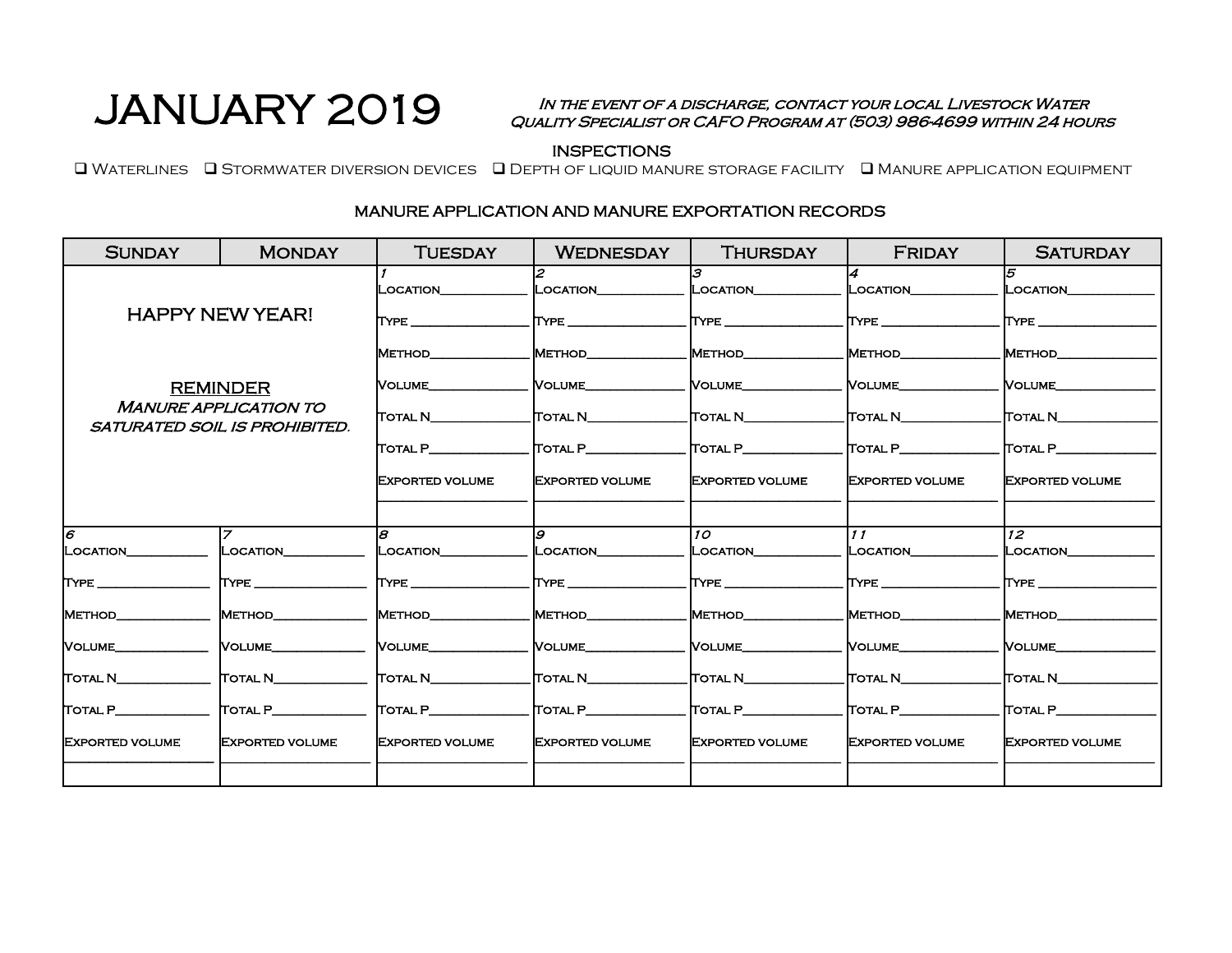| $\overline{13}$              | 14                     | $\overline{15}$                | 16                     | $\overline{17}$        | $\overline{18}$              | $\overline{19}$                                                    |
|------------------------------|------------------------|--------------------------------|------------------------|------------------------|------------------------------|--------------------------------------------------------------------|
| <b>LOCATION</b>              | LOCATION               | <b>LOCATION</b>                | <b>LOCATION</b>        | LOCATION               | LOCATION                     | LOCATION                                                           |
| TYPE_                        | TYPE_                  | $\textsf{T} \textsf{YPE} \_$   | TYPE_                  | TYPE_                  | $\mathsf{T} \mathsf{YPE} \_$ | TYPE                                                               |
| <b>METHOD</b>                | <b>METHOD</b>          | <b>METHOD</b>                  | <b>METHOD</b>          | <b>METHOD</b>          | <b>METHOD</b>                | <b>METHOD</b>                                                      |
| <b>VOLUME</b>                | <b>VOLUME</b>          | <b>VOLUME</b>                  | <b>VOLUME</b>          | <b>VOLUME</b>          | <b>VOLUME</b>                | <b>VOLUME</b>                                                      |
| TOTAL N_                     | Total N                | <b>TOTAL N</b>                 | Total N                | Total N                | Total N                      | TOTAL N                                                            |
| Total P_                     | Total P                | Total P                        | TOTAL P                | TOTAL P                | TOTAL P                      | TOTAL P                                                            |
| <b>EXPORTED VOLUME</b>       | <b>EXPORTED VOLUME</b> | <b>EXPORTED VOLUME</b>         | <b>EXPORTED VOLUME</b> | <b>EXPORTED VOLUME</b> | <b>EXPORTED VOLUME</b>       | <b>EXPORTED VOLUME</b>                                             |
| $\overline{20}$              | $\overline{21}$        | 22                             | 23                     | 24                     | $\overline{25}$              | $\overline{26}$                                                    |
| LOCATION                     | LOCATION               | LOCATION                       | LOCATION_              | LOCATION_              | LOCATION                     | LOCATION                                                           |
| $\textsf{T} \textsf{YPE} \_$ | TYPE.                  | <b>TYPE</b>                    | <b>TYPE</b>            | TYPE.                  | TYPE.                        | <b>TYPE</b>                                                        |
| <b>METHOD</b>                | <b>METHOD</b>          | <b>METHOD</b>                  | <b>METHOD</b>          | Method                 | <b>METHOD</b>                | <b>METHOD</b>                                                      |
| VOLUME                       | <b>VOLUME</b>          | <b>VOLUME</b>                  | VOLUME                 | <b>VOLUME</b>          | <b>VOLUME</b>                | <b>VOLUME</b>                                                      |
| Total N_                     | Total N_               | TOTAL N                        | Total N_               | Total N_               | Total N_                     | TOTAL N                                                            |
| TOTAL P_                     | TOTAL P                | TOTAL P                        | TOTAL P                | TOTAL P                | Total P_                     | <b>TOTAL P</b>                                                     |
| <b>EXPORTED VOLUME</b>       | EXPORTED VOLUME        | <b>EXPORTED VOLUME</b>         | <b>EXPORTED VOLUME</b> | EXPORTED VOLUME        | <b>EXPORTED VOLUME</b>       | <b>EXPORTED VOLUME</b>                                             |
| $\overline{27}$              | 28                     | 29                             | $\overline{30}$        | $\overline{31}$        |                              |                                                                    |
| LOCATION                     | <b>LOCATION</b>        | <b>LOCATION</b>                | LOCATION_              | LOCATION_              |                              | <i>REVIEW YOUR APPROVED AWMP</i>                                   |
| TYPE_                        | TYPE.                  | $\mathsf{T} \mathsf{YPE}$ $\_$ | $\sf{Type\_}$          | TYPE.                  |                              | <i>TO DETERMINE APPROPRIATE</i>                                    |
| <b>METHOD</b>                | <b>METHOD</b>          | <b>METHOD</b>                  | <b>METHOD</b>          | Method                 |                              | <b>MANURE APPLICATION AREAS.</b><br><b>RATES AND BUFFER WIDTHS</b> |
| VOLUME                       | VOLUME                 | VOLUME                         | VOLUME                 | <b>VOLUME</b>          |                              | FOR THIS TIME OF YEAR.                                             |
| TOTAL N                      | TOTAL N_               | Total N_                       | Total N_               | Total N_               |                              | ALL MANURE APPLICATIONS                                            |
| TOTAL P                      | TOTAL P                | TOTAL P                        | TOTAL P_               | TOTAL P_               |                              | <b>MUST BE DONE IN ACCORDANCE</b><br><b>WITH YOUR AWMP.</b>        |
| <b>EXPORTED VOLUME</b>       | <b>EXPORTED VOLUME</b> | <b>EXPORTED VOLUME</b>         | <b>EXPORTED VOLUME</b> | EXPORTED VOLUME        |                              |                                                                    |
|                              |                        |                                |                        |                        |                              |                                                                    |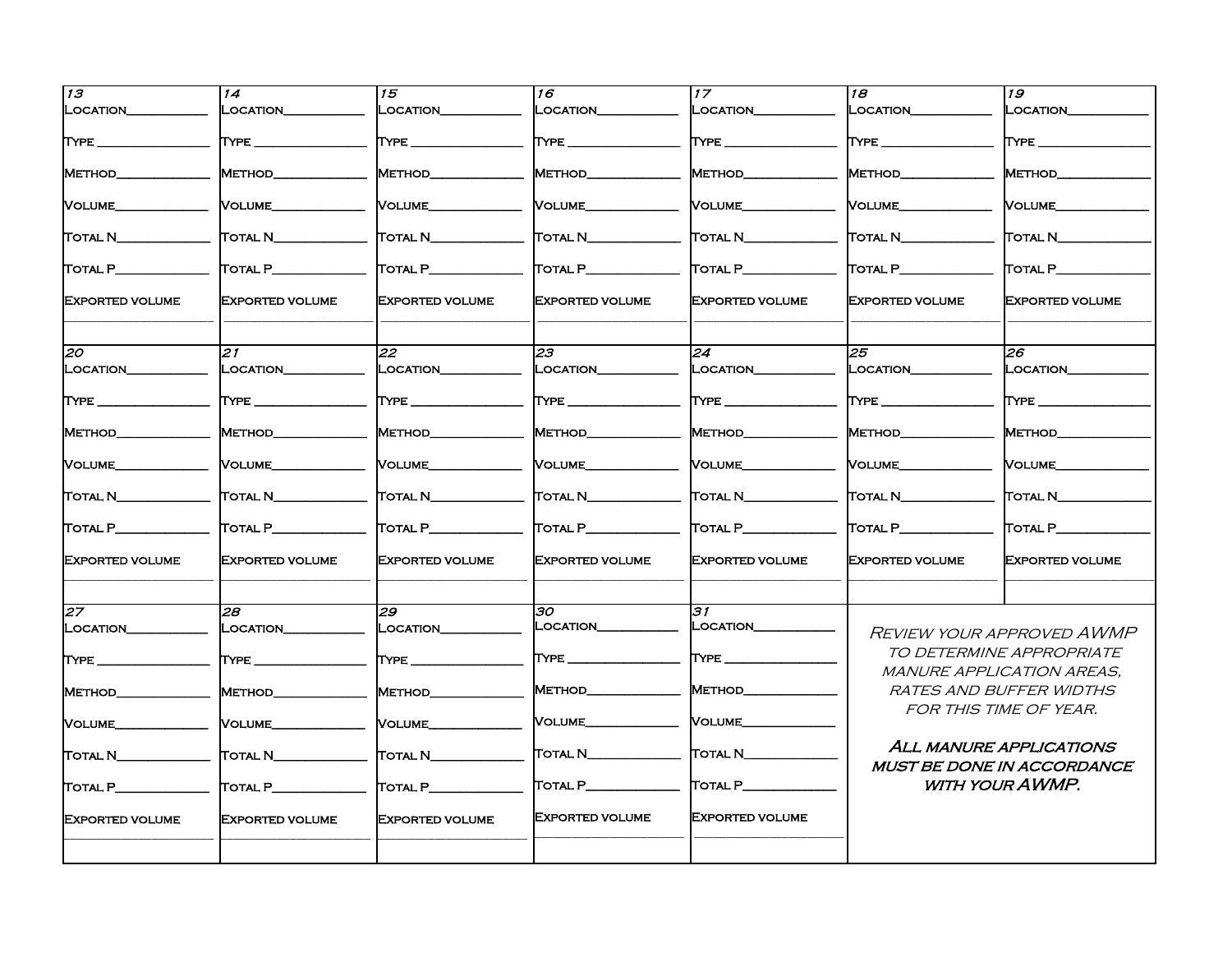#### FEBRUARY 2019 IN THE EVENT OF A DISCHARGE, CONTACT YOUR LOCAL LIVESTOCK WATER Quality Specialist or CAFO Program at (503) 986-4699 within 24 hours

#### INSPECTIONS

q Waterlines q Stormwater diversion devices q Depth of liquid manure storage facility q Manure application equipment

| <b>SUNDAY</b>          | <b>MONDAY</b>                                                                                        | <b>TUESDAY</b>         | <b>WEDNESDAY</b>       | <b>THURSDAY</b> | <b>FRIDAY</b>   | <b>SATURDAY</b>        |
|------------------------|------------------------------------------------------------------------------------------------------|------------------------|------------------------|-----------------|-----------------|------------------------|
|                        |                                                                                                      |                        |                        |                 | <b>LOCATION</b> | 2<br>LOCATION          |
|                        | ALL LIQUID STORAGE FACILITIES MUST BE OPERATED<br>IN A MANNER TO MAINTAIN THE DESIGNED FREEBOARD.    | <b>TYPE</b>            | <b>TYPE</b>            |                 |                 |                        |
|                        |                                                                                                      | <b>METHOD</b>          | <b>METHOD</b>          |                 |                 |                        |
|                        | WHEN CALCULATING THE AMOUNT OF NUTRIENTS APPLIED.                                                    | <b>NOLUME</b>          | VOLUME                 |                 |                 |                        |
|                        | CAFOS MAY USE BOOK VALUES. BOOK VALUES CAN BE FOUND<br>IN YOUR AWMP OR AT THE BACK OF THE CALENDAR.  |                        | <b>TOTAL N</b>         | <b>TOTAL N</b>  |                 |                        |
|                        |                                                                                                      |                        | TOTAL P                | <b>TOTAL P</b>  |                 |                        |
|                        |                                                                                                      | <b>EXPORTED VOLUME</b> | <b>EXPORTED VOLUME</b> |                 |                 |                        |
|                        |                                                                                                      |                        |                        |                 |                 |                        |
| IЗ<br>LOCATION         | 4<br>LOCATION                                                                                        | 5<br>LOCATION          | 6<br>LOCATION          | LOCATION        | l8<br>LOCATION  | <b>l</b> o<br>LOCATION |
| <b>TYPE</b>            | TYPE_                                                                                                | TYPE __                | $\Gamma$ YPE $\_\_$    | $T$ YPE $\_\$   | <b>TYPE</b>     | <b>TYPE</b>            |
| METHOD                 | METHOD                                                                                               | <b>METHOD</b>          | <b>METHOD</b>          | <b>METHOD</b>   | <b>METHOD</b>   | METHOD                 |
| <b>VOLUME</b>          | VOLUME                                                                                               | VOLUME                 | VOLUME                 | VOLUME          | <b>NOLUME</b>   | <b>VOLUME</b>          |
| TOTAL N                | TOTAL N                                                                                              | TOTAL N                | TOTAL N                | TOTAL N         | <b>TOTAL N</b>  | TOTAL N                |
| TOTAL P                | <b>TOTAL P</b>                                                                                       | TOTAL P                | TOTAL P                | TOTAL P         | <b>TOTAL P</b>  | TOTAL P                |
| <b>EXPORTED VOLUME</b> | <b>EXPORTED VOLUME</b><br><b>EXPORTED VOLUME</b><br><b>EXPORTED VOLUME</b><br><b>EXPORTED VOLUME</b> |                        |                        |                 |                 | <b>EXPORTED VOLUME</b> |
|                        |                                                                                                      |                        |                        |                 |                 |                        |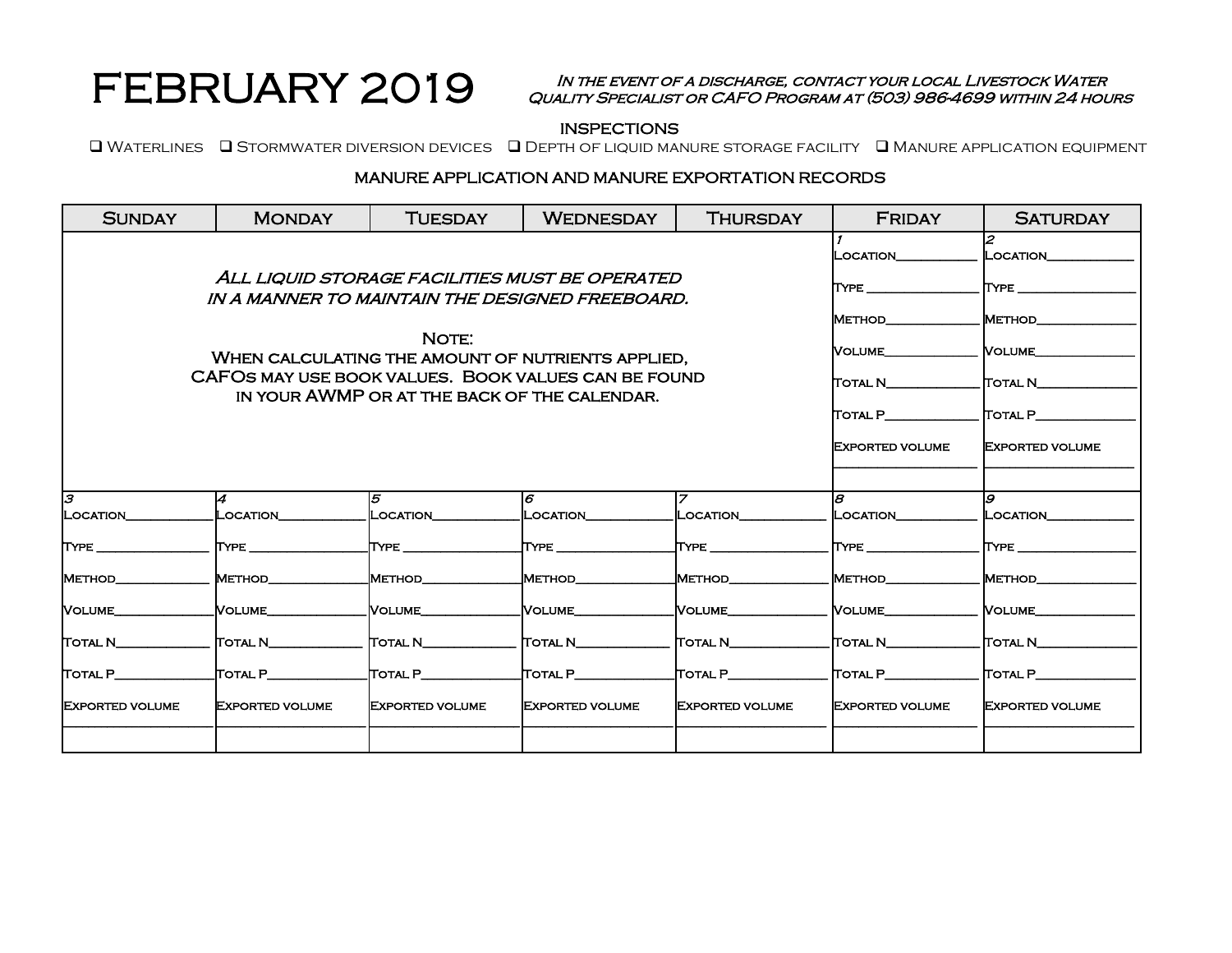| 10                                        | 11                        | 12 <sup>2</sup>          | $\overline{13}$          | 14                        | $\overline{15}$                          | $\overline{16}$                                                                       |  |
|-------------------------------------------|---------------------------|--------------------------|--------------------------|---------------------------|------------------------------------------|---------------------------------------------------------------------------------------|--|
| LOCATION                                  | LOCATION                  | LOCATION                 | LOCATION                 | LOCATION                  | LOCATION                                 | <b>LOCATION</b>                                                                       |  |
| $\mathsf{T} \mathsf{YPE} \_\_\_\_\_\$     | $\mathsf{T} \mathsf{YPE}$ | <b>TYPE</b>              | TYPE ______              | <b>TYPE</b>               | <b>TYPE</b>                              | TYPE ________                                                                         |  |
| <b>METHOD</b>                             | <b>METHOD</b>             | <b>METHOD</b>            | <b>METHOD</b>            | <b>METHOD</b>             | Method                                   | <b>METHOD</b>                                                                         |  |
| VOLUME                                    | VOLUME                    | <b>VOLUME</b>            | VOLUME                   | Volume                    | Volume_______                            | VOLUME                                                                                |  |
| TOTAL N                                   | Total N                   | TOTAL N                  | TOTAL N                  | TOTAL N                   | Total N                                  | TOTAL N                                                                               |  |
| TOTAL P________                           | TOTAL P________           | $\Gamma$ OTAL P $\Gamma$ | $\Gamma$ OTAL P $\Gamma$ | $T$ OTAL $P$              | $\boxed{\text{Total P} \quad \text{[} }$ | $T$ OTAL $P$                                                                          |  |
| <b>EXPORTED VOLUME</b>                    | EXPORTED VOLUME           | <b>EXPORTED VOLUME</b>   | <b>EXPORTED VOLUME</b>   | <b>EXPORTED VOLUME</b>    | <b>EXPORTED VOLUME</b>                   | <b>EXPORTED VOLUME</b>                                                                |  |
| 17                                        | 18                        | 19                       | 20                       | 21                        | 22                                       | 23                                                                                    |  |
| LOCATION                                  | LOCATION____              | $\_OCATiON$              | <b>LOCATION</b>          | LOCATION                  | LOCATION____                             | LOCATION                                                                              |  |
| $\mathsf{T} \mathsf{YPE} \_\_\_\_\_\_\_\$ |                           | <b>TYPE</b> __________   |                          | $\mathsf{T} \mathsf{YPE}$ | <b>TYPE</b> ___________                  | $\mathsf{T} \mathsf{YPE}$                                                             |  |
| METHOD                                    | METHOD                    | METHOD                   | METHOD_______            | Method                    | Method                                   | <b>METHOD</b>                                                                         |  |
| <b>VOLUME</b>                             | VOLUME                    | <b>VOLUME</b>            | VOLUME                   | <b>VOLUME</b>             | Volume__                                 | VOLUME                                                                                |  |
| TOTAL N                                   | Total N                   | Total N________          | $\Gamma$ otal N $\Gamma$ | TOTAL N                   | Total N_________                         | Total N                                                                               |  |
| $\overline{\text{Total P}}\_$             | TOTAL P                   | $T$ OTAL P $\_\_$        | TOTAL P                  | TOTAL P                   | TOTAL P                                  | TOTAL P                                                                               |  |
| <b>EXPORTED VOLUME</b>                    | EXPORTED VOLUME           | <b>EXPORTED VOLUME</b>   | <b>EXPORTED VOLUME</b>   | <b>EXPORTED VOLUME</b>    | <b>EXPORTED VOLUME</b>                   | <b>EXPORTED VOLUME</b>                                                                |  |
| 24                                        | 25                        | 26                       | 27                       | 28                        |                                          |                                                                                       |  |
| LOCATION                                  | LOCATION                  | LOCATION                 | LOCATION                 | LOCATION                  |                                          | <b>IMPORTANT REMINDER</b>                                                             |  |
| TYPE                                      | <b>TYPE</b>               | TYPE _________           |                          | TYPE ______               |                                          | THE 2018 ANNUAL REPORT IS DUE                                                         |  |
| METHOD_                                   | <b>METHOD</b>             | <b>METHOD</b>            | Method_                  | METHOD                    |                                          | FOR FACILITIES REGISTERED TO THE<br>NPDES PERMIT TO ODA BY                            |  |
| VOLUME                                    | Volume                    | VOLUME                   | VOLUME                   | VOLUME                    |                                          | MARCH 15, 2019.<br>IF YOU WERE REGISTERED TO THE                                      |  |
| TOTAL N                                   | Total N                   | TOTAL N                  | TOTAL N                  | TOTAL N                   |                                          | NPDES FOR ANY PART OF 2018                                                            |  |
| TOTAL P_                                  | TOTAL P                   | $T$ OTAL P $\_\_\_\_\_\$ | TOTAL P___               | TOTAL P                   |                                          | YOU NEED TO COMPLETE A REPORT<br>FOR THAT TIME PERIOD.                                |  |
| <b>EXPORTED VOLUME</b>                    | <b>EXPORTED VOLUME</b>    | <b>EXPORTED VOLUME</b>   | <b>EXPORTED VOLUME</b>   | <b>EXPORTED VOLUME</b>    |                                          | CALL YOUR LOCAL INSPECTOR IF YOU<br>NEED ASSISTANCE COMPLETING YOUR<br><b>REPORT.</b> |  |
|                                           |                           |                          |                          |                           |                                          |                                                                                       |  |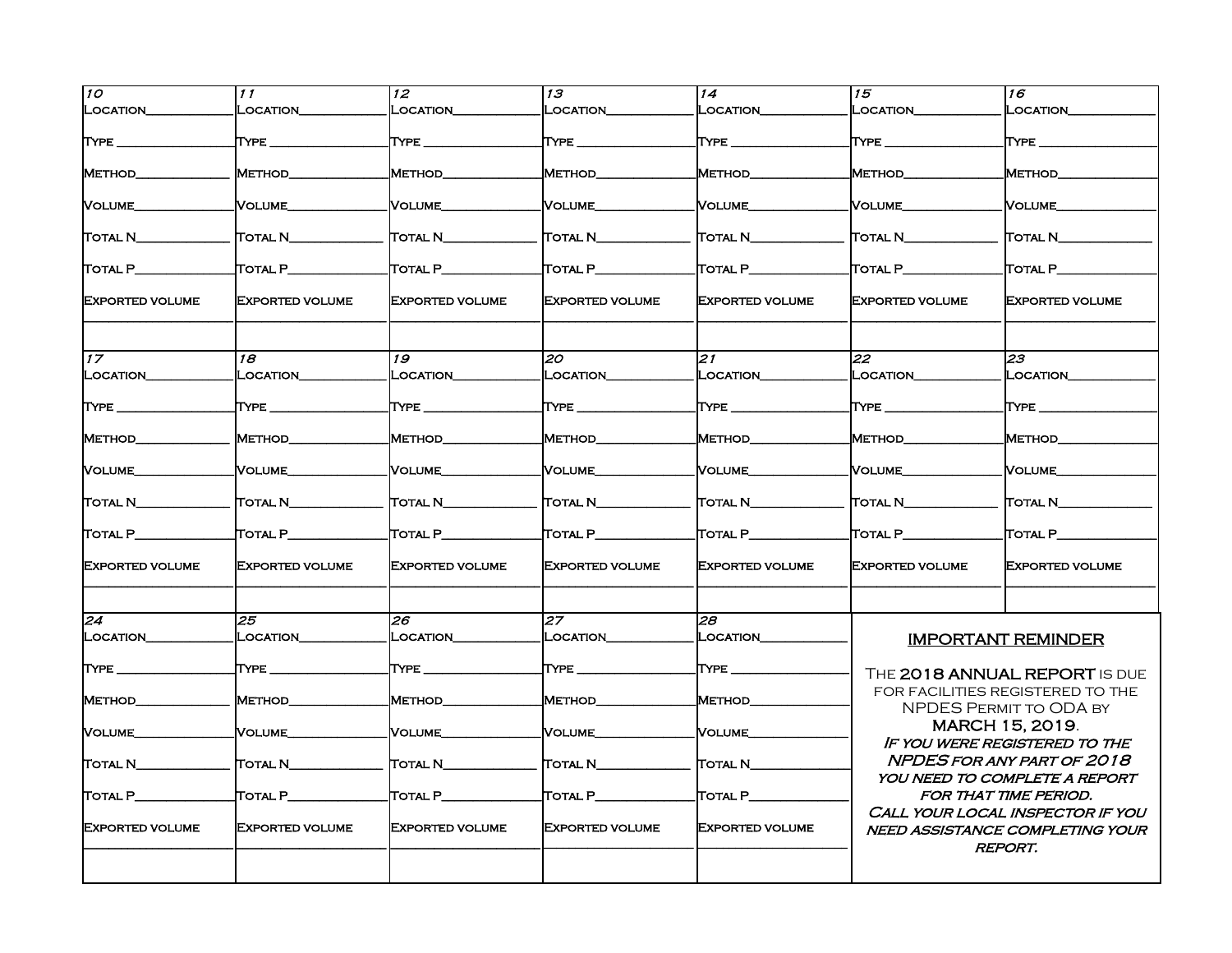### MARCH 2019 IN THE EVENT OF A DISCHARGE, CONTACT YOUR LOCAL LIVESTOCK WATER<br>QUALITY SPECIALIST OR CAFO PROGRAM AT (503) 986-4699 WITHIN 24 HOU Quality Specialist or CAFO Program at (503) 986-4699 within 24 hours.

### **INSPECTIONS**

q Waterlines q Stormwater diversion devices q Depth of liquid manure storage facility q Manure application equipment

| <b>SUNDAY</b>          | <b>MONDAY</b>                                                                                                                                      | <b>TUESDAY</b>               | <b>WEDNESDAY</b>       | <b>THURSDAY</b> | <b>FRIDAY</b>  | <b>SATURDAY</b> |
|------------------------|----------------------------------------------------------------------------------------------------------------------------------------------------|------------------------------|------------------------|-----------------|----------------|-----------------|
|                        |                                                                                                                                                    |                              | LOCATION               | 2<br>LOCATION   |                |                 |
|                        | THE 2018 ANNUAL REPORT IS DUE FOR ALL FACILITIES                                                                                                   | <b>TYPE</b>                  | <b>TYPE</b>            |                 |                |                 |
|                        | REGISTERED TO THE NPDES PERMIT TO ODA BY MARCH 15, 2019.                                                                                           | METHOD                       | METHOD                 |                 |                |                 |
|                        | IF YOUR FACILITY WAS REGISTERED TO THE NPDES PERMIT FOR ANY PART OF 2018<br>YOU MUST SUBMIT AN ANNUAL REPORT FOR THE TIME YOU WERE ON THAT PERMIT. | VOLUME                       | <b>NOLUME</b>          |                 |                |                 |
|                        | <b>FACILITIES REGISTERED TO THE WPCF PERMIT ARE NOT REQUIRED TO</b>                                                                                | Total N                      | TOTAL N                |                 |                |                 |
|                        |                                                                                                                                                    | SUBMIT A 2018 ANNUAL REPORT. |                        |                 | TOTAL P        | <b>TOTAL P</b>  |
|                        | CALL YOUR LOCAL INSPECTOR IF YOU NEED ASSISTANCE<br>COMPLETING YOUR REPORT.                                                                        | <b>EXPORTED VOLUME</b>       | <b>EXPORTED VOLUME</b> |                 |                |                 |
|                        |                                                                                                                                                    |                              |                        |                 |                | <b>g</b>        |
| з<br><b>LOCATION</b>   | 4<br><b>LOCATION</b>                                                                                                                               | l5<br><b>LOCATION</b>        | l6<br><b>LOCATION</b>  | LOCATION        | l8<br>LOCATION | <b>LOCATION</b> |
| <b>TYPE</b>            | <b>TYPE</b>                                                                                                                                        | <b>TYPE</b>                  | <b>TYPE</b>            | <b>TYPE</b>     | <b>TYPE</b>    | <b>TYPE</b>     |
| <b>METHOD</b>          | <b>METHOD</b>                                                                                                                                      | <b>METHOD</b>                | <b>METHOD</b>          | <b>METHOD</b>   | <b>METHOD</b>  | METHOD          |
| VOLUME                 | VOLUME                                                                                                                                             | VOLUME                       | <b>NOLUME</b>          | <b>VOLUME</b>   | VOLUME         | <b>VOLUME</b>   |
| <b>TOTAL N_</b>        | TOTAL N                                                                                                                                            | TOTAL N                      | TOTAL N                | Total N         | Total N        | <b>TOTAL N</b>  |
| TOTAL P                | TOTAL P                                                                                                                                            | TOTAL P                      | <b>TOTAL P</b>         | TOTAL P         | TOTAL P        | <b>TOTAL P</b>  |
| <b>EXPORTED VOLUME</b> | <b>EXPORTED VOLUME</b><br><b>EXPORTED VOLUME</b>                                                                                                   | <b>EXPORTED VOLUME</b>       | <b>EXPORTED VOLUME</b> |                 |                |                 |
|                        |                                                                                                                                                    |                              |                        |                 |                |                 |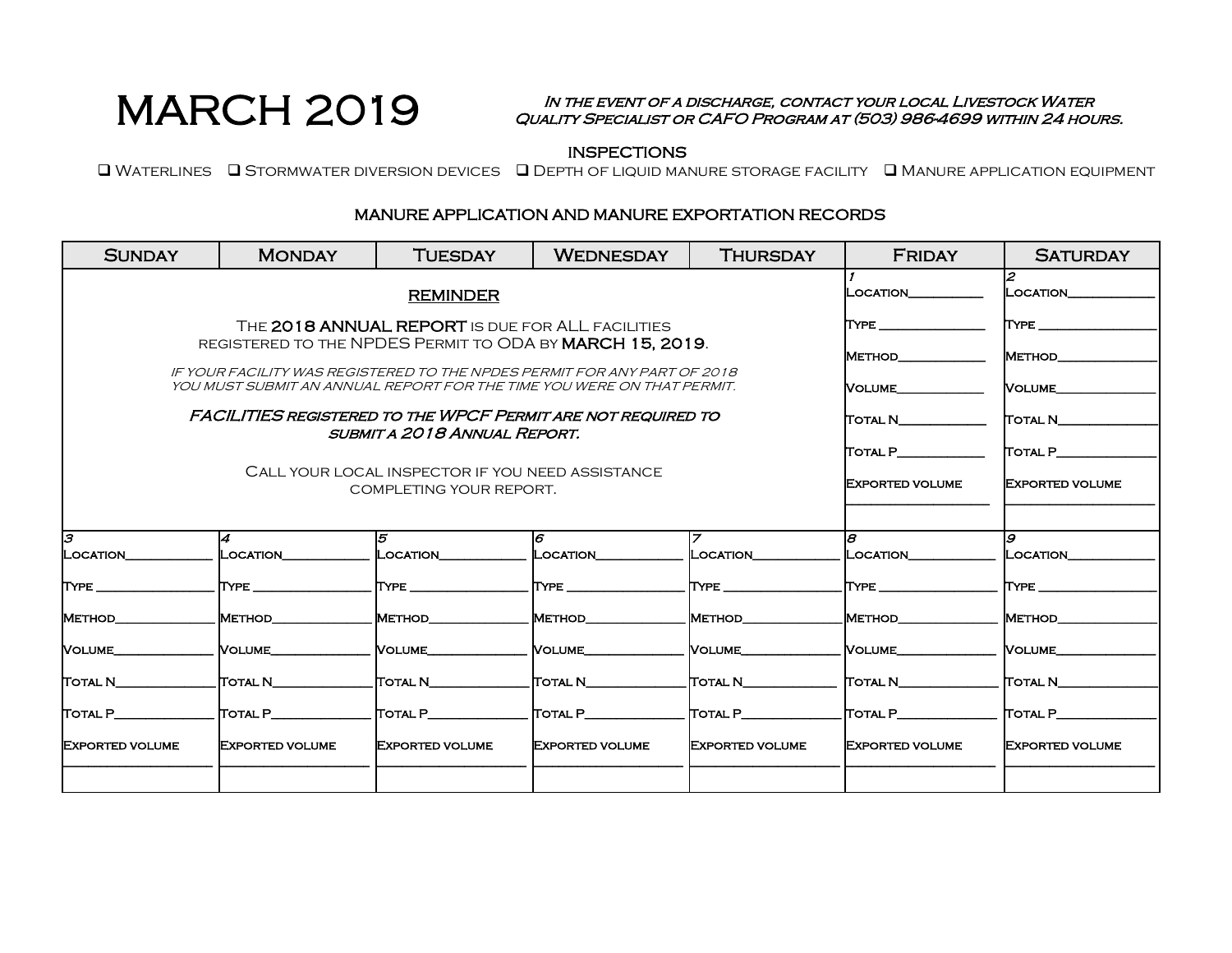| $\overline{10}$               | 11                           | 12 <sup>2</sup>                         | 13                     | 14                                      |                                           | 16                             |
|-------------------------------|------------------------------|-----------------------------------------|------------------------|-----------------------------------------|-------------------------------------------|--------------------------------|
|                               |                              |                                         |                        |                                         | 15                                        |                                |
| LOCATION                      | LOCATION                     | LOCATION_                               | LOCATION               | LOCATION_                               | LOCATION                                  | LOCATION                       |
|                               |                              |                                         |                        |                                         |                                           |                                |
| $\mathsf{T}\mathsf{YPE} \_\_$ | $\textsf{T} \textsf{YPE} \_$ | $\mathsf{T} \mathsf{YPE} \_\_\_\_\_\_\$ | TYPE_                  | TYPE _                                  | <b>TYPE</b>                               | TYPE_                          |
|                               |                              |                                         |                        |                                         |                                           |                                |
| METHOD_                       | METHOD                       | Method_                                 | <b>METHOD</b>          | Method                                  |                                           | METHOD_                        |
|                               |                              |                                         |                        |                                         | METHOD                                    |                                |
| Volume_                       | Volume                       | VOLUME_                                 | VOLUME_                | Volume                                  |                                           | Volume_                        |
|                               |                              |                                         |                        |                                         | <b>VOLUME</b>                             |                                |
|                               |                              |                                         |                        |                                         |                                           |                                |
| TOTAL N                       | TOTAL N_                     | TOTAL N_______                          | TOTAL N__________      | Total N_                                | TOTAL N                                   | <b>TOTAL N_</b>                |
|                               |                              |                                         |                        |                                         |                                           |                                |
| TOTAL P_                      | $T$ OTAL $P$                 | TOTAL P                                 | TOTAL P                | TOTAL P_                                | TOTAL P                                   | TOTAL P_                       |
|                               |                              |                                         |                        |                                         |                                           |                                |
| <b>EXPORTED VOLUME</b>        | <b>EXPORTED VOLUME</b>       | <b>EXPORTED VOLUME</b>                  | <b>EXPORTED VOLUME</b> | <b>EXPORTED VOLUME</b>                  |                                           | <b>EXPORTED VOLUME</b>         |
|                               |                              |                                         |                        |                                         | <b>EXPORTED VOLUME</b>                    |                                |
|                               |                              |                                         |                        |                                         |                                           |                                |
|                               |                              |                                         |                        |                                         | 2018 ANNUAL                               |                                |
|                               |                              |                                         |                        |                                         |                                           |                                |
|                               |                              |                                         |                        |                                         | <b>REPORT DUE</b>                         |                                |
| 17                            | 18                           | 19                                      | 20                     | 21                                      | 22                                        | 23                             |
| LOCATION_                     | _OCATION_                    | LOCATION_                               | LOCATION               | LOCATION_                               | _OCATION_                                 | LOCATION                       |
|                               |                              |                                         |                        |                                         |                                           |                                |
| $T$ YPE $\_\_\_\_\_\$         | $\mathsf{T} \mathsf{YPE}$    | $\mathsf{T} \mathsf{YPE} \_\_\_\_\_\_\$ |                        | $\mathsf{T} \mathsf{YPE} \_\_\_\_\_\_\$ | $\mathsf{T} \mathsf{YPE} \_\_\_\_\_\_\_\$ | $\mathsf{T} \mathsf{YPE} \_\_$ |
|                               |                              |                                         |                        |                                         |                                           |                                |
|                               |                              |                                         |                        |                                         |                                           |                                |
| METHOD_                       | <b>METHOD</b>                | METHOD                                  | METHOD                 | Method_                                 | <b>METHOD</b>                             | METHOD                         |
|                               |                              |                                         |                        |                                         |                                           |                                |
| VOLUME_                       | Volume_                      | VOLUME                                  | VOLUME                 | Volume_                                 | <b>VOLUME</b>                             | <b>VOLUME</b>                  |
|                               |                              |                                         |                        |                                         |                                           |                                |
| TOTAL N_                      | TOTAL N                      | Total N                                 | TOTAL N                | Total N                                 | TOTAL N                                   | <b>TOTAL N_</b>                |
|                               |                              |                                         |                        |                                         |                                           |                                |
| TOTAL P_                      | $\hbox{Total P}_-$           | TOTAL P___                              | TOTAL P                | <b>TOTAL P</b>                          | TOTAL P_                                  | TOTAL P_                       |
|                               |                              |                                         |                        |                                         |                                           |                                |
|                               |                              |                                         |                        |                                         |                                           |                                |
| <b>EXPORTED VOLUME</b>        | <b>EXPORTED VOLUME</b>       | <b>EXPORTED VOLUME</b>                  | <b>EXPORTED VOLUME</b> | <b>EXPORTED VOLUME</b>                  | <b>EXPORTED VOLUME</b>                    | <b>EXPORTED VOLUME</b>         |
|                               |                              |                                         |                        |                                         |                                           |                                |
|                               |                              |                                         |                        |                                         |                                           |                                |
| 24                            | 25                           | 26                                      | 27                     | 28                                      | 29                                        | 30                             |
|                               |                              |                                         |                        |                                         |                                           |                                |
| <b>LOCATION</b>               | LOCATION_                    | LOCATION_                               | _OCATION_              | LOCATION_                               | _OCATION_                                 | LOCATION                       |
| TYPE_<br>METHOD               |                              |                                         |                        |                                         |                                           |                                |
| VOLUME                        | $T$ YPE $\_\_\_\_\_\$        | $\mathsf{T} \mathsf{YPE}$               | TYPE ________          | TYPE                                    | TYPE _____                                | TYPE_                          |
| TOTAL N                       |                              |                                         |                        |                                         |                                           |                                |
| TOTAL P_                      | METHOD_                      | Method_                                 | Method_                | Method_                                 | METHOD_                                   | METHOD_                        |
| <b>EXPORTED VOLUME</b>        |                              |                                         |                        |                                         |                                           |                                |
|                               | Volume                       | Volume_                                 | Volume_                | Volume_                                 | VOLUME                                    | Volume_                        |
| 31                            |                              |                                         |                        |                                         |                                           |                                |
|                               |                              |                                         |                        |                                         |                                           |                                |
| LOCATION_<br>TYPE_            | <b>TOTAL N_</b>              | TOTAL N                                 | TOTAL N                | TOTAL N                                 | TOTAL N                                   | TOTAL N                        |
| <b>METHOD</b>                 |                              |                                         |                        |                                         |                                           |                                |
| VOLUME_                       | TOTAL P_                     | TOTAL P_                                | TOTAL P_____           | TOTAL P_                                | TOTAL P                                   | TOTAL P_                       |
| <b>TOTAL N_</b>               |                              |                                         |                        |                                         |                                           |                                |
| TOTAL P_                      | <b>EXPORTED VOLUME</b>       | <b>EXPORTED VOLUME</b>                  | <b>EXPORTED VOLUME</b> | <b>EXPORTED VOLUME</b>                  | <b>EXPORTED VOLUME</b>                    | <b>EXPORTED VOLUME</b>         |
| <b>EXPORTED VOLUME</b>        |                              |                                         |                        |                                         |                                           |                                |
|                               |                              |                                         |                        |                                         |                                           |                                |
|                               |                              |                                         |                        |                                         |                                           |                                |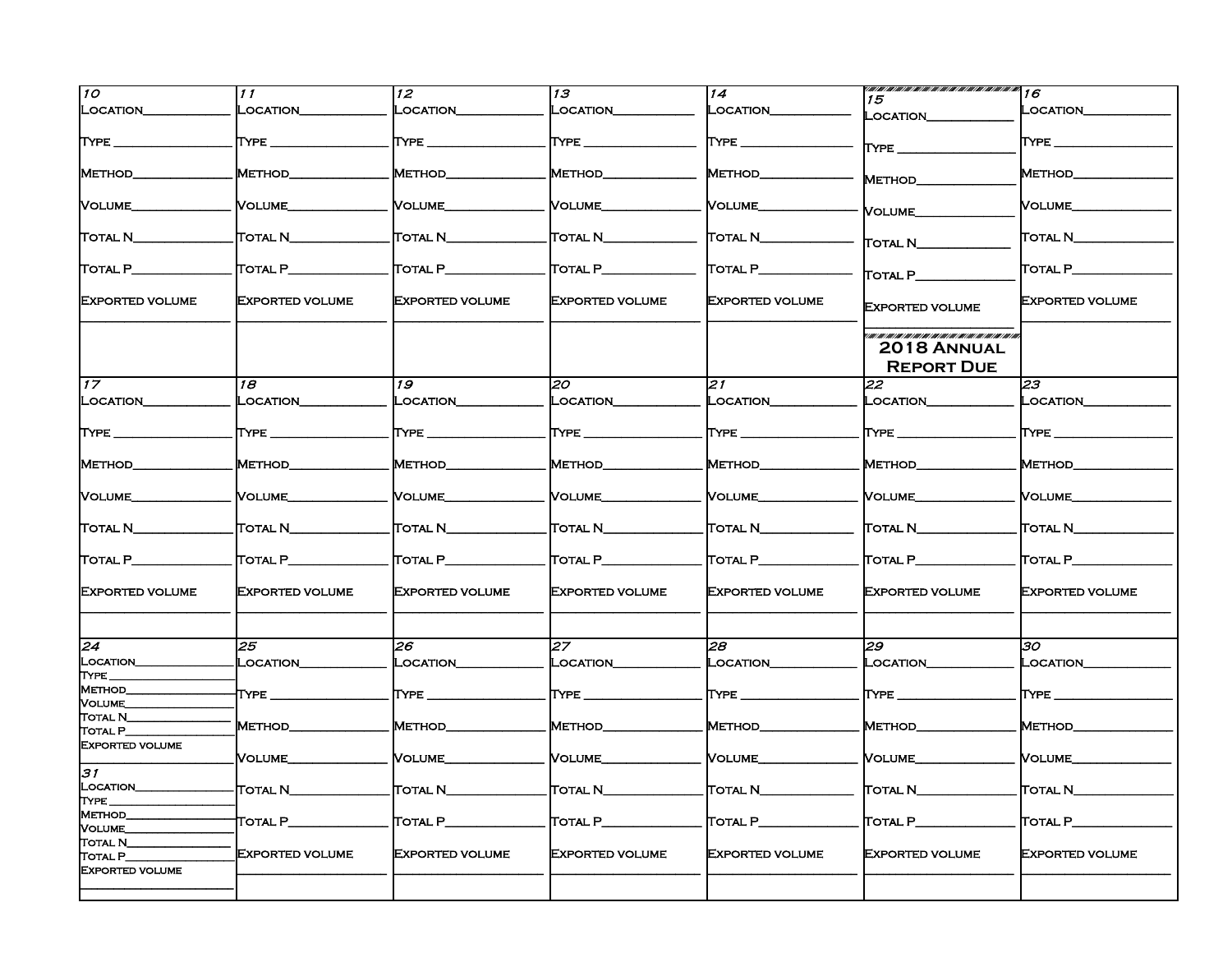## IN THE EVENT OF A DISCHARGE, CONTACT YOUR LOCAL LIVESTOCK WATER<br>QUALITY SPECIALIST OR CAFO PROGRAM AT (503) 986-4699 WITHIN 24 HOL Quality Specialist or CAFO Program at (503) 986-4699 within 24 hours.

#### INSPECTIONS

q Waterlines q Stormwater diversion devices q Depth of liquid manure storage facility q Manure application equipment

#### Sunday | Monday | Tuesday | Wednesday | Thursday | Friday | Saturday **DID YOU SUBMIT your 2018 Annual Report? Please call your local CAFO Inspector if you need assistance.** 1 Location\_\_\_\_\_\_\_\_\_\_\_\_\_\_  $Type \_\_$ Method\_\_\_\_\_\_\_\_\_\_\_\_\_\_\_\_ Volume\_\_\_\_\_\_\_\_\_\_\_\_\_\_\_\_ TOTAL N  $\blacksquare$   $\blacksquare$   $\blacksquare$ Exported volume \_\_\_\_\_\_\_\_\_\_\_\_\_\_\_\_\_\_\_\_\_\_\_\_ 2 LOCATION  $\overline{\phantom{a}}$ Type  $\Box$  $\overline{\phantom{a}}$ Method\_\_\_\_\_\_\_\_\_\_\_\_\_\_\_\_  $\overline{\phantom{a}}$ Volume\_\_\_\_\_\_\_\_\_\_\_\_\_\_\_\_  $\overline{\phantom{a}}$ Total N\_\_\_\_\_\_\_\_\_\_\_\_\_\_\_\_  $\overline{\phantom{a}}$  $\Gamma$ otal P\_\_\_\_\_\_\_  $\overline{\phantom{a}}$ Exported volume \_\_\_\_\_\_\_\_\_\_\_\_\_\_\_\_\_\_\_\_\_\_\_\_ !३ Location Type \_\_\_\_\_\_\_\_\_\_\_\_\_\_\_\_\_\_\_ Method\_\_\_\_\_\_\_\_\_\_\_\_\_\_\_\_ Volume\_\_\_\_\_\_\_\_\_\_\_\_\_\_\_\_  $T$ otal N $\_\_$  $T$ otal P $\rule{1em}{0.15mm}$ Exported volume \_\_\_\_\_\_\_\_\_\_\_\_\_\_\_\_\_\_\_\_\_\_\_\_ 4 Location\_\_\_\_\_\_\_\_\_\_\_\_\_\_  $\overline{\phantom{a}}$ Type \_\_\_\_\_\_\_\_\_\_\_\_\_\_\_\_\_\_\_  $\overline{\phantom{a}}$ Method\_\_\_\_\_\_\_\_\_\_\_\_\_\_\_\_  $\overline{\phantom{a}}$ Volume\_\_\_\_\_\_\_\_\_\_\_\_\_\_\_\_  $\overline{\phantom{a}}$ TOTAL N  $\overline{\phantom{a}}$ TOTAL P  $\overline{\phantom{a}}$ Exported volume \_\_\_\_\_\_\_\_\_\_\_\_\_\_\_\_\_\_\_\_\_\_\_\_ 5 Location\_\_\_\_\_\_\_\_\_\_\_\_\_\_  $\overline{\phantom{a}}$  $Type \_\_$  $\overline{\phantom{a}}$ Method\_\_\_\_\_\_\_\_\_\_\_\_\_\_\_\_  $\overline{\phantom{a}}$ Volume\_\_\_\_\_\_\_\_\_\_\_\_\_\_\_\_  $\overline{\phantom{a}}$  $T$ OTAL  $N$  $\overline{\phantom{a}}$ Total P\_\_\_\_\_\_\_\_\_\_\_\_\_\_\_\_  $\overline{\phantom{a}}$ Exported volume \_\_\_\_\_\_\_\_\_\_\_\_\_\_\_\_\_\_\_\_\_\_\_\_ 6 Location\_\_\_\_\_\_\_\_\_\_\_\_\_\_  $Type \_\_$ Method\_\_\_\_\_\_\_\_\_\_\_\_\_\_\_\_ Volume\_\_\_\_\_\_\_\_\_\_\_\_\_\_\_\_  $\overline{\text{Total N}}$ Total P\_\_\_\_\_\_\_\_\_\_\_\_\_\_\_\_ Exported volume \_\_\_\_\_\_\_\_\_\_\_\_\_\_\_\_\_\_\_\_\_\_\_\_ 7 Location\_\_\_\_\_\_\_\_\_\_\_\_\_\_  $\overline{\phantom{a}}$ Type \_\_\_\_\_\_\_\_\_\_\_\_\_\_\_\_\_\_\_  $\overline{\phantom{a}}$ Method\_\_\_\_\_\_\_\_\_\_\_\_\_\_\_\_  $\overline{\phantom{a}}$ Volume\_\_\_\_\_\_\_\_\_\_\_\_\_\_\_\_  $\overline{\phantom{a}}$ **TOTAL N\_\_\_\_\_\_\_\_\_**  $\overline{\phantom{a}}$ Total P\_\_\_\_\_\_\_\_\_\_\_\_\_\_\_\_  $\overline{\phantom{a}}$ Exported volume \_\_\_\_\_\_\_\_\_\_\_\_\_\_\_\_\_\_\_\_\_\_\_\_  $\overline{\mathcal{B}}$ Location\_\_\_\_\_\_\_\_\_\_\_\_\_\_ Type \_\_\_\_\_\_\_\_\_\_\_\_\_\_\_\_\_\_\_ Method\_\_\_\_\_\_\_\_\_\_\_\_\_\_\_\_ Volume\_\_\_\_\_\_\_\_\_\_\_\_\_\_\_\_ Total N\_\_\_\_\_\_\_\_\_\_\_\_\_\_\_\_ Total P\_\_\_\_\_\_\_\_\_\_\_\_\_\_\_\_ Exported volume \_\_\_\_\_\_\_\_\_\_\_\_\_\_\_\_\_\_\_\_\_\_\_\_ 9 Location\_\_\_\_\_\_\_\_\_\_\_\_\_\_  $\overline{\phantom{a}}$ Type \_\_\_\_\_\_\_\_\_\_\_\_\_\_\_\_\_\_\_  $\overline{\phantom{a}}$ **Method**  $\overline{\phantom{a}}$ Volume\_\_\_\_\_\_\_\_\_\_\_\_\_\_\_\_  $\overline{\phantom{a}}$ Total N\_\_\_\_\_\_\_\_\_\_\_\_\_\_\_\_  $\overline{\phantom{a}}$ Total P\_\_\_\_\_\_\_\_\_\_\_\_\_\_\_\_  $\overline{\phantom{a}}$ Exported volume \_\_\_\_\_\_\_\_\_\_\_\_\_\_\_\_\_\_\_\_\_\_\_\_  $10^{-7}$ Location\_\_\_\_\_\_\_\_\_\_\_\_\_\_ Type \_\_\_\_\_\_\_\_\_\_\_\_\_\_\_\_\_\_\_ **Method** Volume\_\_\_\_\_\_\_\_\_\_\_\_\_\_\_\_ Total N\_\_\_\_\_\_\_\_\_\_\_\_\_\_\_\_ Total P\_\_\_\_\_\_\_\_\_\_\_\_\_\_\_\_ Exported volume \_\_\_\_\_\_\_\_\_\_\_\_\_\_\_\_\_\_\_\_\_\_\_\_ 11 Location\_\_\_\_\_\_\_\_\_\_\_\_\_\_  $\overline{\phantom{a}}$ Type \_\_\_\_\_\_\_\_\_\_\_\_\_\_\_\_\_\_\_  $\overline{\phantom{a}}$ Method\_\_\_\_\_\_\_\_\_\_\_\_\_\_\_\_  $\overline{\phantom{a}}$ Volume\_\_\_\_\_\_\_\_\_\_\_\_\_\_\_\_  $\overline{\phantom{a}}$ Total N\_\_\_\_\_\_\_\_\_\_\_\_\_\_\_  $\overline{\phantom{a}}$ Total P\_\_\_\_\_\_\_\_\_\_\_\_\_\_\_\_  $\overline{\phantom{a}}$ Exported volume \_\_\_\_\_\_\_\_\_\_\_\_\_\_\_\_\_\_\_\_\_\_\_\_ 12 Location\_\_\_\_\_\_\_\_\_\_\_\_\_\_  $\overline{\phantom{a}}$ Type \_\_\_\_\_\_\_\_\_\_\_\_\_\_\_\_\_\_\_  $\overline{\phantom{a}}$ Method\_\_\_\_\_\_\_\_\_\_\_\_\_\_\_\_  $\overline{\phantom{a}}$ Volume\_\_\_\_\_\_\_\_\_\_\_\_\_\_\_\_  $\overline{\phantom{a}}$ Total N\_\_\_\_\_\_\_\_\_\_\_\_\_\_\_\_  $\overline{\phantom{a}}$  $\Gamma$ otal P $\Gamma$  $\overline{\phantom{a}}$ Exported volume \_\_\_\_\_\_\_\_\_\_\_\_\_\_\_\_\_\_\_\_\_\_\_\_ 13  $\_$ OCATION  $\mathsf{T} \mathsf{YPE} \_\_$ Method\_\_\_\_\_\_\_\_\_\_\_\_\_\_\_\_ Volume\_\_\_\_\_\_\_\_\_\_\_\_\_\_\_\_ Total N\_\_\_\_\_\_\_\_\_\_\_\_\_\_\_\_ Total P\_\_\_\_\_\_\_\_\_\_\_\_\_\_\_\_ Exported volume \_\_\_\_\_\_\_\_\_\_\_\_\_\_\_\_\_\_\_\_\_\_\_\_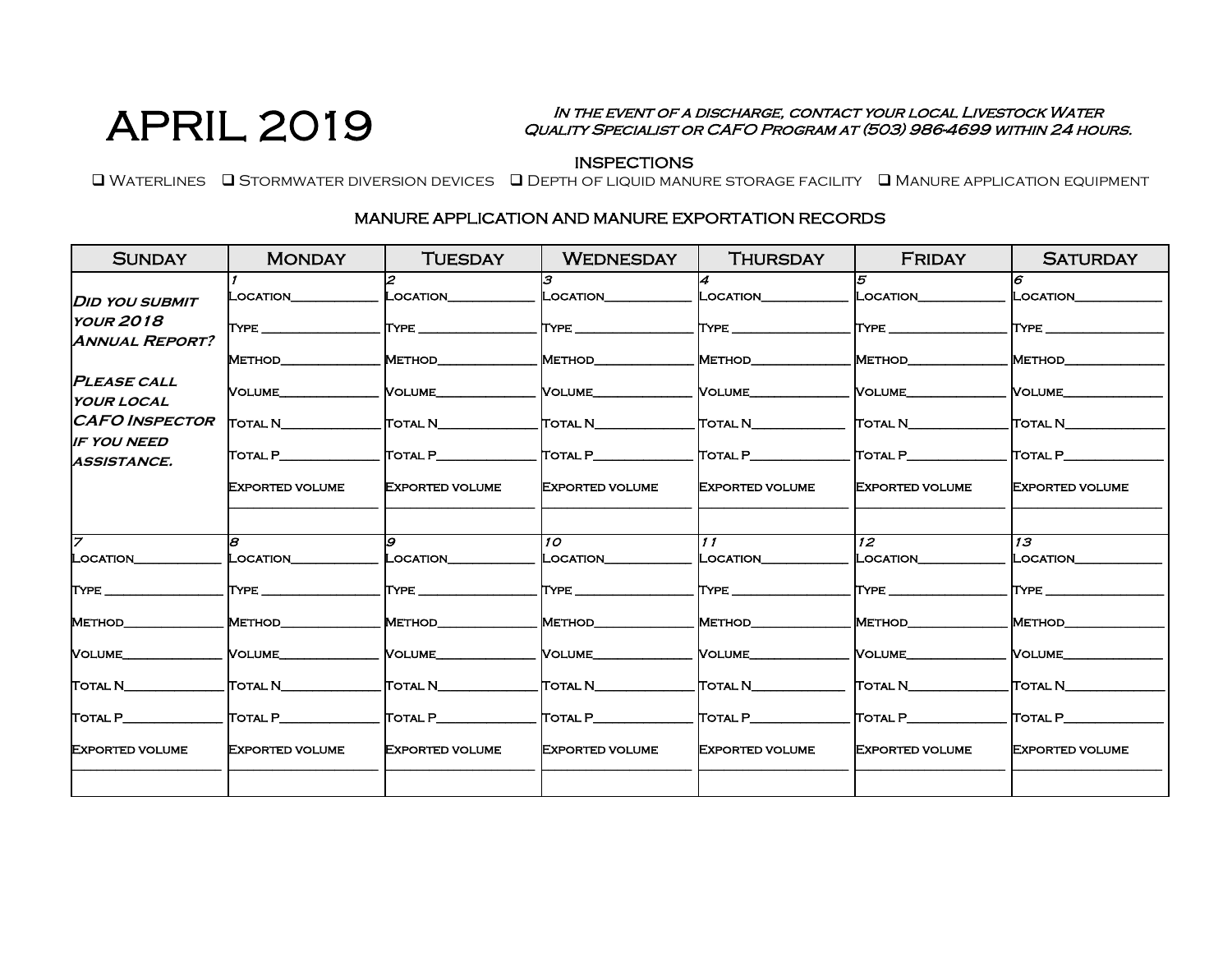| 14                            | 15                     | 16                          | 17                     | 18                                                                               | 19                     | 20                     |
|-------------------------------|------------------------|-----------------------------|------------------------|----------------------------------------------------------------------------------|------------------------|------------------------|
| LOCATION                      | _OCATION_              | <b>OCATION</b>              | <b>_OCATION</b>        | <b>OCATION</b>                                                                   | LOCATION               | <b>_OCATION</b>        |
| $\textsf{T} \textsf{YPE} \_$  | <b>TYPE</b>            | TYPE                        | <b>TYPE</b>            | TYPE                                                                             | <b>TYPE</b>            | TYPE,                  |
| METHOD                        | <b>METHOD</b>          | Method.                     | <b>METHOD</b>          | <b>METHOD</b>                                                                    | METHOD                 | <b>METHOD</b>          |
| VOLUME                        | VOLUME                 | VOLUME                      | VOLUME                 | VOLUME                                                                           | VOLUME                 | <b>VOLUME</b>          |
| TOTAL N                       | TOTAL N_               | Total N_                    | <b>TOTAL N_</b>        | TOTAL N_                                                                         | TOTAL N                | <b>TOTAL N</b>         |
| TOTAL P                       | TOTAL P                | Total P_                    | TOTAL P                | TOTAL P                                                                          | TOTAL P                | TOTAL P                |
| <b>EXPORTED VOLUME</b>        | <b>EXPORTED VOLUME</b> | <b>EXPORTED VOLUME</b>      | <b>EXPORTED VOLUME</b> | <b>EXPORTED VOLUME</b>                                                           | <b>EXPORTED VOLUME</b> | <b>EXPORTED VOLUME</b> |
| $\overline{21}$               | 22                     | 23                          | 24                     | 25                                                                               | 26                     | 27                     |
| LOCATION                      | LOCATION               | _OCATION_                   | _OCATION_              | LOCATION                                                                         | LOCATION               | LOCATION_              |
| $\mathsf{T}\mathsf{YPE} \_\_$ | TYPE.                  | TYPE.                       | TYPE_                  | $\mathsf{T}\mathsf{YPE}$ $\_$                                                    | TYPE,                  | TYPE_                  |
| METHOD                        | <b>METHOD</b>          | Method                      | <b>METHOD</b>          | METHOD                                                                           | METHOD                 | <b>METHOD</b>          |
| <b>VOLUME</b>                 | <b>VOLUME</b>          | VOLUME_                     | VOLUME                 | <b>VOLUME</b>                                                                    | VOLUME                 | <b>VOLUME</b>          |
| <b>TOTAL N</b>                | Total N_               | <b>TOTAL N</b>              | <b>TOTAL N</b>         | TOTAL N_                                                                         | <b>TOTAL N</b>         | <b>TOTAL N</b>         |
| TOTAL P                       | TOTAL P                | <b>TOTAL P</b>              | <b>TOTAL P</b>         | TOTAL P_                                                                         | TOTAL P                | TOTAL P                |
| <b>EXPORTED VOLUME</b>        | <b>EXPORTED VOLUME</b> | <b>EXPORTED VOLUME</b>      | <b>EXPORTED VOLUME</b> | <b>EXPORTED VOLUME</b>                                                           | <b>EXPORTED VOLUME</b> | <b>EXPORTED VOLUME</b> |
| $\overline{28}$               | 29                     | 30                          |                        |                                                                                  |                        |                        |
| LOCATION                      | LOCATION_              | LOCATION_                   |                        |                                                                                  | <b>REMINDER</b>        |                        |
| $\sf{TVPE}$ $\_$              | $\sf{Type\_}$          | $\mathsf{T}\mathsf{YPE} \_$ |                        |                                                                                  |                        |                        |
| <b>METHOD</b>                 | <b>METHOD</b>          | Method                      |                        | CONTROL UNDESIRABLE VEGETATION ON LAGOONS<br>BY SPRAYING OR MOWING LAGOON BERMS. |                        |                        |
| VOLUME_                       | VOLUME                 | Volume_                     |                        |                                                                                  |                        |                        |
| TOTAL N                       | Total N_               | TOTAL N                     |                        | ALL MANURE APPLICATION EQUIPMENT MUST BE CALIBRATED.                             |                        |                        |
| TOTAL P_                      | TOTAL P_               | TOTAL P                     |                        | CONSULT YOUR AWMP FOR MORE INFORMATION ABOUT                                     |                        |                        |
| <b>EXPORTED VOLUME</b>        | <b>EXPORTED VOLUME</b> | <b>EXPORTED VOLUME</b>      |                        |                                                                                  | CALIBRATING EQUIPMENT. |                        |
|                               |                        |                             |                        |                                                                                  |                        |                        |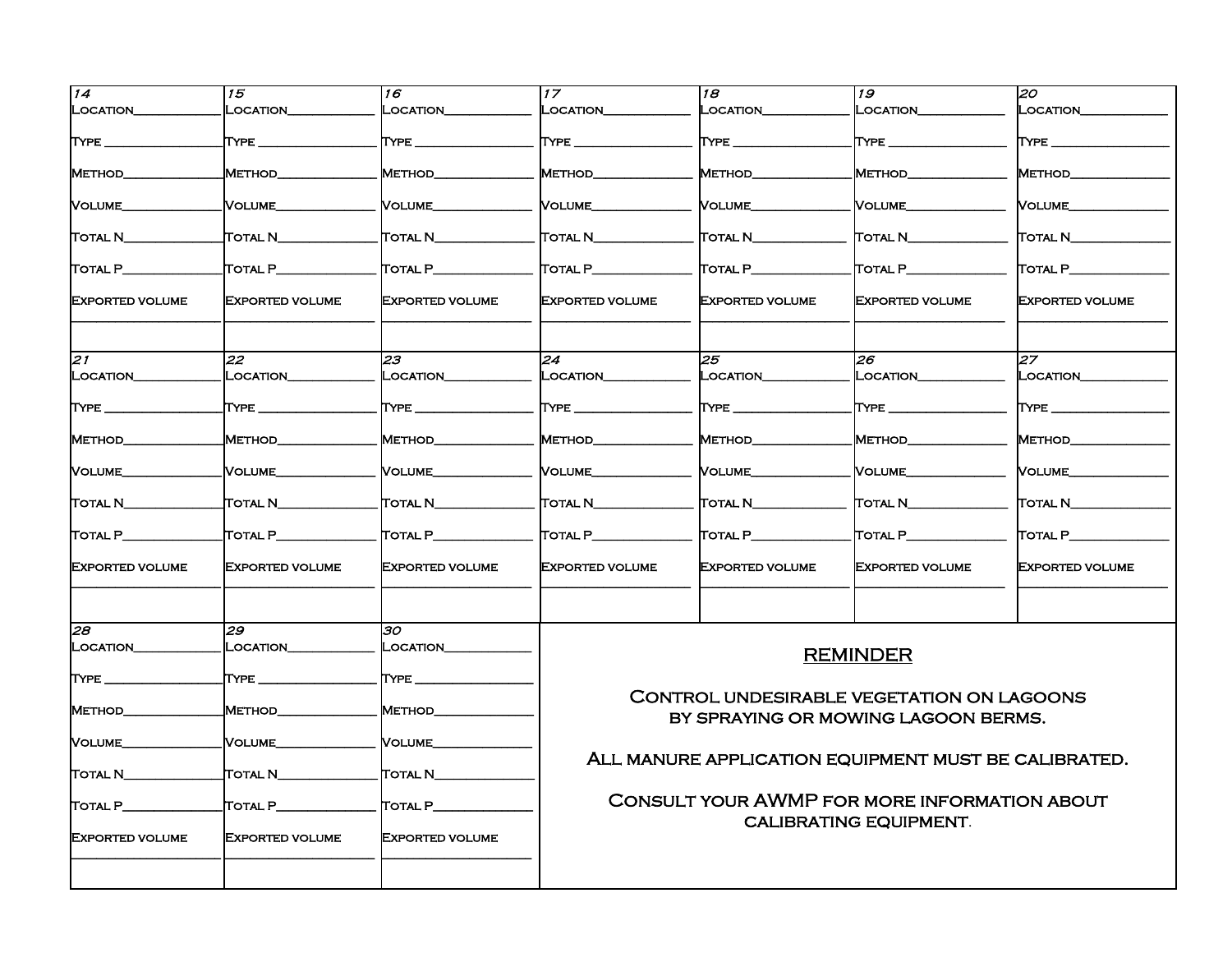## IN THE EVENT OF A DISCHARGE, CONTACT YOUR LOCAL LIVESTOCK WATER<br>QUALITY SPECIALIST OR CAFO PROGRAM AT (503) 986-4699 WITHIN 24 HOURS.

### INSPECTIONS

q Waterlines q Stormwater diversion devices q Depth of liquid manure storage facility q Manure application equipment

| <b>SUNDAY</b>                                                                                      | <b>MONDAY</b>                                                                             | <b>TUESDAY</b>         | <b>WEDNESDAY</b>               | <b>THURSDAY</b>                      | <b>FRIDAY</b>          | <b>SATURDAY</b>        |
|----------------------------------------------------------------------------------------------------|-------------------------------------------------------------------------------------------|------------------------|--------------------------------|--------------------------------------|------------------------|------------------------|
| <b>REMINDER</b>                                                                                    |                                                                                           |                        | LOCATION                       | 2<br>LOCATION                        | 3<br><b>_OCATION</b>   | LOCATION               |
|                                                                                                    | THE FOLLOWING RECORDS ARE TO BE MAINTAINED<br>ON SITE AND READILY AVAILABLE UPON REQUEST. |                        | <b>TYPE</b>                    | $\mathsf{T}\mathsf{YPE} \_\_\_\_\_\$ | <b>TYPE</b>            | <b>TYPE</b>            |
|                                                                                                    | AWMP, OREGON NPDES CAFO PERMIT OR                                                         |                        | METHOD                         | METHOD                               | METHOD                 | METHOD                 |
| WPCF CAFO PERMIT, PERMIT SUMMARY, INSPECTIONS<br>OF FACILITY MADE BY OPERATOR, LAND APPLICATION OF |                                                                                           |                        | VOLUME                         | <b>VOLUME</b>                        | VOLUME                 | <b>VOLUME</b>          |
| MANURE AND/OR WASTEWATER, MANURE EXPORT, AND                                                       |                                                                                           |                        | TOTAL N                        | TOTAL N                              | TOTAL N                | TOTAL N                |
| SOIL SAMPLE RESULTS.                                                                               |                                                                                           |                        | TOTAL P                        | TOTAL P                              | TOTAL P                | TOTAL P                |
| THE CAFO PERMIT REQUIRES THAT ALL RECORDS<br>BE KEPT FOR A MINIMUM OF FIVE YEARS.                  |                                                                                           |                        | <b>EXPORTED VOLUME</b>         | <b>EXPORTED VOLUME</b>               | <b>EXPORTED VOLUME</b> | <b>EXPORTED VOLUME</b> |
| 5                                                                                                  | 6                                                                                         |                        |                                | 9                                    | 10 <sup>1</sup>        | 11                     |
| LOCATION                                                                                           | LOCATION                                                                                  | LOCATION               | LOCATION                       | LOCATION                             | LOCATION               | LOCATION               |
| TYPE ______                                                                                        | TYPE ______                                                                               | TYPE ___               |                                | <b>TYPE</b>                          | <b>TYPE</b>            | <b>TYPE</b>            |
| METHOD                                                                                             | <b>METHOD</b>                                                                             | <b>METHOD</b>          | <b>METHOD</b>                  | METHOD                               | <b>METHOD</b>          | <b>METHOD</b>          |
| <b>VOLUME</b>                                                                                      | VOLUME                                                                                    | VOLUME                 | <b>VOLUME</b>                  | VOLUME                               | VOLUME                 | VOLUME                 |
| TOTAL N_                                                                                           | TOTAL N                                                                                   | TOTAL N                | TOTAL N                        | TOTAL N                              | TOTAL N                | TOTAL N                |
| TOTAL P_                                                                                           | TOTAL P                                                                                   | $T$ OTAL P $\_$        | $T$ OTAL P $\_\_\_\_\_\_\_\_\$ | $\Gamma$ OTAL P $\Gamma$             | <b>TOTAL P</b>         | TOTAL P                |
| <b>EXPORTED VOLUME</b>                                                                             | <b>EXPORTED VOLUME</b>                                                                    | <b>EXPORTED VOLUME</b> | <b>EXPORTED VOLUME</b>         | <b>EXPORTED VOLUME</b>               | <b>EXPORTED VOLUME</b> | <b>EXPORTED VOLUME</b> |
|                                                                                                    |                                                                                           |                        |                                |                                      |                        |                        |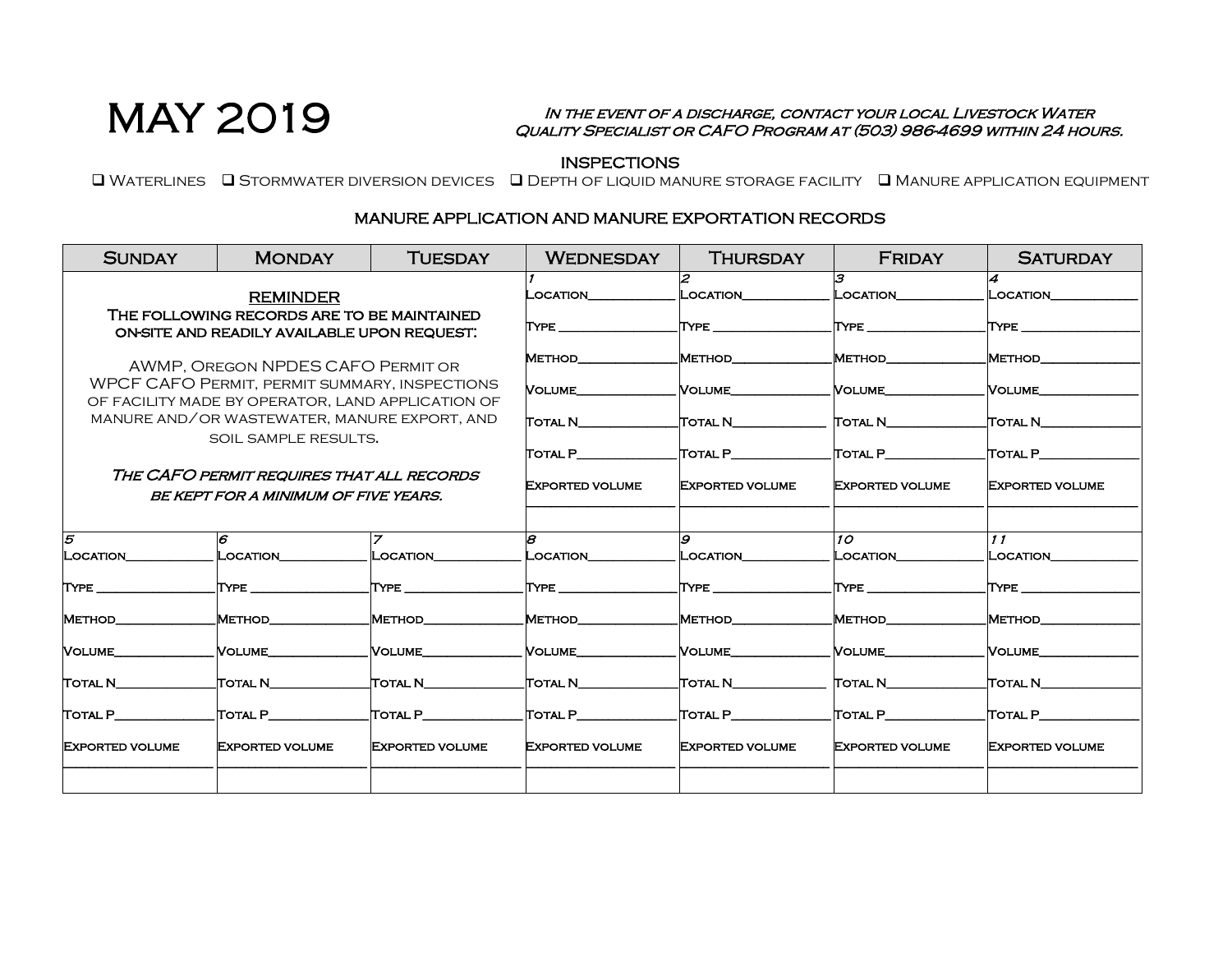| 12                            | 13                     | 14                                     | 15                             | 16                            | 17                             | 18                                      |
|-------------------------------|------------------------|----------------------------------------|--------------------------------|-------------------------------|--------------------------------|-----------------------------------------|
| LOCATION                      | LOCATION               | <b>LOCATION</b>                        | LOCATION                       | LOCATION_                     | LOCATION                       | LOCATION                                |
| TYPE_                         | $Type-$                |                                        | TYPE_                          | $\mathsf{T}\mathsf{YPE}$ ____ | $\mathsf{T} \mathsf{YPE} \_\_$ | $T$ YPE $\equiv$                        |
| METHOD                        | Method.                | <b>METHOD</b>                          | METHOD                         | METHOD                        | <b>METHOD</b>                  | <b>METHOD</b>                           |
| VOLUME_                       | VOLUME                 | VOLUME                                 | Volume_                        | Volume                        | Volume_                        | VOLUME                                  |
| TOTAL N_                      | Total N_               | Total N_                               | TOTAL N_                       | Total N_                      | Total N_                       | TOTAL N                                 |
| TOTAL P_                      | Total P_               | TOTAL P_                               | TOTAL P_                       | Total P_                      | Total P_                       | Total P_                                |
| <b>EXPORTED VOLUME</b>        | <b>EXPORTED VOLUME</b> | EXPORTED VOLUME                        | <b>EXPORTED VOLUME</b>         | EXPORTED VOLUME               | <b>EXPORTED VOLUME</b>         | <b>EXPORTED VOLUME</b>                  |
| $\overline{19}$               | 20                     | 21                                     | 22                             | 23                            | 24                             | 25                                      |
| LOCATION                      | LOCATION_              | LOCATION_                              | LOCATION_                      | LOCATION_                     | _OCATION_                      | LOCATION_                               |
| $\mathsf{T} \mathsf{YPE}$ ___ | $\sf{Type\_}$          | $\mathsf{T} \mathsf{YPE} \_$           | $\sf{Type\_}$                  | TYPE .                        | $\sf{Type\_}$                  | TYPE_                                   |
| METHOD                        | Method_                | <b>METHOD</b>                          | METHOD                         | <b>METHOD</b>                 | <b>METHOD</b>                  | METHOD                                  |
| <b>VOLUME</b>                 | <b>VOLUME</b>          | <b>VOLUME</b>                          | Volume_                        | <b>VOLUME</b>                 | VOLUME                         | <b>VOLUME</b>                           |
| Total N_                      | TOTAL N                | TOTAL N                                | <b>TOTAL N</b>                 | Total N                       | TOTAL N                        | TOTAL N                                 |
| TOTAL P_                      | Total P                | TOTAL P                                | TOTAL P_                       | Total P_                      | Total P_                       | Total P                                 |
| <b>EXPORTED VOLUME</b>        | <b>EXPORTED VOLUME</b> | EXPORTED VOLUME                        | <b>EXPORTED VOLUME</b>         | EXPORTED VOLUME               | <b>EXPORTED VOLUME</b>         | <b>EXPORTED VOLUME</b>                  |
| $\overline{26}$               | 27                     | 82                                     | 29                             | 90                            | 31                             |                                         |
| <b>LOCATION</b>               | LOCATION               | LOCATION                               | <b>LOCATION</b>                | LOCATION                      | LOCATION_                      |                                         |
| $\mathsf{T}\mathsf{YPE}$ ____ | TYPE                   | $\textsf{T} \textsf{YPE} \_\textsf{I}$ | $\mathsf{T} \mathsf{YPE}$ $\_$ | $T$ YPE $_{-}$                | $T$ YPE $\_\_$                 | <b>CAFO PERMIT</b>                      |
| METHOD_                       | <b>METHOD</b>          | <b>METHOD</b>                          | <b>METHOD</b>                  | <b>METHOD</b>                 | <b>METHOD</b>                  | <b>ANNUAL FEES</b><br><b>ARE DUE ON</b> |
| VOLUME                        | <b>VOLUME</b>          | VOLUME                                 | VOLUME_                        | VOLUME                        | VOLUME_                        | <b>JUNE 30, 2019</b>                    |
| TOTAL N                       | Total N_               | TOTAL N                                | TOTAL N                        | TOTAL N                       | TOTAL N_                       |                                         |
| TOTAL P                       | TOTAL P_               | Total P_                               | TOTAL P_                       | Total P_                      | TOTAL P                        |                                         |
| <b>EXPORTED VOLUME</b>        | <b>EXPORTED VOLUME</b> | <b>EXPORTED VOLUME</b>                 | <b>EXPORTED VOLUME</b>         | <b>EXPORTED VOLUME</b>        | <b>EXPORTED VOLUME</b>         |                                         |
|                               |                        |                                        |                                |                               |                                |                                         |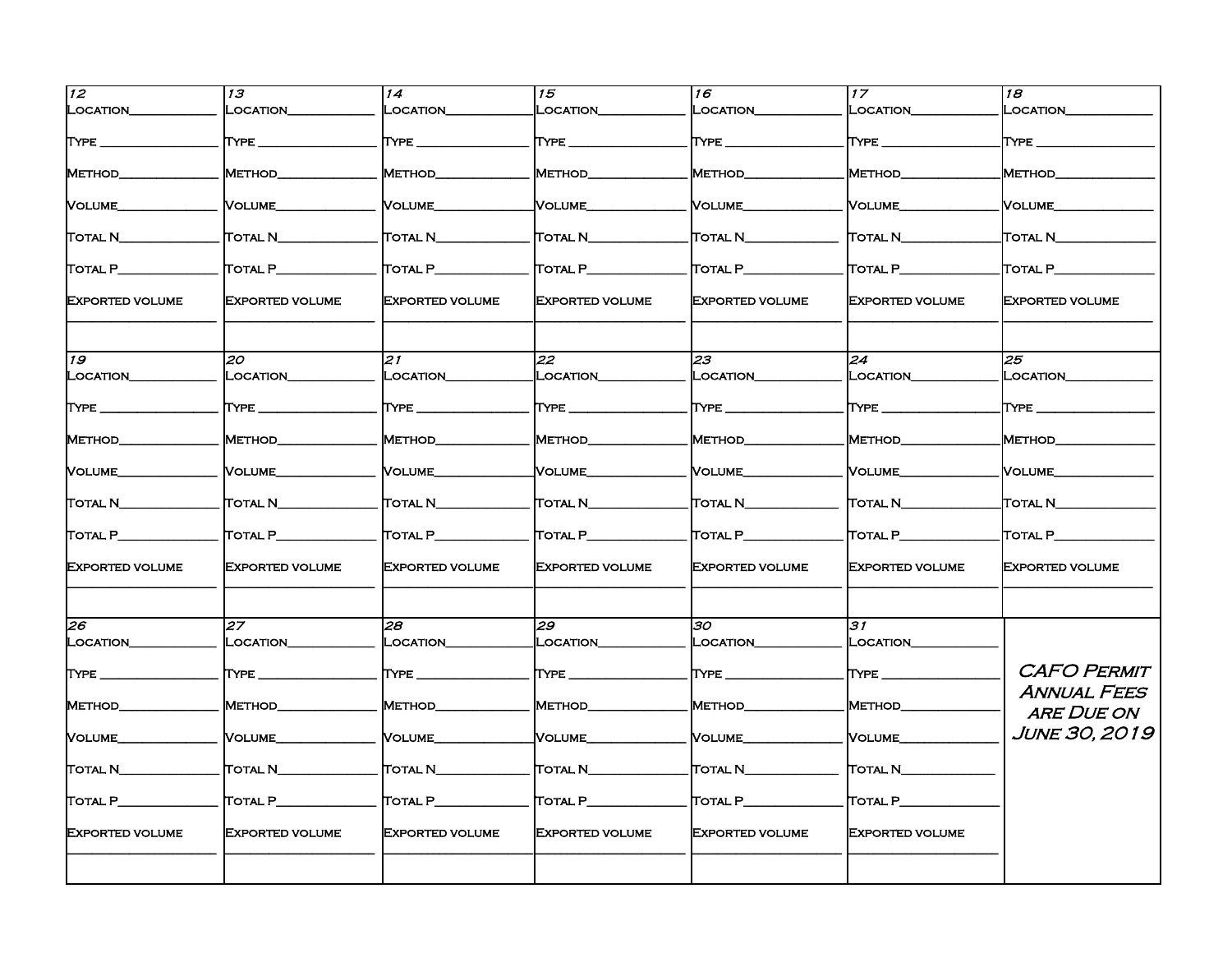## In the event of a discharge, contact your local Livestock Water JUNE 2019 Quality Specialist or CAFO Program at (503) 986-4699 within 24 hours*.*

#### INSPECTIONS

q Waterlines q diversion devices q Depth of liquid manure storage facility q Manure application equipment

| <b>SUNDAY</b>                                                                                                                                                                                          | <b>MONDAY</b>                                                 | <b>TUESDAY</b>         | <b>WEDNESDAY</b>       | <b>THURSDAY</b>        | <b>FRIDAY</b>          | <b>SATURDAY</b>        |
|--------------------------------------------------------------------------------------------------------------------------------------------------------------------------------------------------------|---------------------------------------------------------------|------------------------|------------------------|------------------------|------------------------|------------------------|
|                                                                                                                                                                                                        | LOCATION<br><b>TYPE</b><br>METHOD                             |                        |                        |                        |                        |                        |
| IN MAY YOU SHOULD HAVE RECEIVED A POST CARD WITH INSTRUCTIONS ON HOW TO PAY YOUR PERMIT FEE ONLINE.<br>IF YOU DIDN'T RECEIVE A POST CARD, PLEASE CONTACT YOUR LOCAL LIVESTOCK WATER QUALITY SPECIALIST | <b>NOLUME</b><br>TOTAL N<br>TOTAL P<br><b>EXPORTED VOLUME</b> |                        |                        |                        |                        |                        |
| l2                                                                                                                                                                                                     | l3.                                                           | 4                      | l5                     | 6                      | $\overline{z}$         | lв                     |
| <b>LOCATION</b>                                                                                                                                                                                        | LOCATION                                                      | LOCATION               | LOCATION               | LOCATION               | LOCATION               | <b>LOCATION</b>        |
| <b>TYPE</b>                                                                                                                                                                                            | $\mathsf{I}$ TYPE $\_\_$                                      | <b>TYPE</b>            | <b>TYPE</b>            | <b>TYPE</b>            | <b>TYPE</b>            | <b>TYPE</b>            |
| METHOD                                                                                                                                                                                                 | METHOD                                                        | <b>METHOD</b>          | <b>METHOD</b>          | METHOD                 | METHOD                 | METHOD                 |
| <b>NOLUME</b>                                                                                                                                                                                          | <b>VOLUME</b>                                                 | <b>VOLUME</b>          | <b>VOLUME</b>          | <b>VOLUME</b>          | VOLUME                 | <b>NOLUME</b>          |
| TOTAL N                                                                                                                                                                                                | TOTAL N                                                       | Total N_               | TOTAL N                | TOTAL N                | Total N                | TOTAL N                |
| TOTAL P_                                                                                                                                                                                               | TOTAL P                                                       | TOTAL P_               | TOTAL P________        | TOTAL P_               | TOTAL P                | <b>TOTAL P</b>         |
| <b>EXPORTED VOLUME</b>                                                                                                                                                                                 | <b>EXPORTED VOLUME</b>                                        | <b>EXPORTED VOLUME</b> | <b>EXPORTED VOLUME</b> | <b>EXPORTED VOLUME</b> | <b>EXPORTED VOLUME</b> | <b>EXPORTED VOLUME</b> |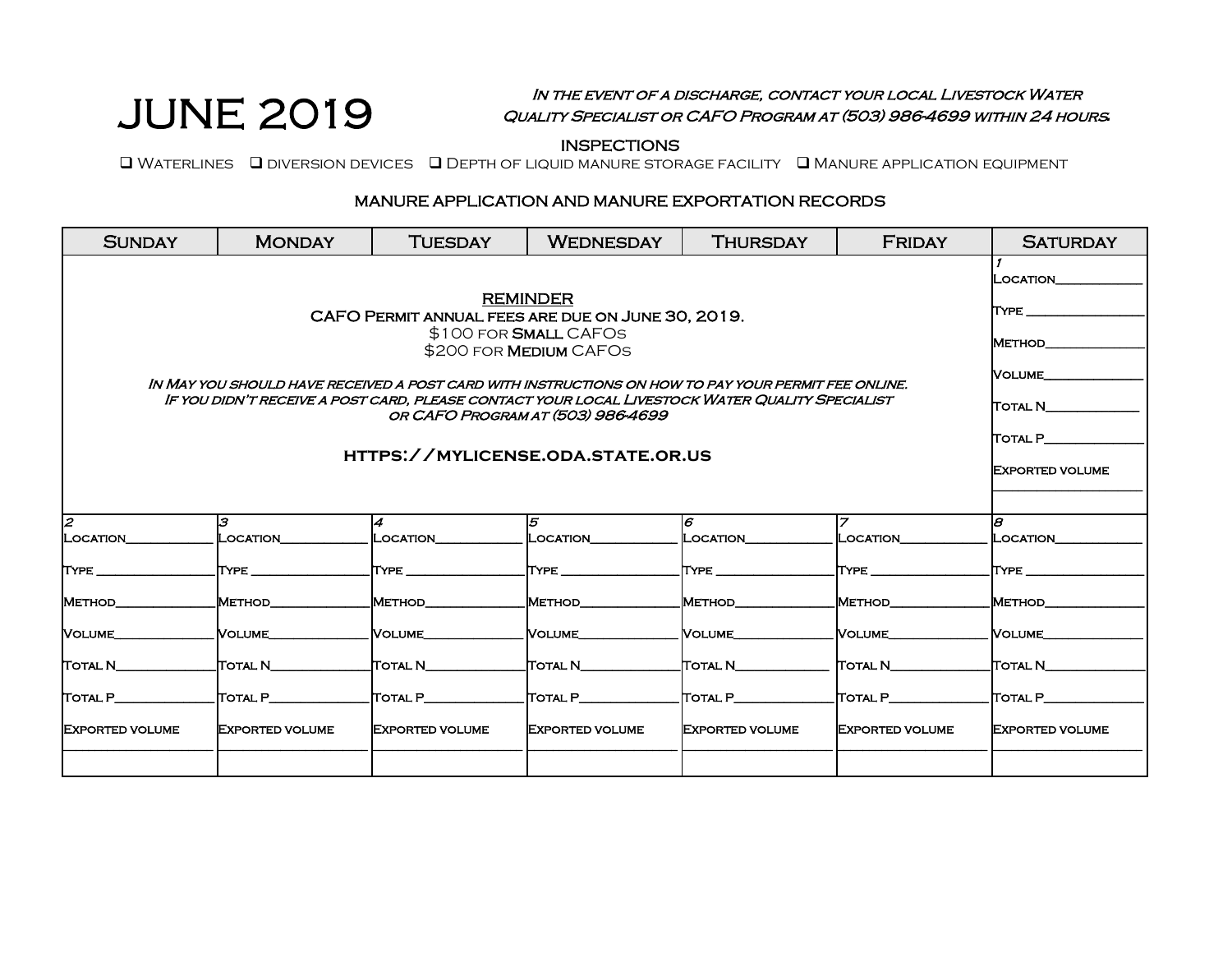| l9                                  | 10 <sup>2</sup>              | 11                             | 12 <sup>2</sup>                | 13                                                  | 14                                                  | 15                             |
|-------------------------------------|------------------------------|--------------------------------|--------------------------------|-----------------------------------------------------|-----------------------------------------------------|--------------------------------|
| LOCATION                            | LOCATION_                    | LOCATION_                      | LOCATION                       | LOCATION_                                           | <b>LOCATION</b>                                     | LOCATION                       |
|                                     |                              |                                |                                |                                                     |                                                     |                                |
|                                     |                              |                                |                                |                                                     |                                                     |                                |
| $T$ YPE $\_\_\_\_\$                 | $\mathsf{T} \mathsf{YPE} \_$ |                                | $\mathsf{T} \mathsf{YPE}$ ____ | $\mathsf{T} \mathsf{YPE} \_\_\_\_\_\$               | TYPE _______                                        | $\mathsf{T} \mathsf{YPE}$ $\_$ |
|                                     |                              |                                |                                |                                                     |                                                     |                                |
| METHOD                              | Method                       | <b>METHOD</b>                  | <b>METHOD</b>                  | <b>METHOD</b>                                       | <b>METHOD</b>                                       | <b>METHOD</b>                  |
|                                     |                              |                                |                                |                                                     |                                                     |                                |
| VOLUME_                             | VOLUME                       | VOLUME                         | VOLUME                         | VOLUME                                              | VOLUME                                              | VOLUME                         |
|                                     |                              |                                |                                |                                                     |                                                     |                                |
| Total N_                            | Total N_                     | Total N_                       | Total N_                       | Total N                                             | Total N__                                           | Total N_                       |
|                                     |                              |                                |                                |                                                     |                                                     |                                |
|                                     |                              |                                |                                |                                                     |                                                     |                                |
| TOTAL P______                       | $\overline{a}$ Total P       | $\overline{\text{Total P}}$    | $\Gamma$ otal P $\_\_$         | TOTAL P__                                           | $\overline{\text{Total P}}$                         | TOTAL P__                      |
|                                     |                              |                                |                                |                                                     |                                                     |                                |
| <b>EXPORTED VOLUME</b>              | <b>EXPORTED VOLUME</b>       | <b>EXPORTED VOLUME</b>         | <b>EXPORTED VOLUME</b>         | EXPORTED VOLUME                                     | <b>EXPORTED VOLUME</b>                              | <b>EXPORTED VOLUME</b>         |
|                                     |                              |                                |                                |                                                     |                                                     |                                |
|                                     |                              |                                |                                |                                                     |                                                     |                                |
| 16                                  | 17 <sup>7</sup>              | 18                             | 19                             | 20                                                  | $21^{1}$                                            | 22                             |
|                                     |                              |                                |                                |                                                     |                                                     | LOCATION                       |
| LOCATION                            | <b>LOCATION</b>              | LOCATION___                    | LOCATION_                      | <b>LOCATION</b>                                     | LOCATION___                                         |                                |
|                                     |                              |                                |                                |                                                     |                                                     |                                |
| $\mathsf{T} \mathsf{YPE} \_\_\_\_\$ | $\sf{Type\_}$                | $\mathsf{T} \mathsf{YPE}$      | $\sf{Type\_}$                  | $\mathsf{T} \mathsf{YPE}$ . The set of $\mathsf{S}$ | $\mathsf{T} \mathsf{YPE}$ . The set of $\mathsf{S}$ | $\mathsf{T} \mathsf{YPE}$ $\_$ |
|                                     |                              |                                |                                |                                                     |                                                     |                                |
| METHOD_                             | Method_                      | Method_                        | METHOD                         | Method_                                             | METHOD______                                        | METHOD                         |
|                                     |                              |                                |                                |                                                     |                                                     |                                |
| VOLUME                              | Volume__                     | VOLUME                         | VOLUME                         | VOLUME                                              | Volume                                              | VOLUME                         |
|                                     |                              |                                |                                |                                                     |                                                     |                                |
| TOTAL N_______                      | Total N                      | TOTAL N                        | Total N                        | Total N                                             | Total N                                             | $\Gamma$ otal N $\Gamma$       |
|                                     |                              |                                |                                |                                                     |                                                     |                                |
|                                     |                              |                                |                                |                                                     |                                                     |                                |
| TOTAL P_                            | TOTAL P                      | TOTAL P_                       | TOTAL P_                       | $\Gamma$ otal P $\_$                                | TOTAL P_                                            | TOTAL P_                       |
|                                     |                              |                                |                                |                                                     |                                                     |                                |
| <b>EXPORTED VOLUME</b>              | EXPORTED VOLUME              | <b>EXPORTED VOLUME</b>         | EXPORTED VOLUME                | EXPORTED VOLUME                                     | EXPORTED VOLUME                                     | <b>EXPORTED VOLUME</b>         |
|                                     |                              |                                |                                |                                                     |                                                     |                                |
|                                     |                              |                                |                                |                                                     |                                                     |                                |
| 23                                  | 24                           | 25                             | 26                             | 27                                                  | 28                                                  | 29                             |
| LOCATION_                           | LOCATION                     | <b>LOCATION</b>                | LOCATION                       | LOCATION                                            | LOCATION                                            | <b>LOCATION</b>                |
| TYPE_                               |                              |                                |                                |                                                     |                                                     |                                |
| METHOD_                             |                              |                                |                                |                                                     |                                                     |                                |
| <b>VOLUME</b>                       | TYPE                         | $\mathsf{T} \mathsf{YPE} \_\_$ | $\mathsf{T}\mathsf{YPE} \_\_$  | $\mathsf{T}\mathsf{YPE} \_\_$                       | $\mathsf{T}\mathsf{YPE}$ ____                       | $\textsf{T} \textsf{YPE} \_$   |
| <b>TOTAL N_</b>                     |                              |                                |                                |                                                     |                                                     |                                |
| TOTAL P_                            | Method_                      | <b>Method</b>                  | <b>METHOD</b>                  | Method                                              | <b>METHOD</b>                                       | <b>METHOD</b>                  |
| <b>EXPORTED VOLUME</b>              |                              |                                |                                |                                                     |                                                     |                                |
|                                     | Volume                       | Volume_                        | Volume                         | Volume                                              | Volume                                              | Volume_                        |
| 30                                  |                              |                                |                                |                                                     |                                                     |                                |
| LOCATION                            | Total N                      | TOTAL N                        | TOTAL N                        | Total N                                             | Total N                                             | TOTAL N                        |
| TYPE_                               |                              |                                |                                |                                                     |                                                     |                                |
| METHOD                              |                              |                                |                                |                                                     |                                                     |                                |
| <b>VOLUME</b>                       | TOTAL P_                     | TOTAL P__                      | Total P__                      | Total P_                                            |                                                     | TOTAL P_                       |
| <b>TOTAL N</b>                      |                              |                                |                                |                                                     |                                                     |                                |
| <b>TOTAL P</b>                      | EXPORTED VOLUME              | <b>EXPORTED VOLUME</b>         | <b>EXPORTED VOLUME</b>         | EXPORTED VOLUME                                     | <b>EXPORTED VOLUME</b>                              | <b>EXPORTED VOLUME</b>         |
| <b>EXPORTED VOLUME</b>              |                              |                                |                                |                                                     |                                                     |                                |
|                                     |                              |                                |                                |                                                     |                                                     |                                |
|                                     |                              |                                |                                |                                                     |                                                     |                                |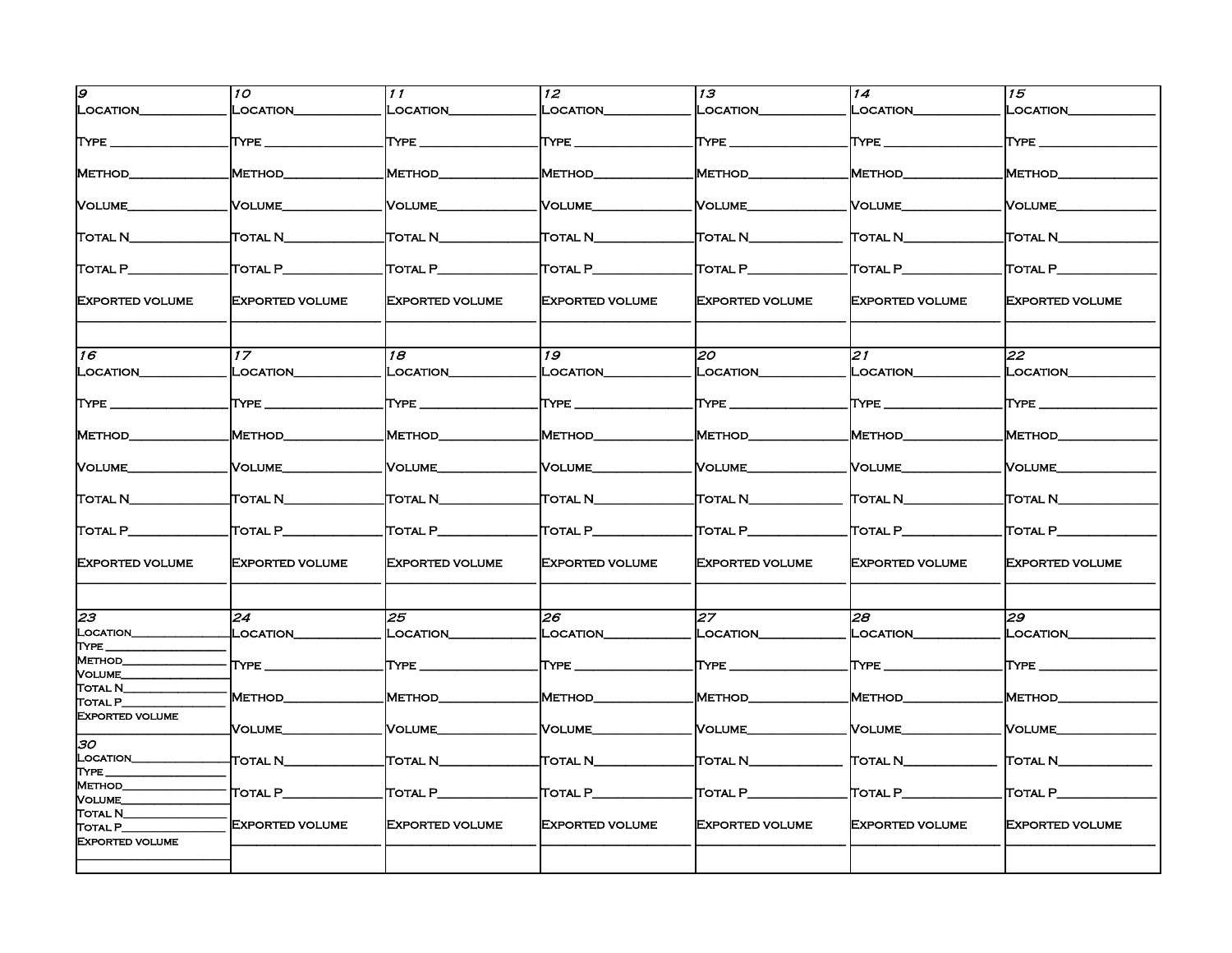## $\mathrm{JULY}$  2019 In the event of a discharge, contact your local Livestock Water  $_\mathrm{2019}$ Quality Specialist or CAFO Program at (503) 986-4699 within 24 hours.

#### INSPECTIONS

q Waterlines q Stormwater diversion devices q Depth of liquid manure storage facility q Manure application equipment

| <b>SUNDAY</b>              | <b>MONDAY</b>          | <b>TUESDAY</b>         | <b>WEDNESDAY</b>          | <b>THURSDAY</b>        | <b>FRIDAY</b>                             | <b>SATURDAY</b>                    |
|----------------------------|------------------------|------------------------|---------------------------|------------------------|-------------------------------------------|------------------------------------|
|                            | LOCATION_              | 2<br>LOCATION          | l.3<br>LOCATION           | LOCATION               | 5<br>LOCATION                             | 6<br>_OCATION                      |
|                            |                        |                        |                           | TYPE                   | $\mathsf{T} \mathsf{YPE} \_\_\_\_\_\_\_\$ |                                    |
|                            | <b>METHOD</b>          | <b>METHOD</b>          | <b>METHOD</b>             | <b>METHOD</b>          | <b>METHOD</b>                             | <b>METHOD</b>                      |
|                            | <b>VOLUME</b>          | <b>VOLUME</b>          | <b>VOLUME</b>             | <b>VOLUME</b>          | <b>VOLUME</b>                             | <b>VOLUME</b>                      |
|                            | Total N                | Total N                | TOTAL N                   | <b>TOTAL N</b>         | Total N                                   | <b>TOTAL N</b>                     |
|                            | TOTAL P                | TOTAL P_               | TOTAL P                   | TOTAL P                | TOTAL P                                   | TOTAL P                            |
|                            | <b>EXPORTED VOLUME</b> | <b>EXPORTED VOLUME</b> | <b>EXPORTED VOLUME</b>    | <b>EXPORTED VOLUME</b> | <b>EXPORTED VOLUME</b>                    | <b>EXPORTED VOLUME</b>             |
|                            |                        |                        |                           |                        |                                           |                                    |
| $\overline{z}$<br>LOCATION | B<br><b>LOCATION</b>   | 9<br>LOCATION          | $10-1$<br><b>COCATION</b> | 11<br>LOCATION         | 12 <sup>12</sup><br>LOCATION              | $\overline{13}$<br><b>LOCATION</b> |
| <b>TYPE</b>                | <b>TYPE</b>            | <b>TYPE</b>            | <b>TYPE</b>               | <b>TYPE</b>            | <b>TYPE</b>                               | <b>TYPE</b>                        |
| METHOD_                    | METHOD                 | METHOD                 | METHOD                    | METHOD                 | METHOD_                                   | METHOD_                            |
| <b>VOLUME</b>              | <b>VOLUME</b>          | VOLUME                 | VOLUME                    | <b>VOLUME</b>          | VOLUME                                    | <b>VOLUME</b>                      |
| Total N                    | TOTAL N                | Total N                | TOTAL N                   | Total N                | Total N                                   | TOTAL N                            |
| TOTAL P                    | TOTAL P                | TOTAL P                | TOTAL P                   | TOTAL P                | TOTAL P                                   | TOTAL P                            |
| <b>EXPORTED VOLUME</b>     | <b>EXPORTED VOLUME</b> | <b>EXPORTED VOLUME</b> | <b>EXPORTED VOLUME</b>    | <b>EXPORTED VOLUME</b> | <b>EXPORTED VOLUME</b>                    | <b>EXPORTED VOLUME</b>             |
|                            |                        |                        |                           |                        |                                           |                                    |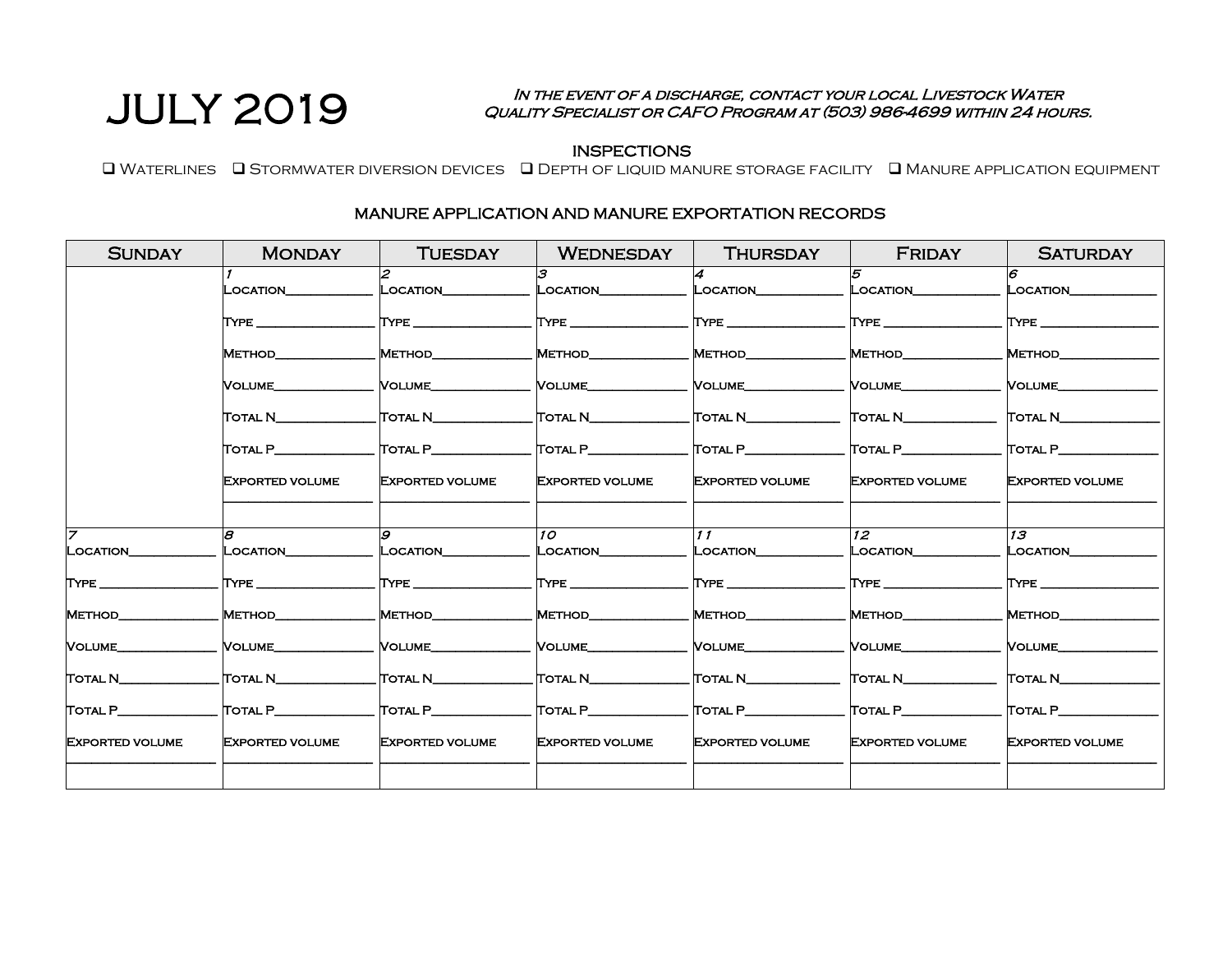| $\sqrt{14}$                    | 15                            | 16                                      | 17                               | 18                                      | 19                                                              | 20                                             |
|--------------------------------|-------------------------------|-----------------------------------------|----------------------------------|-----------------------------------------|-----------------------------------------------------------------|------------------------------------------------|
| LOCATION                       | <b>LOCATION</b>               | LOCATION                                | LOCATION                         | LOCATION                                | LOCATION                                                        | LOCATION                                       |
| $\mathsf{T} \mathsf{YPE} \_\_$ | $\mathsf{T}\mathsf{YPE} \_\_$ | $\mathsf{T} \mathsf{YPE} \_\_\_\_\_\$   | $\mathsf{T} \mathsf{YPE}$        | $\mathsf{T} \mathsf{YPE} \_\_\_\_\_\_\$ | $\mathsf{T} \mathsf{YPE} \_\_\_\_\$                             | $\mathsf{T}\mathsf{YPE} \_\_$                  |
| METHOD                         | METHOD                        | <b>METHOD</b>                           | <b>METHOD</b>                    | <b>METHOD</b>                           | <b>METHOD</b>                                                   | <b>METHOD</b>                                  |
| VOLUME__                       | VOLUME_                       | VOLUME_                                 | VOLUME_                          | Volume                                  | Volume__                                                        | VOLUME_                                        |
| Total N_                       | Total N                       | Total N                                 | Total N                          | Total N                                 | Total N                                                         | TOTAL N                                        |
| TOTAL P_________               | $\overline{a}$                | $\Gamma$ OTAL P $\Gamma$                | TOTAL P                          | $T$ OTAL $P$                            | $\Gamma$ otal P $\_\_\_\_\_\_\_\_\_\$                           | TOTAL P                                        |
| <b>EXPORTED VOLUME</b>         | <b>EXPORTED VOLUME</b>        | <b>EXPORTED VOLUME</b>                  | <b>EXPORTED VOLUME</b>           | <b>EXPORTED VOLUME</b>                  | <b>EXPORTED VOLUME</b>                                          | <b>EXPORTED VOLUME</b>                         |
| 21                             | 22                            | 23                                      | 24                               | 25                                      | 26                                                              | 27                                             |
| LOCATION                       | LOCATION                      | LOCATION                                | LOCATION                         | LOCATION_                               | LOCATION                                                        | LOCATION_                                      |
| $\mathsf{T} \mathsf{YPE}$ ____ | $\sf{Type\_}$                 | $\mathsf{T} \mathsf{YPE} \_\_\_\_\_\_\$ | $\mathsf{T} \mathsf{YPE}$ $\_\_$ | $\mathsf{T} \mathsf{YPE} \_\_\_\_\_\_\$ | $\mathsf{T} \mathsf{YPE} \_$                                    | $\mathsf{T} \mathsf{YPE}$ _                    |
| METHOD_                        | METHOD                        | METHOD                                  | METHOD                           | Method                                  | Method                                                          | METHOD_                                        |
| <b>VOLUME</b>                  | VOLUME                        | VOLUME                                  | <b>VOLUME</b>                    | VOLUME                                  | Volume_                                                         | <b>VOLUME</b>                                  |
| Total N                        | Total N                       | Total N                                 | Total N                          | Total N                                 | Total N                                                         | TOTAL N                                        |
| Total P $\_$                   | Total P                       | TOTAL P                                 | TOTAL P                          | Тотаl Р                                 | TOTAL P                                                         | TOTAL P                                        |
| <b>EXPORTED VOLUME</b>         | <b>EXPORTED VOLUME</b>        | <b>EXPORTED VOLUME</b>                  | <b>EXPORTED VOLUME</b>           | EXPORTED VOLUME                         | <b>EXPORTED VOLUME</b>                                          | <b>EXPORTED VOLUME</b>                         |
| 28                             | 29                            | 30                                      | 31                               |                                         |                                                                 |                                                |
| LOCATION                       | LOCATION                      | LOCATION                                | LOCATION                         |                                         | <b>REMINDER</b>                                                 |                                                |
| TYPE ____                      | TYPE                          | $\mathsf{T}\mathsf{YPE} \_\_\_\_\_\$    | <b>TYPE</b>                      |                                         | <b>MANAGE LIQUID MANURE STORAGE FACILITIES</b>                  |                                                |
| METHOD_                        | <b>METHOD</b>                 | METHOD                                  | <b>METHOD</b>                    |                                         | TO ENSURE THESE FACILITIES<br>ARE OPERATING AT DESIGN CAPACITY. |                                                |
| VOLUME                         | VOLUME                        | VOLUME                                  | VOLUME                           |                                         |                                                                 |                                                |
| TOTAL N_                       | TOTAL N__                     | Total N_________                        | TOTAL N                          |                                         | WOODY VEGETATION OR AN ACCUMULATION<br>OF CRUST ON TOP OF THE   |                                                |
| TOTAL P_                       | TOTAL P                       | TOTAL P                                 | TOTAL P                          |                                         | LIQUID MANURE STORAGE FACILITY                                  |                                                |
| <b>EXPORTED VOLUME</b>         | <b>EXPORTED VOLUME</b>        | <b>EXPORTED VOLUME</b>                  | <b>EXPORTED VOLUME</b>           |                                         | IS UNACCEPTABLE.                                                |                                                |
|                                |                               |                                         |                                  |                                         | THE MANURE SYSTEM                                               | TRACK FRESH WATER/IRRIGATION ADDITIONS MADE TO |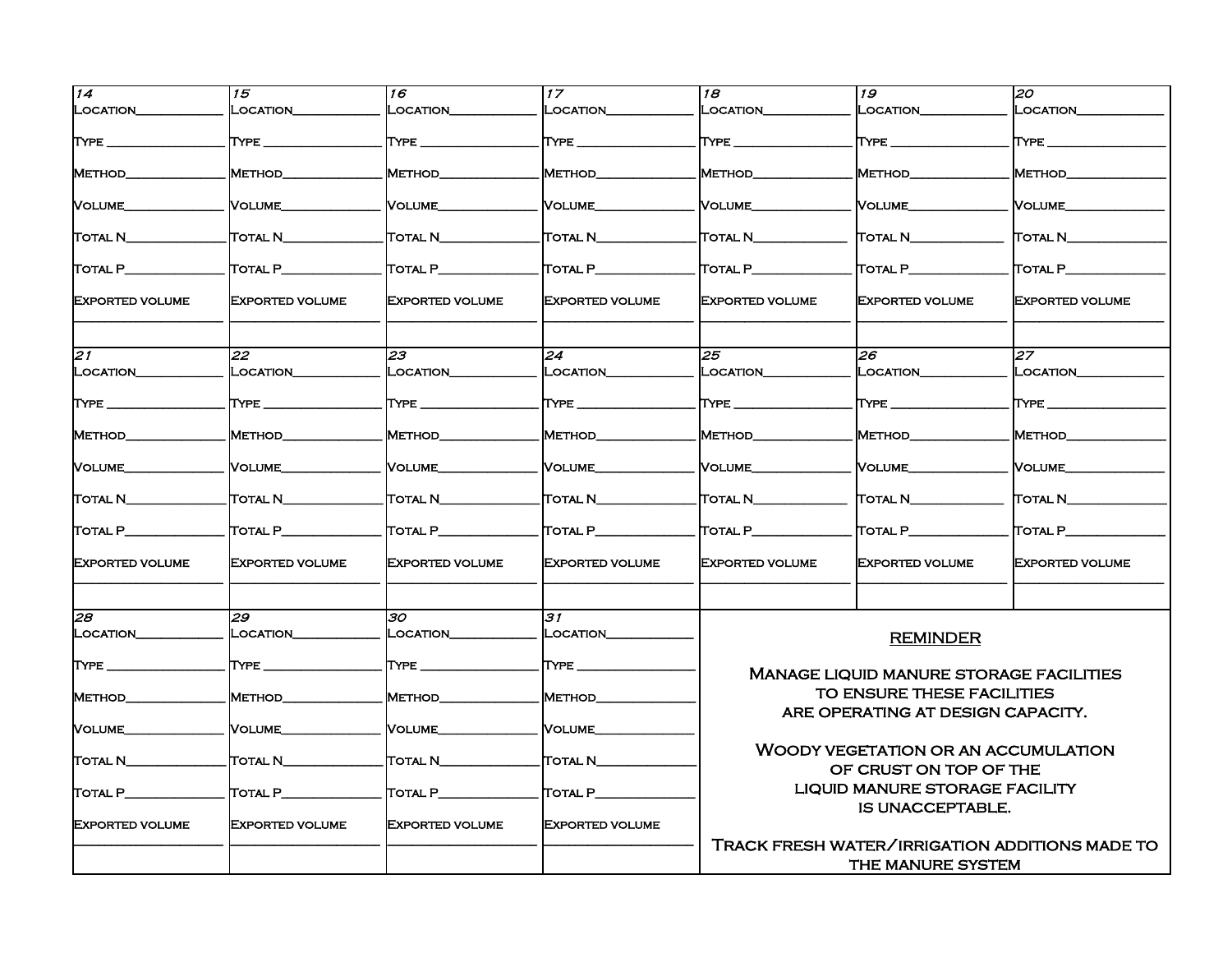## AUGUST 2019

#### In the event of a discharge, contact your local Livestock Water Quality Specialist or CAFO Program at (503) 986-4699 within 24 hours.

q Waterlines q Stormwater diversion devices q depth of liquid manure storage facility q Manure application equipment

| <b>SUNDAY</b>          | <b>MONDAY</b>                                                              | <b>TUESDAY</b>         | <b>WEDNESDAY</b>                      | <b>THURSDAY</b>        | <b>FRIDAY</b>          | <b>SATURDAY</b>                    |
|------------------------|----------------------------------------------------------------------------|------------------------|---------------------------------------|------------------------|------------------------|------------------------------------|
|                        |                                                                            |                        |                                       | LOCATION______         | 2<br><b>LOCATION</b>   | l.3<br><b>LOCATION</b>             |
|                        |                                                                            | <b>REMINDER</b>        | $\mathsf{T} \mathsf{YPE} \_\_\_\_\_\$ | <b>TYPE</b>            | <b>TYPE</b>            |                                    |
|                        | WINTER WEATHER IS A FEW                                                    |                        | METHOD                                | METHOD                 | METHOD                 |                                    |
|                        |                                                                            | MONTHS AWAY.           |                                       | VOLUME                 | VOLUME                 | <b>NOLUME</b>                      |
|                        | <i>MAKE SURE YOUR STORAGE</i>                                              |                        |                                       | Total N                | Total N                | TOTAL N                            |
|                        | STRUCTURES ARE ON COURSE TO BE                                             |                        |                                       | TOTAL P                | TOTAL P                | TOTAL P                            |
|                        |                                                                            | READY/EMPTIED IN TIME. | <b>EXPORTED VOLUME</b>                | <b>EXPORTED VOLUME</b> | <b>EXPORTED VOLUME</b> |                                    |
|                        |                                                                            |                        |                                       |                        |                        |                                    |
| 14<br>LOCATION         | 5<br>LOCATION                                                              | 6<br>LOCATION          | 7<br>LOCATION                         | B<br>LOCATION          | 9<br>LOCATION          | 10 <sup>1</sup><br><b>LOCATION</b> |
|                        |                                                                            |                        |                                       |                        |                        |                                    |
| <b>TYPE</b>            | $\mathsf{TYPE} \_\_\_\_\_\_\_\$                                            | <b>TYPE</b>            | <b>TYPE</b>                           |                        | <b>TYPE</b>            | <b>TYPE</b>                        |
| <b>METHOD</b>          | METHOD                                                                     | <b>METHOD</b>          | METHOD                                | <b>METHOD</b>          | <b>METHOD</b>          | <b>METHOD</b>                      |
| <b>VOLUME</b>          | VOLUME                                                                     | Volume                 | VOLUME                                | VOLUME                 | VOLUME                 | <b>NOLUME</b>                      |
| TOTAL N                | Total N                                                                    | Total N                | TOTAL N                               | TOTAL N                | TOTAL N                | <b>TOTAL N</b>                     |
| TOTAL P________        | TOTAL P__________                                                          | TOTAL P                | TOTAL P_________                      | TOTAL P                | TOTAL P                | TOTAL P                            |
| <b>EXPORTED VOLUME</b> | <b>EXPORTED VOLUME</b><br><b>EXPORTED VOLUME</b><br><b>EXPORTED VOLUME</b> |                        |                                       | <b>EXPORTED VOLUME</b> | <b>EXPORTED VOLUME</b> | <b>EXPORTED VOLUME</b>             |
|                        |                                                                            |                        |                                       |                        |                        |                                    |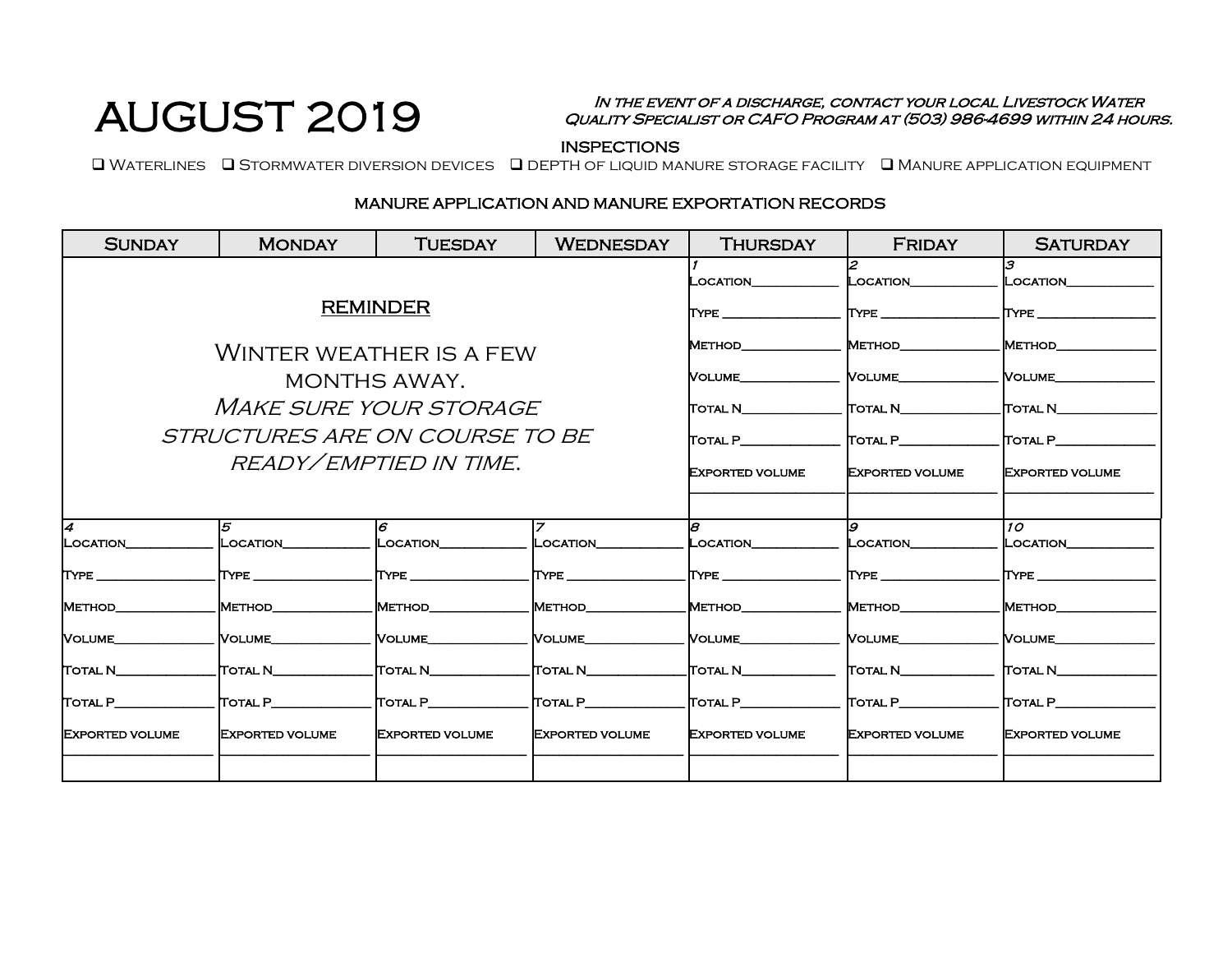| $\vert$ 1 1                         | 12                              | 13                                                                                                                                                                                                                                                                                                                                                  | 14                                 | 15                                                    | 16                                        | 17                                       |
|-------------------------------------|---------------------------------|-----------------------------------------------------------------------------------------------------------------------------------------------------------------------------------------------------------------------------------------------------------------------------------------------------------------------------------------------------|------------------------------------|-------------------------------------------------------|-------------------------------------------|------------------------------------------|
| LOCATION                            | LOCATION                        | LOCATION_                                                                                                                                                                                                                                                                                                                                           | LOCATION                           | LOCATION                                              | LOCATION_                                 | LOCATION                                 |
|                                     |                                 |                                                                                                                                                                                                                                                                                                                                                     |                                    |                                                       |                                           |                                          |
| TYPE _____                          | TYPE _______                    | $\mathsf{T} \mathsf{YPE} \_\_\_\_\_\$                                                                                                                                                                                                                                                                                                               | TYPE ______                        | $\mathsf{T}\mathsf{YPE} \_\_\_\_\_\$                  | $T$ YPE $\_\_\_\_\_\_\$                   | $\mathsf{T}\mathsf{YPE}$ ____            |
| METHOD_                             | <b>METHOD</b>                   | METHOD                                                                                                                                                                                                                                                                                                                                              | METHOD_                            | <b>METHOD</b>                                         | Method_                                   | METHOD                                   |
| VOLUME_                             | VOLUME                          | VOLUME________                                                                                                                                                                                                                                                                                                                                      | VOLUME_______                      | VOLUME                                                | VOLUME                                    | VOLUME_                                  |
| TOTAL N                             | TOTAL N_                        | Total N________                                                                                                                                                                                                                                                                                                                                     | Total N_                           | Total N_                                              | TOTAL N                                   | Total N_                                 |
| $T$ OTAL $P$ <sub>_________</sub>   | TOTAL P_______                  | $\begin{picture}(18,17) \put(0,0){\line(1,0){10}} \put(15,0){\line(1,0){10}} \put(15,0){\line(1,0){10}} \put(15,0){\line(1,0){10}} \put(15,0){\line(1,0){10}} \put(15,0){\line(1,0){10}} \put(15,0){\line(1,0){10}} \put(15,0){\line(1,0){10}} \put(15,0){\line(1,0){10}} \put(15,0){\line(1,0){10}} \put(15,0){\line(1,0){10}} \put(15,0){\line(1$ | $T$ OTAL P $\_\_\_\_\_\_\_\_\_\_\$ | $\Gamma$ OTAL P $\_\_\_\_\_\_\_\_\_\_\$               | $\Gamma$ OTAL P $\_\_\_\_\_\_\_\_\_\_\$   | $\overline{\text{Total P}}_{\text{max}}$ |
| <b>EXPORTED VOLUME</b>              | <b>EXPORTED VOLUME</b>          | <b>EXPORTED VOLUME</b>                                                                                                                                                                                                                                                                                                                              | <b>EXPORTED VOLUME</b>             | <b>EXPORTED VOLUME</b>                                | <b>EXPORTED VOLUME</b>                    | <b>EXPORTED VOLUME</b>                   |
|                                     | $\overline{19}$                 | 20                                                                                                                                                                                                                                                                                                                                                  | $\overline{21}$                    |                                                       | 23                                        | $\overline{24}$                          |
| 18<br>LOCATION                      | LOCATION_                       | LOCATION                                                                                                                                                                                                                                                                                                                                            | LOCATION__                         | 22<br>LOCATION_                                       | LOCATION                                  | LOCATION_                                |
|                                     |                                 |                                                                                                                                                                                                                                                                                                                                                     |                                    |                                                       |                                           |                                          |
| $T$ YPE $\_\_$                      | $\mathsf{T} \mathsf{YPE} \_\_$  | $\mathsf{T} \mathsf{YPE} \_\_\_\_\_\_\_\_\$                                                                                                                                                                                                                                                                                                         | $\mathsf{T}\mathsf{YPE} \_\_$      | TYPE <b>The Communist Street Street Street Street</b> | $\mathsf{T} \mathsf{YPE} \_\_\_\_\_\_\_\$ | $\mathsf{T}\mathsf{YPE}$ ____            |
| METHOD_                             | <b>METHOD</b>                   | METHOD                                                                                                                                                                                                                                                                                                                                              | METHOD                             | <b>METHOD</b>                                         | METHOD______                              | METHOD_                                  |
| VOLUME                              | VOLUME                          | VOLUME_                                                                                                                                                                                                                                                                                                                                             | Volume_                            | Volume                                                | VOLUME                                    | VOLUME_                                  |
| TOTAL N________                     | Total N                         | TOTAL N_________                                                                                                                                                                                                                                                                                                                                    | TOTAL N________                    | Total N                                               | TOTAL N_________                          | TOTAL N_                                 |
| $\overline{\text{Total P}}_{\perp}$ | TOTAL P_                        | TOTAL P_                                                                                                                                                                                                                                                                                                                                            | Total P_                           | TOTAL P__                                             | $T$ OTAL P $\_\_\_\_\_\_\_\_\_\$          | Total P_                                 |
| <b>EXPORTED VOLUME</b>              | <b>EXPORTED VOLUME</b>          | <b>EXPORTED VOLUME</b>                                                                                                                                                                                                                                                                                                                              | <b>EXPORTED VOLUME</b>             | <b>EXPORTED VOLUME</b>                                | <b>EXPORTED VOLUME</b>                    | <b>EXPORTED VOLUME</b>                   |
|                                     |                                 |                                                                                                                                                                                                                                                                                                                                                     |                                    |                                                       |                                           |                                          |
| $\overline{25}$<br>LOCATION         | 26<br>LOCATION_                 | 27<br>LOCATION                                                                                                                                                                                                                                                                                                                                      | 28<br>LOCATION                     | 29<br>LOCATION                                        | 30<br>LOCATION                            | 31<br>LOCATION                           |
|                                     |                                 |                                                                                                                                                                                                                                                                                                                                                     |                                    |                                                       |                                           |                                          |
| $T$ YPE $\_\_\_\_\$                 | $\mathsf{T}\mathsf{YPE}$ $\_\_$ | $\mathsf{T}\mathsf{YPE} \_\_\_\_\_\$                                                                                                                                                                                                                                                                                                                | $\mathsf{T}\mathsf{YPE}$           | <b>TYPE</b>                                           | $\mathsf{T}\mathsf{YPE}$                  | TYPE____                                 |
| METHOD_                             | <b>METHOD</b>                   | METHOD_                                                                                                                                                                                                                                                                                                                                             | METHOD_                            | <b>METHOD</b>                                         | METHOD_                                   | METHOD_                                  |
| <b>VOLUME</b>                       | Volume                          | VOLUME                                                                                                                                                                                                                                                                                                                                              | VOLUME                             | Volume____                                            | VOLUME                                    | VOLUME_                                  |
| TOTAL N                             | Total N                         | Total N                                                                                                                                                                                                                                                                                                                                             | Total N                            | Total N                                               | Total N                                   | Total N                                  |
| $\blacksquare$ otal P $\_$          | $\Gamma$ otal P $\_$            | $\overline{\text{Total P$\_\_\_\_\_}}$                                                                                                                                                                                                                                                                                                              | TOTAL P__                          | TOTAL P                                               | $\sqrt{1}$                                | Total P $\_$                             |
| <b>EXPORTED VOLUME</b>              | <b>EXPORTED VOLUME</b>          | <b>EXPORTED VOLUME</b>                                                                                                                                                                                                                                                                                                                              | <b>EXPORTED VOLUME</b>             | <b>EXPORTED VOLUME</b>                                | <b>EXPORTED VOLUME</b>                    | <b>EXPORTED VOLUME</b>                   |
|                                     |                                 |                                                                                                                                                                                                                                                                                                                                                     |                                    |                                                       |                                           |                                          |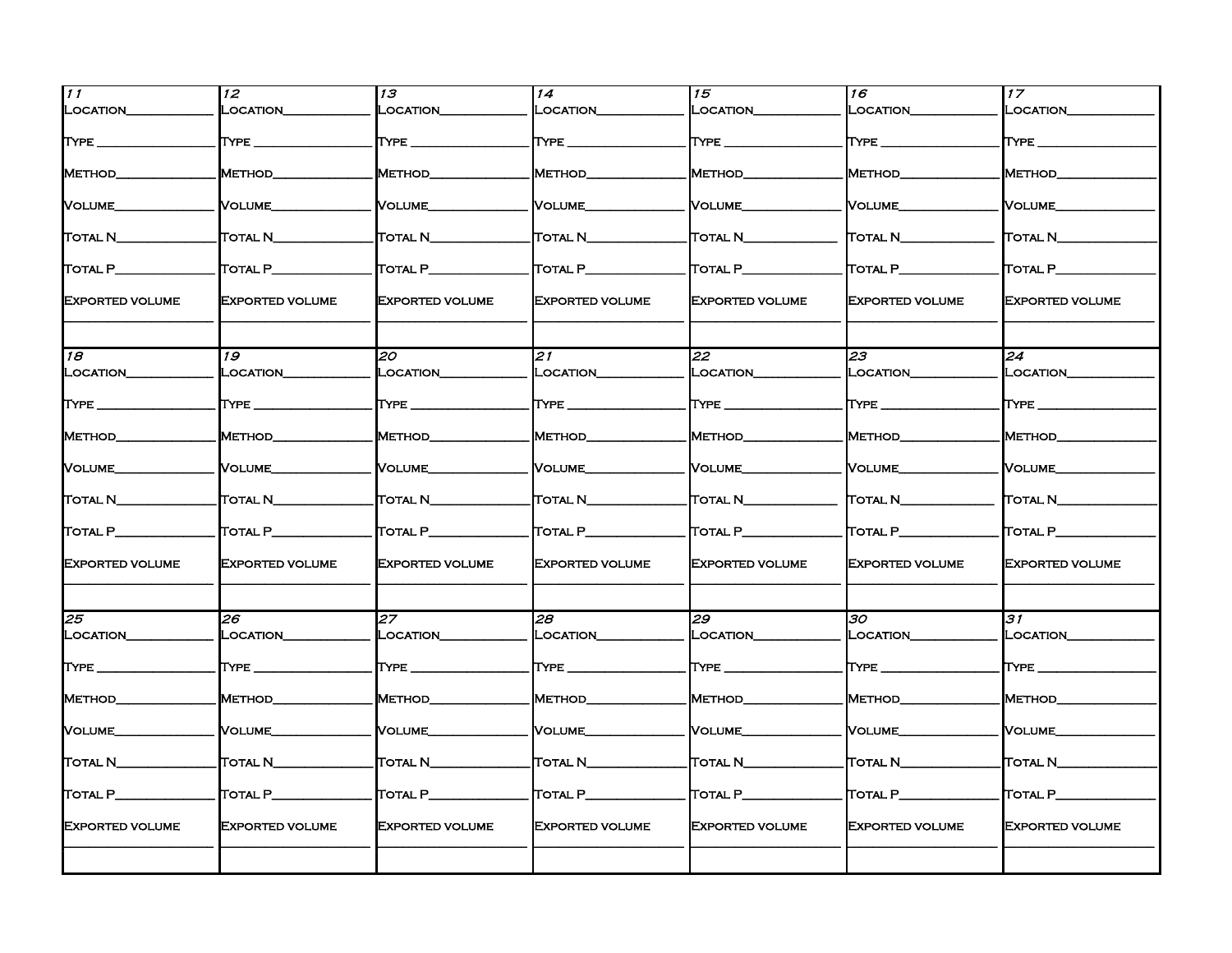## SEPTEMBER 2019

1

 $\overline{\phantom{a}}$ Type \_\_\_\_\_\_\_\_\_\_\_\_\_\_\_\_\_\_\_  $\overline{\phantom{a}}$ 

 $\overline{\phantom{a}}$ 

 $\overline{\phantom{a}}$ 

 $\overline{\phantom{a}}$ 

#### In the event of a discharge, contact your local Livestock Water Quality Specialist or CAFO Program at (503) 986-4699 within 24 hours.

INSPECTIONS INSECTIONS INSECTIONS AND READ TO DEPTH OF LIQUID MANURE STORAGE FACILITY IN MANURE APPLICATION EQUIPMENT

#### Sunday | Monday | Tuesday | Wednesday | Thursday | Friday | Saturday Location\_\_\_\_\_\_\_\_\_\_\_\_\_\_ METHOD\_ Volume\_\_\_\_\_\_\_\_\_\_\_\_\_\_\_\_ TOTAL N\_ Total P\_\_\_\_\_\_\_\_\_\_\_\_\_\_\_\_ 12 LOCATION Type \_\_\_\_\_\_\_\_\_\_\_\_\_\_\_\_\_\_\_ METHOD\_ Volume\_\_\_\_\_\_\_\_\_\_\_\_\_\_\_\_  $T$ otal N $\_$  $\Gamma$ total P $\_$ Exported volume \_\_\_\_\_\_\_\_\_\_\_\_\_\_\_\_\_\_\_\_\_\_\_\_ 13 Location\_\_\_\_\_\_\_\_\_\_\_\_\_\_  $\overline{\phantom{a}}$ Type \_\_\_\_\_\_\_\_\_\_\_\_\_\_\_\_\_\_\_  $\overline{\phantom{a}}$ METHOD\_  $\overline{\phantom{a}}$ Volume\_\_\_\_\_\_\_\_\_\_\_\_\_\_\_\_  $\overline{\phantom{a}}$  $\tt T$ otal N $\tt$  $\overline{\phantom{a}}$ Total P\_\_\_\_\_\_\_\_\_\_\_\_\_\_\_\_  $\overline{\phantom{a}}$ Exported volume \_\_\_\_\_\_\_\_\_\_\_\_\_\_\_\_\_\_\_\_\_\_\_\_ 4 Location\_\_\_\_\_\_\_\_\_\_\_\_\_\_  $\overline{\phantom{a}}$ Type \_\_\_\_\_\_\_\_\_\_\_\_\_\_\_\_\_\_\_  $\overline{\phantom{a}}$ Method\_  $\overline{\phantom{a}}$ Volume\_\_\_\_\_\_\_\_\_\_\_\_\_\_\_\_  $\overline{\phantom{a}}$ Total N\_\_\_\_\_\_\_\_\_\_\_\_\_\_\_\_  $\overline{\phantom{a}}$ Total P\_\_\_\_\_\_\_\_\_\_\_\_\_\_\_\_  $\overline{\phantom{a}}$ Exported volume \_\_\_\_\_\_\_\_\_\_\_\_\_\_\_\_\_\_\_\_\_\_\_\_ 5 LOCATION Type \_\_\_\_\_\_\_\_\_\_\_\_\_\_\_\_\_\_\_ METHOD\_ Volume\_\_\_\_\_\_\_\_\_\_\_\_\_\_\_\_  $T$ otal N $_{\odot}$ Total P\_\_\_\_\_\_\_\_\_\_\_\_\_\_\_\_ Exported volume \_\_\_\_\_\_\_\_\_\_\_\_\_\_\_\_\_\_\_\_\_\_\_\_ 6 Location\_\_\_\_\_\_\_\_\_\_\_\_\_\_  $\overline{\phantom{a}}$ TYPE  $\overline{\phantom{a}}$ Method\_\_\_\_\_\_\_\_\_\_\_\_\_\_\_\_  $\overline{\phantom{a}}$ Volume\_\_\_\_\_\_\_\_\_\_\_\_\_\_\_\_  $\overline{\phantom{a}}$ Total N\_\_\_\_\_\_\_\_\_\_\_\_\_\_\_\_  $\overline{\phantom{a}}$ Total P\_\_\_\_\_\_\_\_\_\_\_\_\_\_\_\_  $\overline{\phantom{a}}$ Exported volume \_\_\_\_\_\_\_\_\_\_\_\_\_\_\_\_\_\_\_\_\_\_\_\_ 7 Location\_\_\_\_\_\_\_\_\_\_\_\_\_\_  $\overline{\phantom{a}}$ Type  $\overline{\phantom{a}}$ Method\_  $\overline{\phantom{a}}$ Volume\_\_\_\_\_\_\_\_\_\_\_\_\_\_\_\_  $\overline{\phantom{a}}$ TOTAL N  $\overline{\phantom{a}}$ Total P\_\_\_\_\_\_\_\_\_\_\_\_\_\_\_\_  $\overline{\phantom{a}}$ 9 Location\_\_\_\_\_\_\_\_\_\_\_\_\_\_ Type \_\_\_\_\_\_\_\_\_\_\_\_\_\_\_\_\_\_\_ 10  $\mathsf{Loc}$ ation\_\_\_\_\_\_\_\_\_\_\_\_  $\overline{\phantom{a}}$ Type \_\_\_\_\_\_\_\_\_\_\_\_\_\_\_\_\_\_\_ 11 Location\_\_\_\_\_\_\_\_\_\_\_\_\_\_  $\overline{\phantom{a}}$ Type \_\_\_\_\_\_\_\_\_\_\_\_\_\_\_\_\_\_\_ 12 Location\_\_\_\_\_\_\_\_\_\_\_\_\_\_ Type \_\_\_\_\_\_\_\_\_\_\_\_\_\_\_\_\_\_\_ 13 Location\_\_\_\_\_\_\_\_\_\_\_\_\_\_  $\overline{\phantom{a}}$ Type \_\_\_\_\_\_\_\_\_\_\_\_\_\_\_\_\_\_\_ 14  $\overline{\phantom{a}}$

| <b>EXPORTED VOLUME</b> | <b>EXPORTED VOLUME</b> | <b>EXPORTED VOLUME</b> | <b>EXPORTED VOLUME</b> | <b>EXPORTED VOLUME</b> | <b>EXPORTED VOLUME</b> | <b>EXPORTED VOLUME</b> |
|------------------------|------------------------|------------------------|------------------------|------------------------|------------------------|------------------------|
|                        |                        |                        |                        |                        |                        |                        |
| க                      | 9                      | 10 <sup>1</sup>        | 11                     | 12 <sup>7</sup>        | 13                     | 14                     |
| LOCATION               | _OCATION_              | LOCATION_              | LOCATION_              | _OCATION_              | LOCATION               | LOCATION               |
| TYPE ______            | <b>TYPE</b>            | <b>TYPE</b>            | <b>TYPE</b>            | <b>TYPE</b>            | <b>TYPE</b>            | <b>TYPE</b>            |
| METHOD                 | METHOD                 | METHOD                 | METHOD                 | METHOD                 | <b>METHOD</b>          | METHOD                 |
| VOLUME                 | Volume_                | VOLUME_                | <b>VOLUME</b>          | <b>VOLUME</b>          | VOLUME                 | <b>VOLUME</b>          |
| TOTAL N                | Total N                | Total N                | TOTAL N                | TOTAL N                | TOTAL N                | <b>TOTAL N</b>         |
| TOTAL P                | TOTAL P                | TOTAL P                | TOTAL P                | TOTAL P                | TOTAL P                | TOTAL P                |
| <b>EXPORTED VOLUME</b> | <b>EXPORTED VOLUME</b> | <b>EXPORTED VOLUME</b> | <b>EXPORTED VOLUME</b> | <b>EXPORTED VOLUME</b> | <b>EXPORTED VOLUME</b> | <b>EXPORTED VOLUME</b> |
|                        |                        |                        |                        |                        |                        |                        |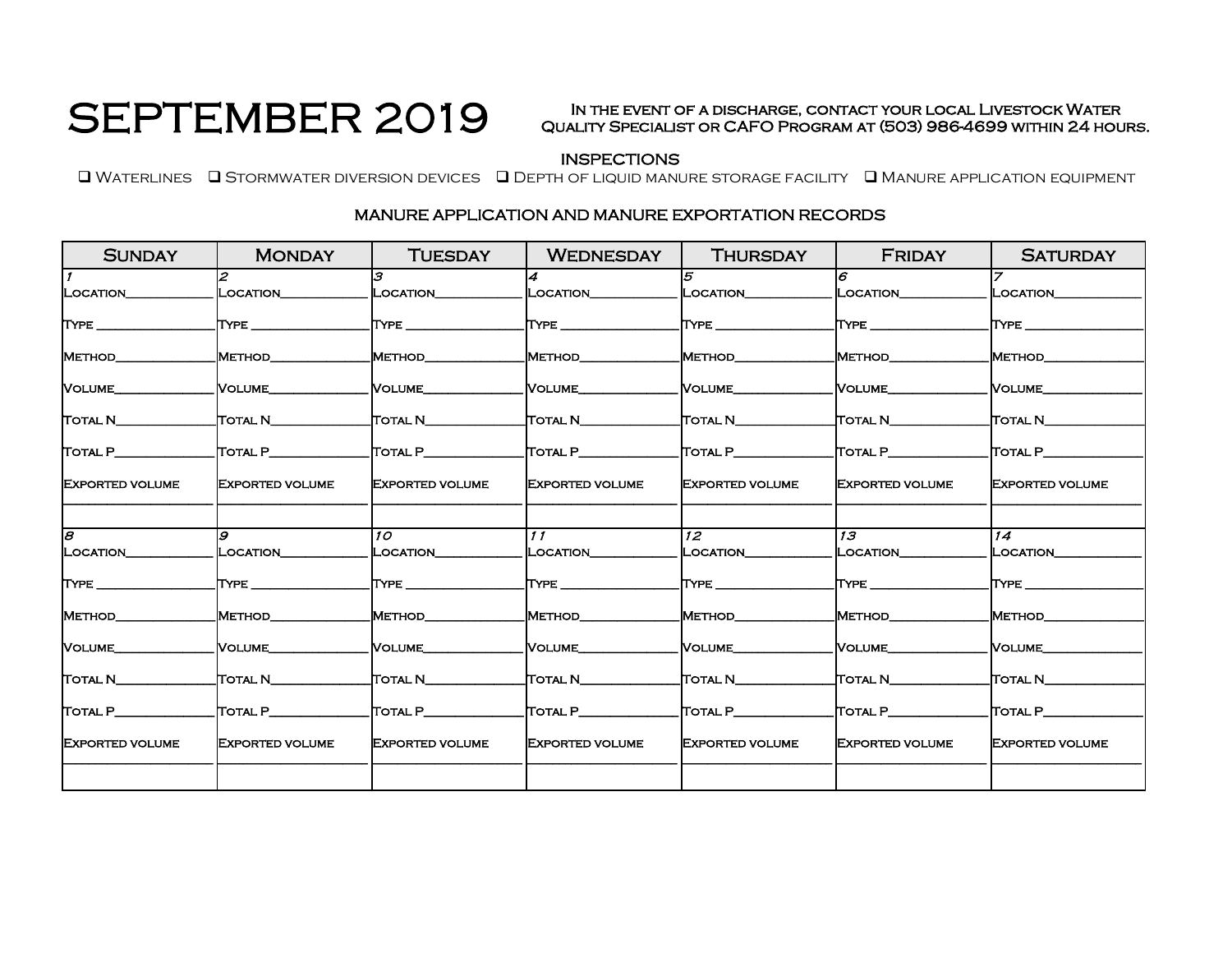| 15                     | 16                            | 17                     | 18                             | 19                                                 | 20                     | 21                     |
|------------------------|-------------------------------|------------------------|--------------------------------|----------------------------------------------------|------------------------|------------------------|
| LOCATION               | <b>LOCATION</b>               | <b>_OCATION</b>        | <b>LOCATION</b>                | LOCATION                                           | <b>_OCATION</b>        | <b>LOCATION</b>        |
| $T$ YPE $\_\_$         | $\mathsf{T}\mathsf{YPE} \_\_$ | TYPE_                  | $\mathsf{T} \mathsf{YPE}$ $\_$ |                                                    | $\sf{Type\_}$          | $\sf{Type\_}$          |
| METHOD                 | <b>METHOD</b>                 | Method_                | Method_                        | METHOD                                             | <b>METHOD</b>          | <b>METHOD</b>          |
| <b>VOLUME</b>          | VOLUME                        | Volume                 | VOLUME                         | VOLUME                                             | VOLUME                 | VOLUME                 |
| TOTAL N                | Total N                       | Total _                | TOTAL N                        | Total N                                            | Total N                | Total N_               |
| TOTAL P_____           | TOTAL P                       | TOTAL P__              | $T$ OTAL $P$                   | TOTAL P_                                           | TOTAL P__              | TOTAL P_               |
| <b>EXPORTED VOLUME</b> | EXPORTED VOLUME               | <b>EXPORTED VOLUME</b> | <b>EXPORTED VOLUME</b>         | <b>EXPORTED VOLUME</b>                             | <b>EXPORTED VOLUME</b> | <b>EXPORTED VOLUME</b> |
| $\overline{22}$        | 23                            | 24                     | 25                             | 26                                                 | $\overline{27}$        | 28                     |
| LOCATION               | LOCATION_                     | LOCATION               | _OCATION_                      | LOCATION_                                          | LOCATION               | LOCATION_              |
| $\Box$                 | $\sf{TVPE}$ $\_$              | TYPE.                  | TYPE _                         | TYPE                                               | $\sf{Type\_}$          | TYPE _                 |
| METHOD_                | METHOD_                       | Method_                | Method_                        | METHOD                                             | <b>METHOD</b>          | METHOD_                |
| VOLUME_                | VOLUME                        | VOLUME                 | Volume_                        | VOLUME                                             | VOLUME                 | <b>VOLUME</b>          |
| TOTAL N________        | Total N                       | TOTAL N                | $\overline{\text{Total N}}$    | Total N                                            | Total N                | Total N__              |
| TOTAL P_               | TOTAL P_                      | TOTAL P_               | $T$ OTAL P $\_$                | TOTAL P_                                           | TOTAL P_               | TOTAL P_               |
| <b>EXPORTED VOLUME</b> | EXPORTED VOLUME               | <b>EXPORTED VOLUME</b> | <b>EXPORTED VOLUME</b>         | <b>EXPORTED VOLUME</b>                             | <b>EXPORTED VOLUME</b> | <b>EXPORTED VOLUME</b> |
| 29                     | 30                            |                        |                                |                                                    |                        |                        |
| LOCATION               | LOCATION_                     |                        |                                |                                                    |                        |                        |
| $T$ YPE $\_\_$         | $\sf{Type\_}$                 |                        |                                | <b>REMINDER</b>                                    |                        |                        |
| <b>METHOD</b>          | <b>METHOD</b>                 |                        |                                | SOIL SAMPLES FOR THE ENTIRE FARM MUST BE COMPLETED |                        |                        |
| VOLUME                 | VOLUME                        |                        |                                | EVERY FIVE (5) YEARS. TWENTY PERCENT OF THE FARM   |                        |                        |
| TOTAL N                | TOTAL N                       |                        |                                | SHOULD BE SAMPLED EACH YEAR.                       |                        |                        |
| TOTAL P_____           | TOTAL P_                      |                        |                                | <b>REVIEW THE CURRENT PERMIT OR YOUR AWMP FOR</b>  |                        |                        |
| <b>EXPORTED VOLUME</b> | EXPORTED VOLUME               |                        |                                | MORE INFORMATION REGARDING SOIL SAMPLING.          |                        |                        |
|                        |                               |                        |                                |                                                    |                        |                        |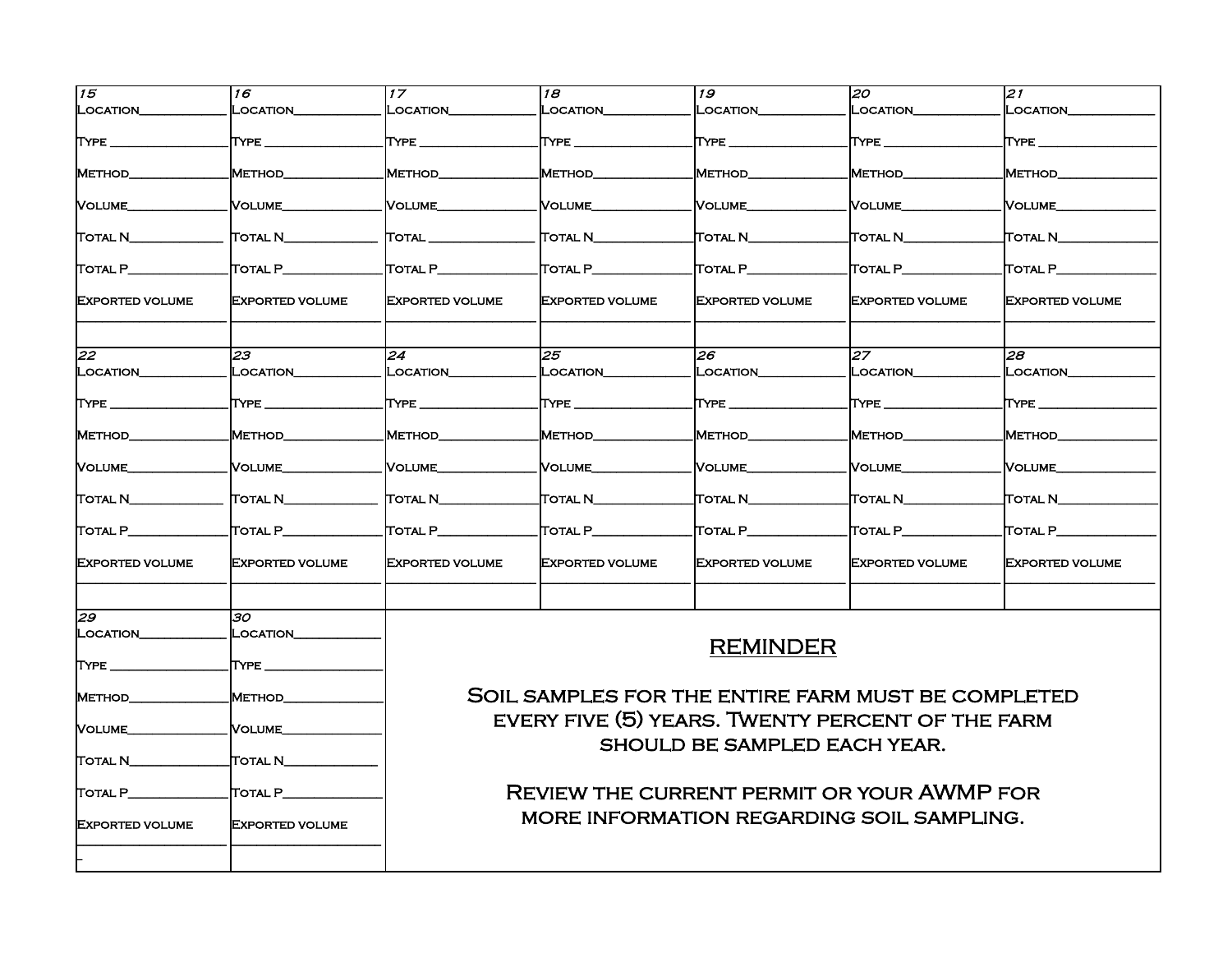## OCTOBER 2019

#### In the event of a discharge, contact your local Livestock Water Quality Specialist or CAFO Program at (503) 986-4699 within 24 hours.

INSPECTIONS<br>Q Waterlines Q Stormwater diversion devices Q Depth of liquid manure storage facility Q Manure application equipment

| <b>SUNDAY</b>                                                     | <b>MONDAY</b>                                                    | <b>TUESDAY</b>         | <b>WEDNESDAY</b>       | <b>THURSDAY</b>             | <b>FRIDAY</b>                | <b>SATURDAY</b>             |
|-------------------------------------------------------------------|------------------------------------------------------------------|------------------------|------------------------|-----------------------------|------------------------------|-----------------------------|
|                                                                   |                                                                  | LOCATION               | LOCATION               | R<br>LOCATION               | $\boldsymbol{A}$<br>LOCATION | l5<br>LOCATION              |
|                                                                   | TIP: IN THE CAFO PROGRAM, THE<br>TERM "MANURE EXPORT" IS USED    | TYPE ________          | <b>TYPE</b>            | TYPE _______                | <b>TYPE</b>                  | <b>TYPE</b>                 |
|                                                                   | TO DESCRIBE MANURE THAT IS<br>TRANSFERRED OR EXPORTED TO         | <b>METHOD</b>          | <b>METHOD</b>          | <b>METHOD</b>               | <b>METHOD</b>                | <b>METHOD</b>               |
|                                                                   | ANOTHER ENTITY, AND THE MANURE<br>IS NO LONGER UNDER THE CONTROL | <b>VOLUME</b>          | <b>VOLUME</b>          | VOLUME                      | <b>VOLUME</b>                | VOLUME                      |
| OF THE CAFO OPERATOR AND/OR<br>OWNER. IF THE CAFO OPERATOR        |                                                                  | Total N                | Total N                | Total N                     | TOTAL N                      | Total N                     |
| AND/OR OWNER HAS CONTROL OVER                                     |                                                                  | TOTAL P                | TOTAL P                | TOTAL P                     | TOTAL P                      | TOTAL P                     |
| THE LAND APPLICATION OF MANURE<br>IT IS NOT CONSIDERED AN EXPORT. |                                                                  | <b>EXPORTED VOLUME</b> | <b>EXPORTED VOLUME</b> | <b>EXPORTED VOLUME</b>      | <b>EXPORTED VOLUME</b>       | <b>EXPORTED VOLUME</b>      |
|                                                                   |                                                                  |                        |                        |                             |                              |                             |
| lб<br>LOCATION                                                    | LOCATION                                                         | R.<br>LOCATION         | 9<br>LOCATION          | $\overline{10}$<br>LOCATION | 11<br>LOCATION               | $\overline{12}$<br>LOCATION |
|                                                                   |                                                                  |                        |                        |                             |                              |                             |
| <b>TYPE</b>                                                       | <b>TYPE</b>                                                      | <b>TYPE</b>            | <b>TYPE</b>            | <b>TYPE</b>                 | <b>TYPE</b>                  | <b>TYPE</b>                 |
| <b>METHOD</b>                                                     | METHOD                                                           | METHOD                 | METHOD                 | METHOD                      | METHOD                       | <b>METHOD</b>               |
| <b>VOLUME</b>                                                     | VOLUME                                                           | <b>N</b> OLUME         | <b>VOLUME</b>          | VOLUME                      | VOLUME                       | <b>N</b> OLUME              |
| Total N                                                           | Total N                                                          | <b>TOTAL N</b>         | TOTAL N                | TOTAL N                     | <b>TOTAL N</b>               | TOTAL N                     |
| TOTAL P                                                           | TOTAL P                                                          | <b>TOTAL P</b>         | TOTAL P________        | TOTAL P                     | TOTAL P                      | TOTAL P                     |
| <b>EXPORTED VOLUME</b>                                            | <b>EXPORTED VOLUME</b>                                           | <b>EXPORTED VOLUME</b> | <b>EXPORTED VOLUME</b> | <b>EXPORTED VOLUME</b>      | <b>EXPORTED VOLUME</b>       | <b>EXPORTED VOLUME</b>      |
|                                                                   |                                                                  |                        |                        |                             |                              |                             |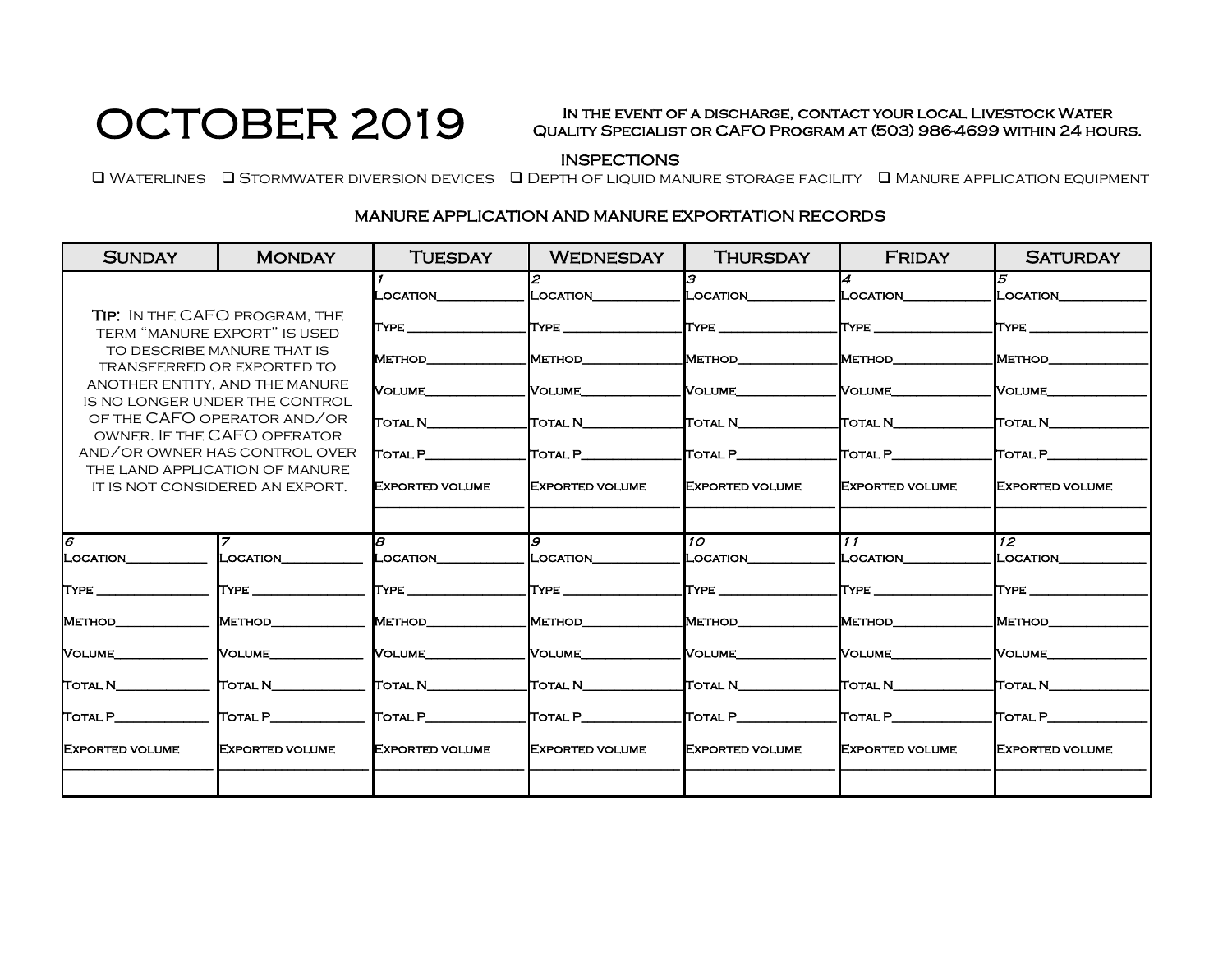| $\overline{13}$                | 14                     | 15                               | 16                     | 17                            | 18                          | $\overline{19}$                  |
|--------------------------------|------------------------|----------------------------------|------------------------|-------------------------------|-----------------------------|----------------------------------|
| LOCATION                       | <b>_OCATION</b>        | LOCATION                         | LOCATION               | <b>LOCATION</b>               | LOCATION                    | LOCATION                         |
|                                |                        |                                  |                        |                               |                             |                                  |
| $\mathsf{T}\mathsf{YPE}$ ____  | TYPE_                  | TYPE_                            | TYPE_                  | $\mathsf{T}\mathsf{YPE} \_\_$ | TYPE_                       | TYPE_                            |
| <b>METHOD</b>                  | <b>METHOD</b>          | <b>METHOD</b>                    | <b>METHOD</b>          | <b>METHOD</b>                 | <b>METHOD</b>               | <b>METHOD</b>                    |
|                                |                        |                                  |                        |                               |                             |                                  |
| <b>VOLUME</b>                  | <b>VOLUME</b>          | <b>VOLUME</b>                    | <b>VOLUME</b>          | VOLUME                        | <b>VOLUME</b>               | <b>VOLUME</b>                    |
|                                |                        |                                  |                        |                               |                             |                                  |
| Total N                        | Total N                | Total N                          | TOTAL N                | Total N                       | ITOTAL N                    | <b>TOTAL N</b>                   |
| Total P_                       | Total P                | TOTAL P                          | TOTAL P                | TOTAL P                       | TOTAL P                     | TOTAL P                          |
|                                |                        |                                  |                        |                               |                             |                                  |
| <b>EXPORTED VOLUME</b>         | <b>EXPORTED VOLUME</b> | <b>EXPORTED VOLUME</b>           | <b>EXPORTED VOLUME</b> | <b>EXPORTED VOLUME</b>        | <b>EXPORTED VOLUME</b>      | <b>EXPORTED VOLUME</b>           |
|                                |                        |                                  |                        |                               |                             |                                  |
|                                |                        |                                  |                        |                               |                             |                                  |
| $\overline{20}$                | 21                     | 22                               | 23                     | $\overline{24}$               | $\overline{25}$             | $\overline{26}$                  |
| LOCATION                       | LOCATION               | LOCATION                         | LOCATION               | LOCATION                      | LOCATION                    | LOCATION                         |
| $\textsf{T} \textsf{YPE} \_\_$ | TYPE.                  | $\mathsf{T} \mathsf{YPE} \_$     | TYPE_                  | TYPE.                         | $\mathsf{T}\mathsf{YPE} \_$ | TYPE                             |
|                                |                        |                                  |                        |                               |                             |                                  |
| METHOD_                        | Method                 | <b>METHOD</b>                    | <b>METHOD</b>          | Method                        | <b>METHOD</b>               | <b>METHOD</b>                    |
|                                |                        |                                  |                        |                               |                             |                                  |
| VOLUME_                        | VOLUME                 | <b>VOLUME</b>                    | <b>VOLUME</b>          | Volume                        | VOLUME                      | <b>VOLUME</b>                    |
| ITOTAL N                       | ITOTAL N               | Total N                          | Total N                | Total N                       | Total N                     | Total N                          |
|                                |                        |                                  |                        |                               |                             |                                  |
| TOTAL P_                       | <b>TOTAL P_</b>        | <b>TOTAL P_</b>                  | TOTAL P                | <b>TOTAL P</b>                | TOTAL P                     | <b>TOTAL P_</b>                  |
|                                |                        |                                  |                        |                               |                             |                                  |
| <b>EXPORTED VOLUME</b>         | <b>EXPORTED VOLUME</b> | <b>EXPORTED VOLUME</b>           | <b>EXPORTED VOLUME</b> | <b>EXPORTED VOLUME</b>        | <b>EXPORTED VOLUME</b>      | <b>EXPORTED VOLUME</b>           |
|                                |                        |                                  |                        |                               |                             |                                  |
| $\overline{27}$                | 28                     | 29                               | 30                     | $\overline{\mathcal{S}1}$     |                             |                                  |
| LOCATION                       | LOCATION               | <b>LOCATION</b>                  | LOCATION               | LOCATION_                     |                             |                                  |
|                                |                        |                                  |                        |                               |                             | <b>REMINDER</b>                  |
| $\Gamma$ YPE $\equiv$          | TYPE_                  | $\mathsf{T} \mathsf{YPE}$ $\_\_$ | $\sf{Type\_}$          | $\mathsf{T} \mathsf{YPE} \_$  |                             |                                  |
| METHOD                         | <b>METHOD</b>          | <b>METHOD</b>                    | <b>METHOD</b>          | <b>METHOD</b>                 |                             | <b>EMPTY AND PREPARE YOUR</b>    |
|                                |                        |                                  |                        |                               |                             | <b>MANURE STORAGE FACILITIES</b> |
| VOLUME_                        | Volume_                | VOLUME                           | <b>VOLUME</b>          | <b>VOLUME</b>                 |                             | FOR WINTER.                      |
|                                |                        |                                  |                        |                               |                             |                                  |
| Total N_                       | Total N                | Total N                          | Total N                | TOTAL N                       |                             | IN ADDITION, MAKE SURE ALL       |
| TOTAL P                        | TOTAL P                | TOTAL P                          | TOTAL P                | Total P_                      |                             | GUTTERS AND DOWNSPOUTS           |
|                                |                        |                                  |                        |                               |                             | ARE FUNCTIONAL.                  |
| <b>EXPORTED VOLUME</b>         | <b>EXPORTED VOLUME</b> | <b>EXPORTED VOLUME</b>           | <b>EXPORTED VOLUME</b> | <b>EXPORTED VOLUME</b>        |                             |                                  |
|                                |                        |                                  |                        |                               |                             |                                  |
|                                |                        |                                  |                        |                               |                             |                                  |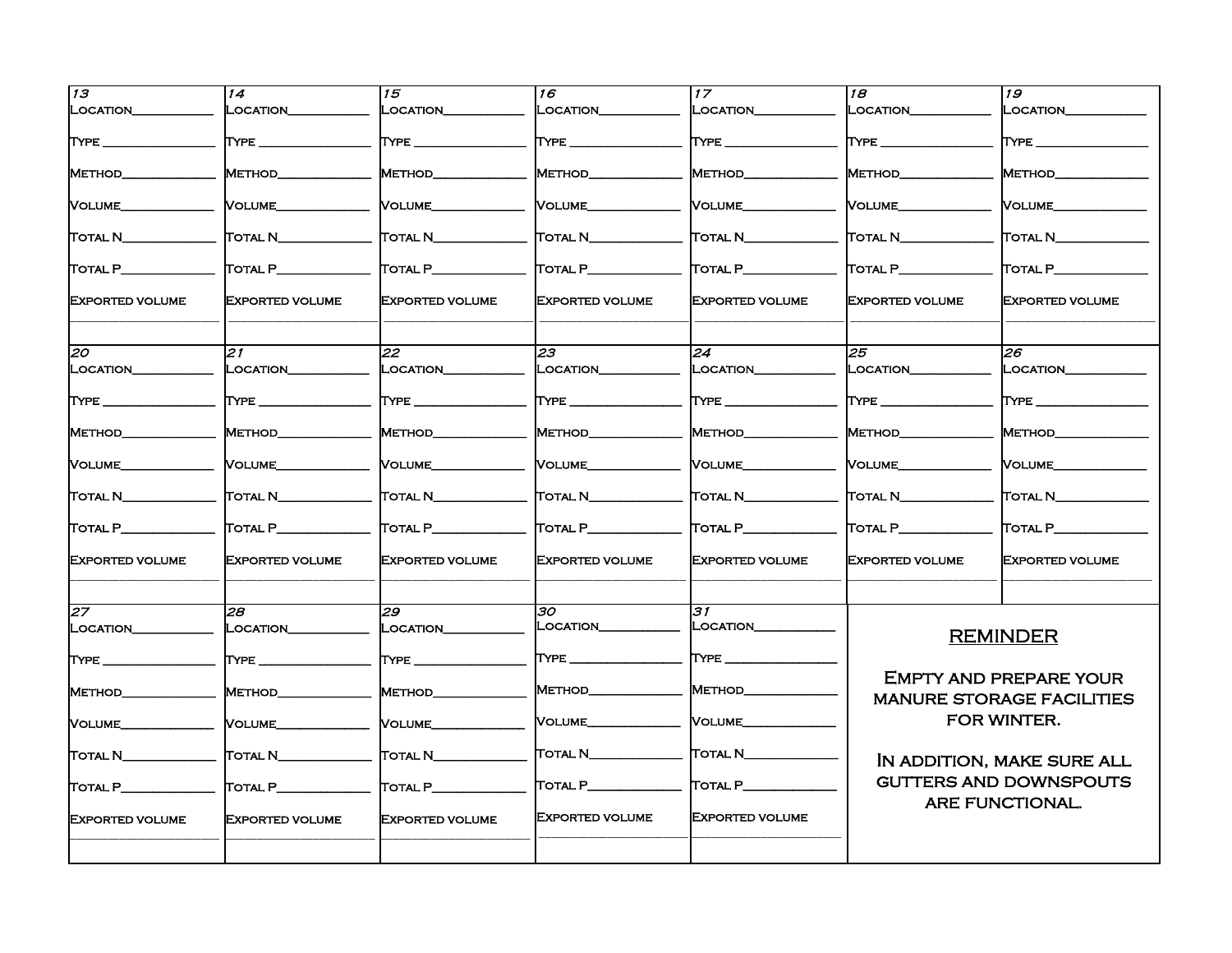NOVEMBER 2019 In the event of a discharge, contact your local Livestock Water Quality Specialist or CAFO Program at (503) 986-4699 within 24 hours.

#### INSPECTIONS

q Waterlines q Stormwater diversion devices q Depth of liquid manure storage facility q Manure application equipment

| <b>SUNDAY</b>          | <b>MONDAY</b>                                                         | <b>TUESDAY</b>                                                                 | <b>WEDNESDAY</b>       | <b>THURSDAY</b>        | <b>FRIDAY</b>          | <b>SATURDAY</b>        |
|------------------------|-----------------------------------------------------------------------|--------------------------------------------------------------------------------|------------------------|------------------------|------------------------|------------------------|
|                        |                                                                       | LOCATION                                                                       | 2<br>LOCATION          |                        |                        |                        |
|                        |                                                                       |                                                                                |                        |                        |                        |                        |
|                        |                                                                       | METHOD                                                                         | METHOD                 |                        |                        |                        |
|                        | ALL MANURE APPLICATIONS MUST BE DONE IN<br>ACCORDANCE WITH YOUR AWMP. | VOLUME                                                                         | VOLUME                 |                        |                        |                        |
|                        |                                                                       |                                                                                |                        |                        | Total N                | TOTAL N                |
|                        |                                                                       | <b>REVIEW YOUR FARM'S AWMP TO DETERMINE</b><br>ANY LIMITATIONS TO APPLICATION. |                        |                        | TOTAL P                | TOTAL P                |
|                        |                                                                       |                                                                                |                        |                        | <b>EXPORTED VOLUME</b> | <b>EXPORTED VOLUME</b> |
|                        |                                                                       |                                                                                |                        |                        |                        |                        |
| з<br>LOCATION          | 4<br>LOCATION                                                         | 5<br>LOCATION                                                                  | l6<br>LOCATION         | <b>_OCATION</b>        | B.<br>LOCATION         | 9<br>LOCATION          |
| $T$ YPE $\_\_$         | TYPE _________                                                        | TYPE _____                                                                     | TYPE                   | $\textsf{T}$ YPE $\_$  | <b>TYPE</b>            | TYPE___                |
| METHOD                 | METHOD                                                                | <b>METHOD</b>                                                                  | METHOD                 | <b>METHOD</b>          | METHOD                 | <b>METHOD</b>          |
| VOLUME                 | VOLUME                                                                | <b>NOLUME</b>                                                                  | VOLUME                 | <b>VOLUME</b>          | VOLUME                 | VOLUME                 |
| TOTAL N                | Total N                                                               | TOTAL N                                                                        | Total N                | TOTAL N                | Total N                | Total N                |
| <b>TOTAL P</b>         | TOTAL P                                                               | TOTAL P_                                                                       | TOTAL P                | TOTAL P_               | TOTAL P                | TOTAL P                |
| <b>EXPORTED VOLUME</b> | <b>EXPORTED VOLUME</b>                                                | <b>EXPORTED VOLUME</b>                                                         | <b>EXPORTED VOLUME</b> | <b>EXPORTED VOLUME</b> | <b>EXPORTED VOLUME</b> | <b>EXPORTED VOLUME</b> |
|                        |                                                                       |                                                                                |                        |                        |                        |                        |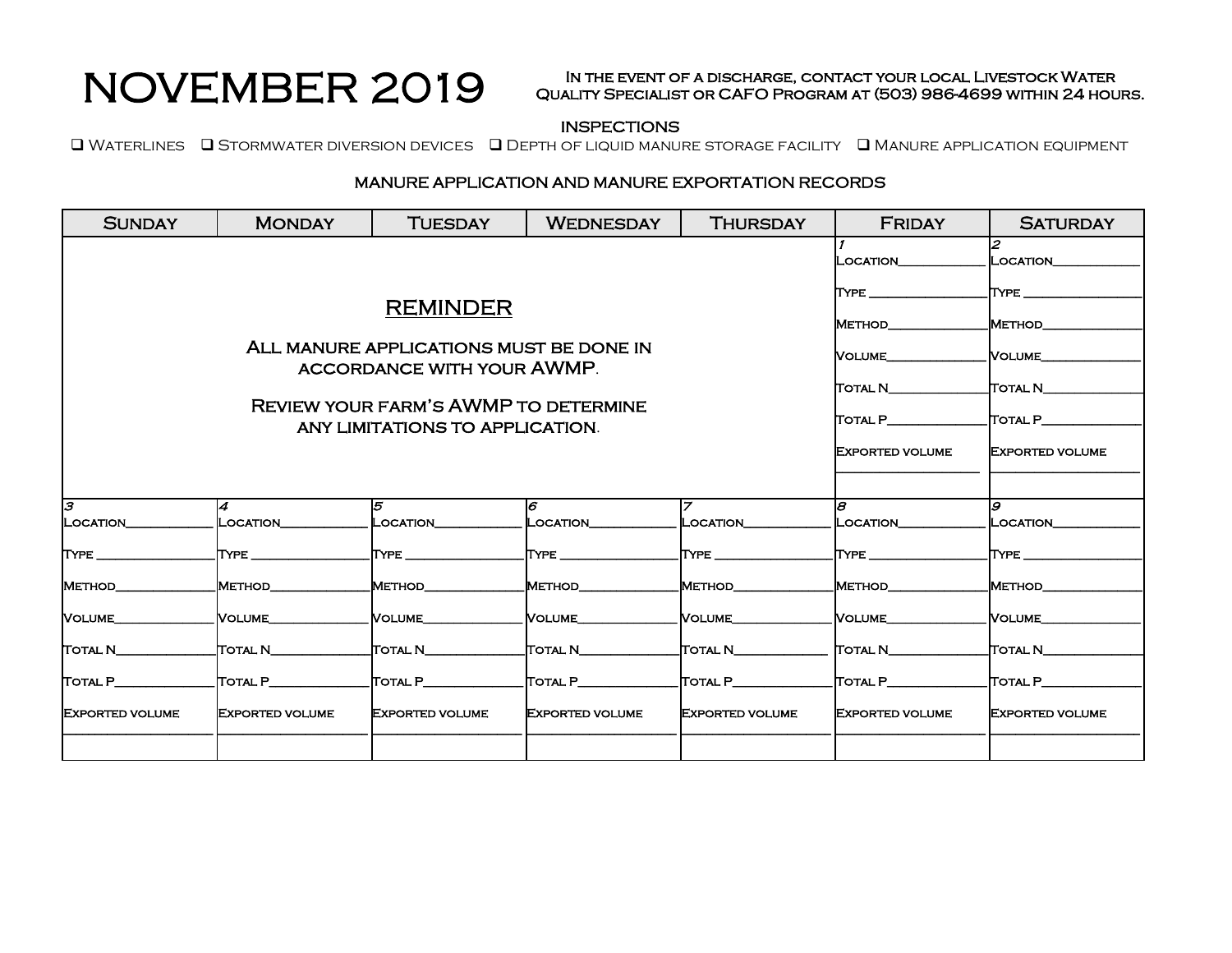| 10                                    | 11                            | 12 <sup>2</sup>                | 13                     | 14                               | 15                            | 16                            |
|---------------------------------------|-------------------------------|--------------------------------|------------------------|----------------------------------|-------------------------------|-------------------------------|
| LOCATION                              | LOCATION_                     | <b>LOCATION</b>                | LOCATION_              | LOCATION_                        | <b>LOCATION</b>               | LOCATION                      |
| TYPE_                                 | $\mathsf{T}\mathsf{YPE} \_\_$ |                                | TYPE___                | TYPE <b>The Second Structure</b> | $T$ YPE $\_\_$                | $\mathsf{T} \mathsf{YPE}$     |
|                                       |                               |                                |                        |                                  |                               |                               |
| METHOD                                | <b>METHOD</b>                 | <b>METHOD</b>                  | <b>METHOD</b>          | <b>METHOD</b>                    | <b>METHOD</b>                 | <b>METHOD</b>                 |
| VOLUME                                | VOLUME                        | VOLUME                         | VOLUME                 | VOLUME                           | VOLUME                        | VOLUME                        |
| <b>TOTAL N_</b>                       | Total N                       | TOTAL N_                       | TOTAL N                | Total N                          | Total N_                      | Total N_                      |
| $\overline{\text{Total P}}_{\text{}}$ | Total P_                      | TOTAL P__                      | TOTAL P_____           | Total P $\_$                     | $\overline{\text{Total P}}\_$ | TOTAL P_                      |
| <b>EXPORTED VOLUME</b>                | <b>EXPORTED VOLUME</b>        | <b>EXPORTED VOLUME</b>         | <b>EXPORTED VOLUME</b> | EXPORTED VOLUME                  | <b>EXPORTED VOLUME</b>        | <b>EXPORTED VOLUME</b>        |
| 17                                    | 18                            | 19                             | $\overline{20}$        | 21                               | 22                            | $\overline{23}$               |
| LOCATION                              | _OCATION                      | <b>LOCATION</b>                | LOCATION_              | LOCATION                         | <b>LOCATION</b>               | <b>LOCATION</b>               |
| $\mathsf{T}\mathsf{YPE} \_\_$         | TYPE.                         | $\mathsf{T} \mathsf{YPE} \_\_$ | $\sf{Type\_}$          | $\sf{Type\_}$                    | $\sf{Type\_}$                 | $\mathsf{T}\mathsf{YPE}$ $\_$ |
| METHOD                                | METHOD_                       | <b>METHOD</b>                  | <b>METHOD</b>          | <b>METHOD</b>                    | METHOD                        | METHOD                        |
| VOLUME                                | VOLUME                        | <b>VOLUME</b>                  | VOLUME                 | VOLUME                           | <b>VOLUME</b>                 | <b>VOLUME</b>                 |
| TOTAL N                               | Total N                       | Total N                        | Total N                | Total N                          | <b>TOTAL N</b>                | Total N_                      |
| Total P_                              | Total P_                      | TOTAL P_                       | TOTAL P_               | $\overline{\text{Total P}}_{-}$  | TOTAL P                       | TOTAL P_                      |
| <b>EXPORTED VOLUME</b>                | EXPORTED VOLUME               | <b>EXPORTED VOLUME</b>         | <b>EXPORTED VOLUME</b> | <b>EXPORTED VOLUME</b>           | <b>EXPORTED VOLUME</b>        | <b>EXPORTED VOLUME</b>        |
| 24                                    |                               | 26                             | 27                     | 28                               | 29                            | 30                            |
| LOCATION                              | 25<br>LOCATION                | LOCATION_                      | LOCATION               | LOCATION_                        | LOCATION                      | LOCATION                      |
| TYPE_                                 | TYPE_                         | $\mathsf{T} \mathsf{YPE}$ ___  | TYPE __                | $\mathsf{T} \mathsf{YPE}$        | $T$ YPE $\_\_$                | $T$ YPE $\_\$                 |
| METHOD_                               | METHOD_                       | <b>METHOD</b>                  | <b>METHOD</b>          | Method_                          | <b>METHOD</b>                 | METHOD                        |
| VOLUME                                | VOLUME                        | Volume_                        | VOLUME                 | VOLUME                           | VOLUME                        | VOLUME                        |
| <b>TOTAL N_</b>                       | Total N_                      | Total N_                       | Total N_               | Total N $\_$                     | TOTAL N                       | TOTAL N                       |
| TOTAL P_                              | Total P_                      | TOTAL P_                       | TOTAL P_               | Total P_                         | TOTAL P_                      | TOTAL P_                      |
| <b>EXPORTED VOLUME</b>                | <b>EXPORTED VOLUME</b>        | <b>EXPORTED VOLUME</b>         | <b>EXPORTED VOLUME</b> | <b>EXPORTED VOLUME</b>           | <b>EXPORTED VOLUME</b>        | <b>EXPORTED VOLUME</b>        |
|                                       |                               |                                |                        |                                  |                               |                               |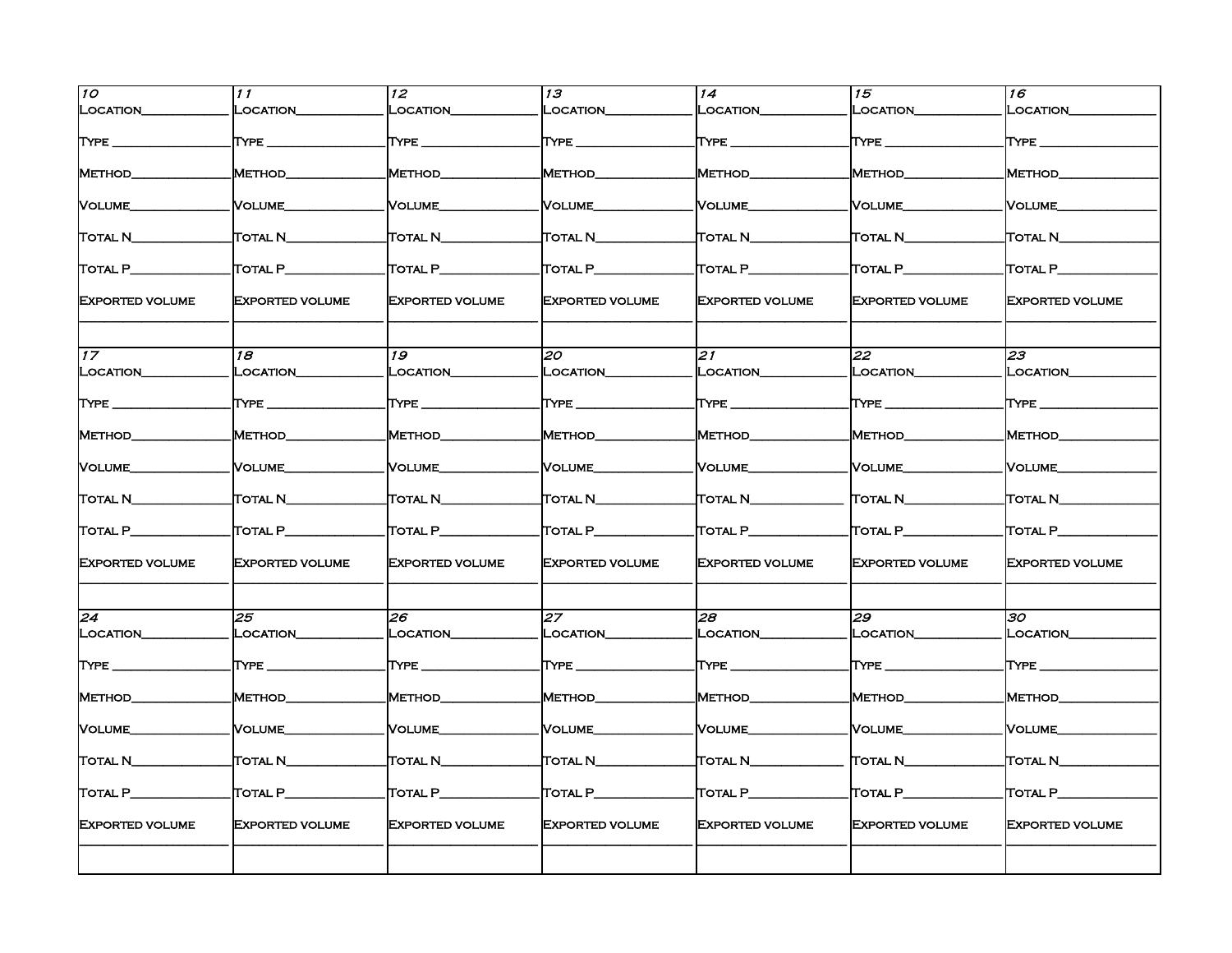## DECEMBER 2019 AUALITY SPECIALLS

#### IN THE EVENT OF A DISCHARGE, CONTACT YOUR LOCAL LIVESTOCK WATER Quality Specialist or CAFO Program at (503) 986-4699 within 24 hours.

q Waterlines q Stormwater diversion devices q Depth of liquid manure storage facility q Manure application equipment

| <b>SUNDAY</b>                               | <b>MONDAY</b>            | <b>TUESDAY</b>                            | <b>WEDNESDAY</b>                               | <b>THURSDAY</b>              | <b>FRIDAY</b>            | <b>SATURDAY</b>                             |
|---------------------------------------------|--------------------------|-------------------------------------------|------------------------------------------------|------------------------------|--------------------------|---------------------------------------------|
| $\mathbf{r}$<br>LOCATION                    | 2<br>LOCATION            | 3<br>LOCATION                             | OCATION                                        | 5<br>LOCATION                | 6<br>LOCATION            | LOCATION                                    |
|                                             |                          | $\mathsf{T} \mathsf{YPE} \_\_\_\_\_\_\_\$ | $\mathsf{T} \mathsf{YPE} \hspace{0.03in} \_\_$ |                              |                          | $\mathsf{T} \mathsf{YPE} \_\_\_\_\_\_\_\_\$ |
| METHOD                                      | METHOD                   | <b>METHOD</b>                             | <b>METHOD</b>                                  | <b>METHOD</b>                | METHOD                   | METHOD                                      |
| VOLUME_                                     | <b>VOLUME</b>            | VOLUME                                    | <b>VOLUME</b>                                  | VOLUME                       | <b>VOLUME</b>            | <b>VOLUME</b>                               |
| TOTAL N                                     | TOTAL N                  | TOTAL N                                   | TOTAL N                                        | $\Gamma$ otal N $\_\_$       | TOTAL N                  | <b>TOTAL N</b>                              |
| $\Gamma$ OTAL P $\Gamma$                    | TOTAL P                  | TOTAL P                                   | TOTAL P                                        | TOTAL P                      | TOTAL P                  | TOTAL P                                     |
| <b>EXPORTED VOLUME</b>                      | <b>EXPORTED VOLUME</b>   | <b>EXPORTED VOLUME</b>                    | <b>EXPORTED VOLUME</b>                         | <b>EXPORTED VOLUME</b>       | <b>EXPORTED VOLUME</b>   | <b>EXPORTED VOLUME</b>                      |
|                                             |                          |                                           |                                                |                              |                          |                                             |
| B<br>LOCATION                               | $\sigma$<br>LOCATION_    | $\overline{10}$<br>LOCATION__             | $\overline{11}$<br>LOCATION                    | $\overline{12}$<br>LOCATION_ | 13<br>LOCATION_____      | $\overline{14}$<br>LOCATION                 |
| $\mathsf{T} \mathsf{YPE} \_\_\_\_\_\_\_\_\$ | <b>TYPE</b>              | <b>TYPE</b>                               | $TYPE$ __                                      | <b>TYPE</b>                  | <b>TYPE</b>              | <b>TYPE</b>                                 |
| METHOD                                      | METHOD                   | METHOD_                                   | METHOD                                         | METHOD                       | METHOD                   | <b>METHOD</b>                               |
| <b>NOLUME</b>                               | <b>VOLUME</b>            | <b>VOLUME</b>                             | <b>NOLUME</b>                                  | Volume                       | <b>VOLUME</b>            | <b>VOLUME</b>                               |
| TOTAL N                                     | TOTAL N                  | <b>TOTAL N_________</b>                   | Total N                                        | Total N                      | TOTAL N                  | TOTAL N                                     |
| $\Gamma$ OTAL P $\Gamma$                    | $\Gamma$ OTAL P $\Gamma$ | $\Gamma$ OTAL P                           | $T$ OTAL $P$                                   | TOTAL P________              | $\Gamma$ OTAL P $\Gamma$ | $T$ OTAL P $\_\_\_\_\_\_\_\_\$              |
| <b>EXPORTED VOLUME</b>                      | <b>EXPORTED VOLUME</b>   | <b>EXPORTED VOLUME</b>                    | <b>EXPORTED VOLUME</b>                         | <b>EXPORTED VOLUME</b>       | <b>EXPORTED VOLUME</b>   | <b>EXPORTED VOLUME</b>                      |
|                                             |                          |                                           |                                                |                              |                          |                                             |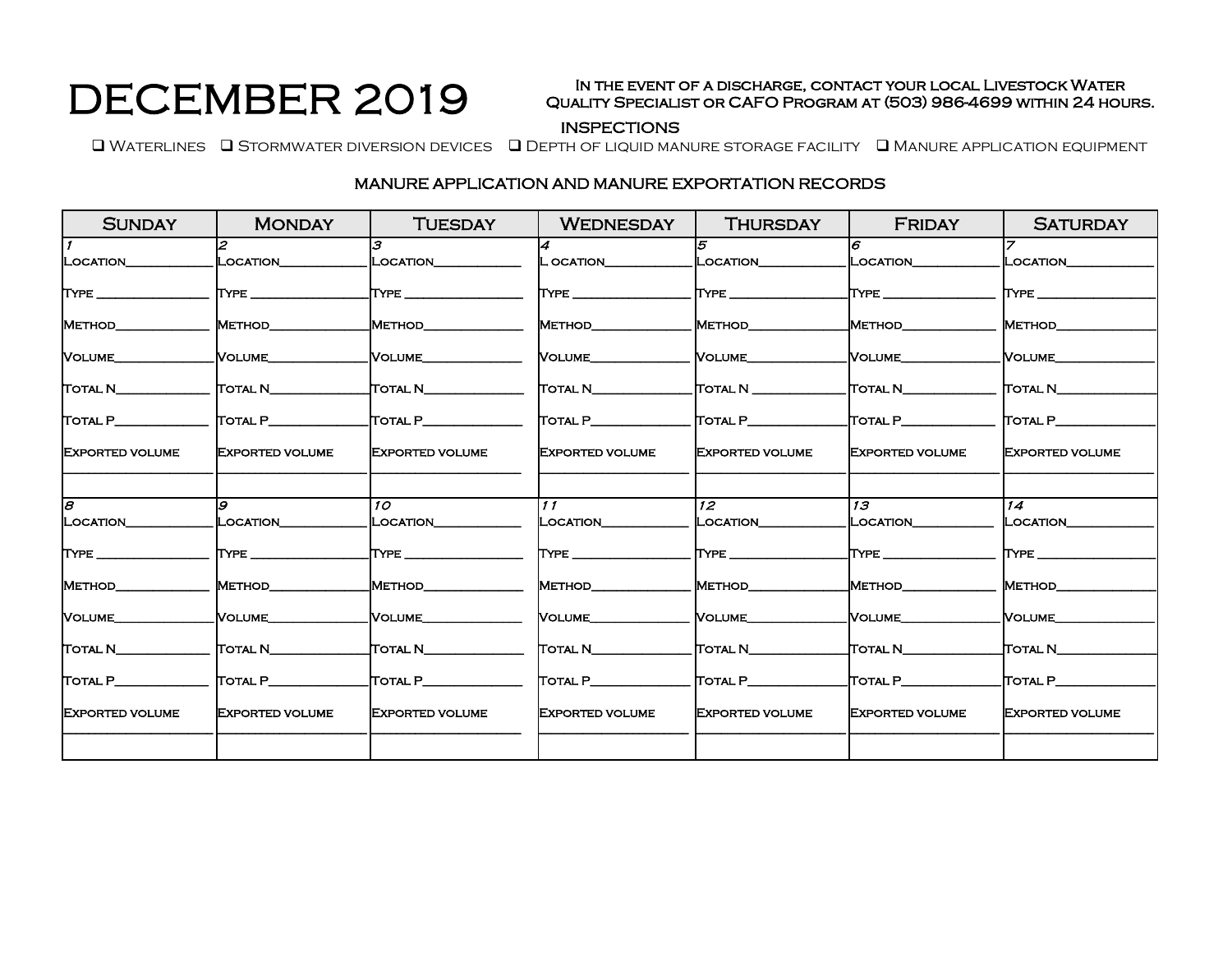| 15                                                                                 | 16                                            | 17                                    | 18                                                                                                             | 19                                                                                                             | 20                                          | 21                            |
|------------------------------------------------------------------------------------|-----------------------------------------------|---------------------------------------|----------------------------------------------------------------------------------------------------------------|----------------------------------------------------------------------------------------------------------------|---------------------------------------------|-------------------------------|
| LOCATION                                                                           | LOCATION                                      | LOCATION                              | <b>_OCATION</b>                                                                                                | <b>_OCATION</b>                                                                                                | LOCATION                                    | <b>LOCATION</b>               |
| $\Gamma$ YPE $\_\_$                                                                | $\mathsf{TYPE} \_\_\_\_\_\_\$                 | $\mathsf{T} \mathsf{YPE} \_\_\_\_\_\$ | $\mathsf{T} \mathsf{YPE} \_\_\_\_\_\$                                                                          | $\mathsf{T} \mathsf{YPE} \_\_\_\_\_\_\$                                                                        | $\mathsf{T} \mathsf{YPE} \_\_\_\_\_\$       | $\mathsf{T} \mathsf{YPE}$ ___ |
| METHOD_                                                                            | <b>METHOD</b>                                 | Method <sub>-</sub>                   | Method_                                                                                                        | Method_                                                                                                        | Method                                      | <b>METHOD</b>                 |
| VOLUME____________                                                                 | Volume                                        | VOLUME                                | Volume__                                                                                                       | Volume                                                                                                         | Volume                                      | VOLUME_                       |
| $\Gamma$ otal N $\Gamma$                                                           | Total N                                       | Total N_                              | Total N                                                                                                        | Total N                                                                                                        | Total N                                     | Total N                       |
| $\Gamma$ OTAL P $\Gamma$                                                           | $\Gamma$ otal P $\quad \qquad \blacksquare$   | TOTAL P______                         | $\overline{\text{Total P}}$                                                                                    | $\overline{\text{Total P}}$                                                                                    | $\Gamma$ OTAL P $\Gamma$                    | TOTAL P_                      |
| <b>EXPORTED VOLUME</b>                                                             | <b>EXPORTED VOLUME</b>                        | <b>EXPORTED VOLUME</b>                | <b>EXPORTED VOLUME</b>                                                                                         | <b>EXPORTED VOLUME</b>                                                                                         | <b>EXPORTED VOLUME</b>                      | <b>EXPORTED VOLUME</b>        |
| 22                                                                                 | 23                                            | 24                                    | 25                                                                                                             | 26                                                                                                             | 27                                          | 28                            |
| LOCATION                                                                           | LOCATION                                      | LOCATION_                             | LOCATION_                                                                                                      | LOCATION_                                                                                                      | LOCATION_______                             | LOCATION_                     |
| $\mathsf{T} \mathsf{YPE} \_\_\_\_\_\_\_\_\_\_\_\_\_\_\_\_\_\_\_\_\_\_\_\_\_\_\_\_$ | $\mathsf{T} \mathsf{YPE} \_\_\_\_\_\_\_\_\_\$ | $T$ YPE $\_$                          | $T$ YPE $\_$                                                                                                   | $\mathsf{T} \mathsf{YPE} \_\_\_\_\_\_\_\_\_\$                                                                  | $\mathsf{T}\mathsf{YPE} \_\_$               | $\mathsf{T}\mathsf{YPE} \_\_$ |
| METHOD______________                                                               | <b>METHOD</b>                                 | <b>METHOD</b>                         | <b>METHOD</b>                                                                                                  | Method____                                                                                                     | METHOD                                      | METHOD_                       |
| VOLUME                                                                             | VOLUME                                        | VOLUME                                | VOLUME                                                                                                         | VOLUME                                                                                                         | VOLUME                                      | <b>VOLUME</b>                 |
| [Total _____________                                                               | Total _________                               | $T$ otal $\qquad$                     | Total the total three states in the total states of the total states in the total states of the total states i | Total to the top of the top of the top of the top of the top of the top of the top of the top of the top of th | TOTAL N                                     | TOTAL N                       |
| $\Gamma$ OTAL P $\_\_\_\_\_\_\_\_\_\_\_\_\_$                                       | Total P_                                      | TOTAL P_                              | TOTAL P_                                                                                                       | TOTAL P                                                                                                        | TOTAL P_                                    | TOTAL P_                      |
| <b>EXPORTED VOLUME</b>                                                             | <b>EXPORTED VOLUME</b>                        | <b>EXPORTED VOLUME</b>                | <b>EXPORTED VOLUME</b>                                                                                         | <b>EXPORTED VOLUME</b>                                                                                         | <b>EXPORTED VOLUME</b>                      | <b>EXPORTED VOLUME</b>        |
| 29                                                                                 | 30                                            | 31                                    |                                                                                                                |                                                                                                                |                                             |                               |
| LOCATION_                                                                          | LOCATION                                      | LOCATION_                             |                                                                                                                |                                                                                                                |                                             |                               |
|                                                                                    | $\mathsf{T}\mathsf{YPE}$                      | $\sf{Type\_}$                         |                                                                                                                |                                                                                                                | THANK YOU FOR YOUR CONTINUED EFFORT TO STAY |                               |
| METHOD_<br><b>Contract Contract</b>                                                | METHOD_                                       | Method_                               |                                                                                                                |                                                                                                                | IN COMPLIANCE WITH YOUR CAFO PERMIT!        |                               |
| <b>VOLUME</b>                                                                      | Volume__                                      | VOLUME                                |                                                                                                                |                                                                                                                |                                             |                               |
| [Total _____________                                                               | Total __                                      | $\Gamma$ otal $\Gamma$                |                                                                                                                |                                                                                                                | BEST WISHES FOR THE NEW YEAR!               |                               |
| $\Gamma$ OTAL P $\Gamma$                                                           | $\Gamma$ otal P $\_\_$                        | $T$ OTAL P $\_\_\_\_\_\$              |                                                                                                                |                                                                                                                |                                             |                               |
| <b>EXPORTED VOLUME</b>                                                             | <b>EXPORTED VOLUME</b>                        | <b>EXPORTED VOLUME</b>                |                                                                                                                |                                                                                                                |                                             |                               |
|                                                                                    |                                               |                                       |                                                                                                                |                                                                                                                |                                             |                               |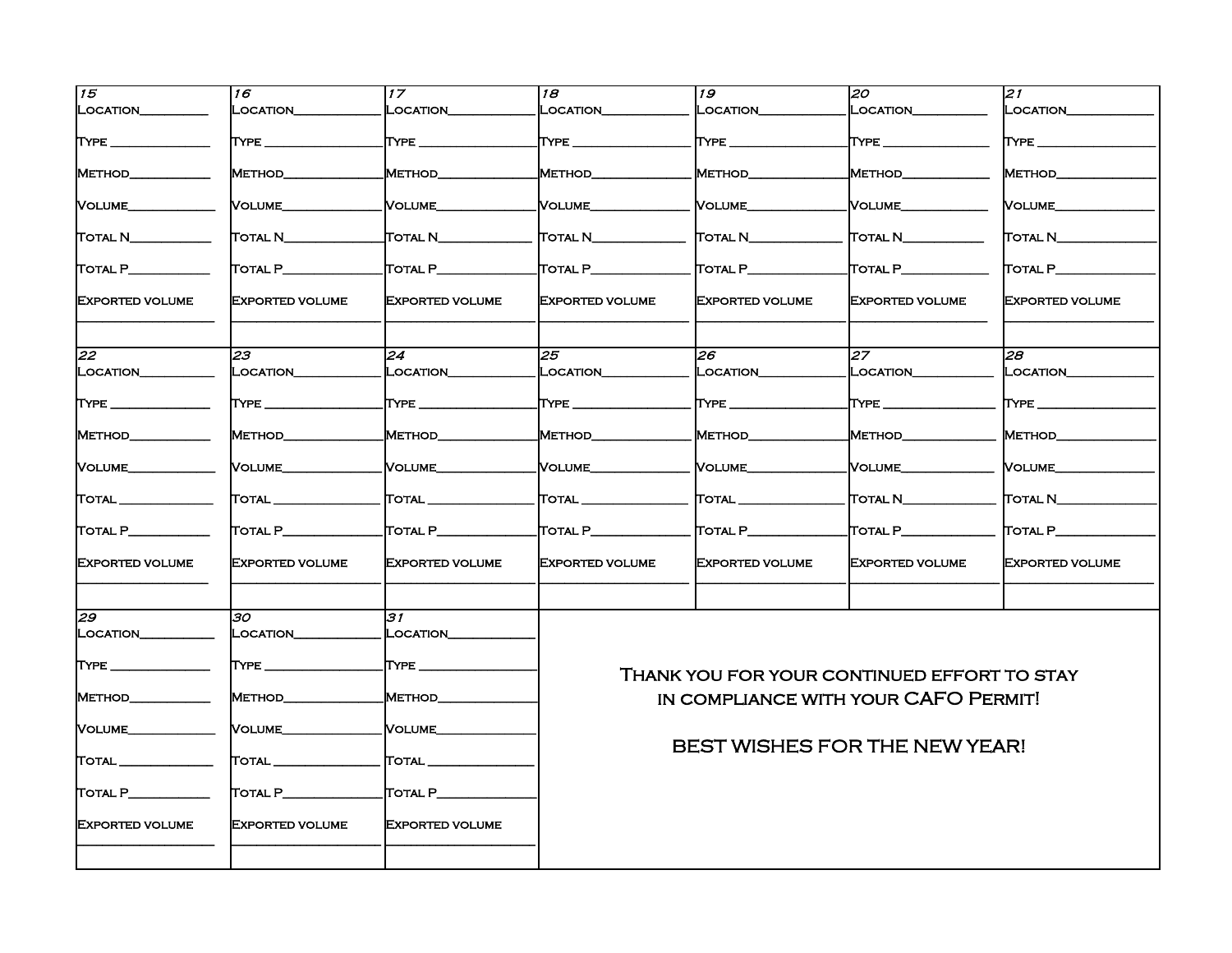## ESTIMATION OF NITROGEN AND PHOSPHORUS FOUND IN ANIMAL MANURE

|                                     | <b>TOTAL NITROGEN</b>     |                          | TOTAL P205    |
|-------------------------------------|---------------------------|--------------------------|---------------|
| BEEF1                               |                           |                          |               |
| DRY LOT (LB/TON OF MANURE)          | 14                        |                          | $\mathcal{Q}$ |
| POULTRY1                            |                           |                          |               |
| LAYER (LIQUID)                      | 57 (LBS/1,000<br>GALLONS) | 1,548<br>(LB/ACRE/INCH)  | 51            |
| LAYER (SOLID) (LB/TON OF MANURE)    | 37                        |                          | 55            |
| <b>BROILER (LB/TON OF MANURE)</b>   | 75                        |                          | 27            |
| SWINE1                              |                           |                          |               |
| LIQUID                              | 39 (LB/1,000<br>GALLONS)  | 1,059 (LB/ACRE-<br>INCH) | 34            |
| SOLID (LB/TON OF MANURE)            | 17                        |                          | 20            |
| DAIRY2                              |                           |                          |               |
| DRY STACK (LBS/TON OF MANURE)       | 10                        |                          | 10            |
| SEPARATED SOLIDS (LB/TON OF MANURE) | 5                         |                          | 2             |
| <b>RECEPTION TANK</b>               | 20 (LB/1,000<br>GALLONS)  | 543 (LB/ACRE-INCH)       | 7             |
| <b>STORAGE POND</b>                 | 5 (LBS/1,000<br>GALLONS)  | 135 (LB/ACRE-INCH)       | 30            |
| EQUINE3                             |                           |                          |               |
| SOLID (LB/TON OF MANURE)            | $\overline{9}$            |                          | 6             |
| SHEEP/GOAT4                         |                           |                          |               |
| SOLID (LB/TON OF MANURE)            | 18                        |                          | 9.2           |

1 Values for manure are based on "Determining Crop Available Nutrients from Manure" (G1335).

2 Values for dairy manure are based on "Dairy Manure as a Fertilizer Source" (EM8586).

3,4 Values for manure are based on "Fertilizing with Manure" (PNW 0533).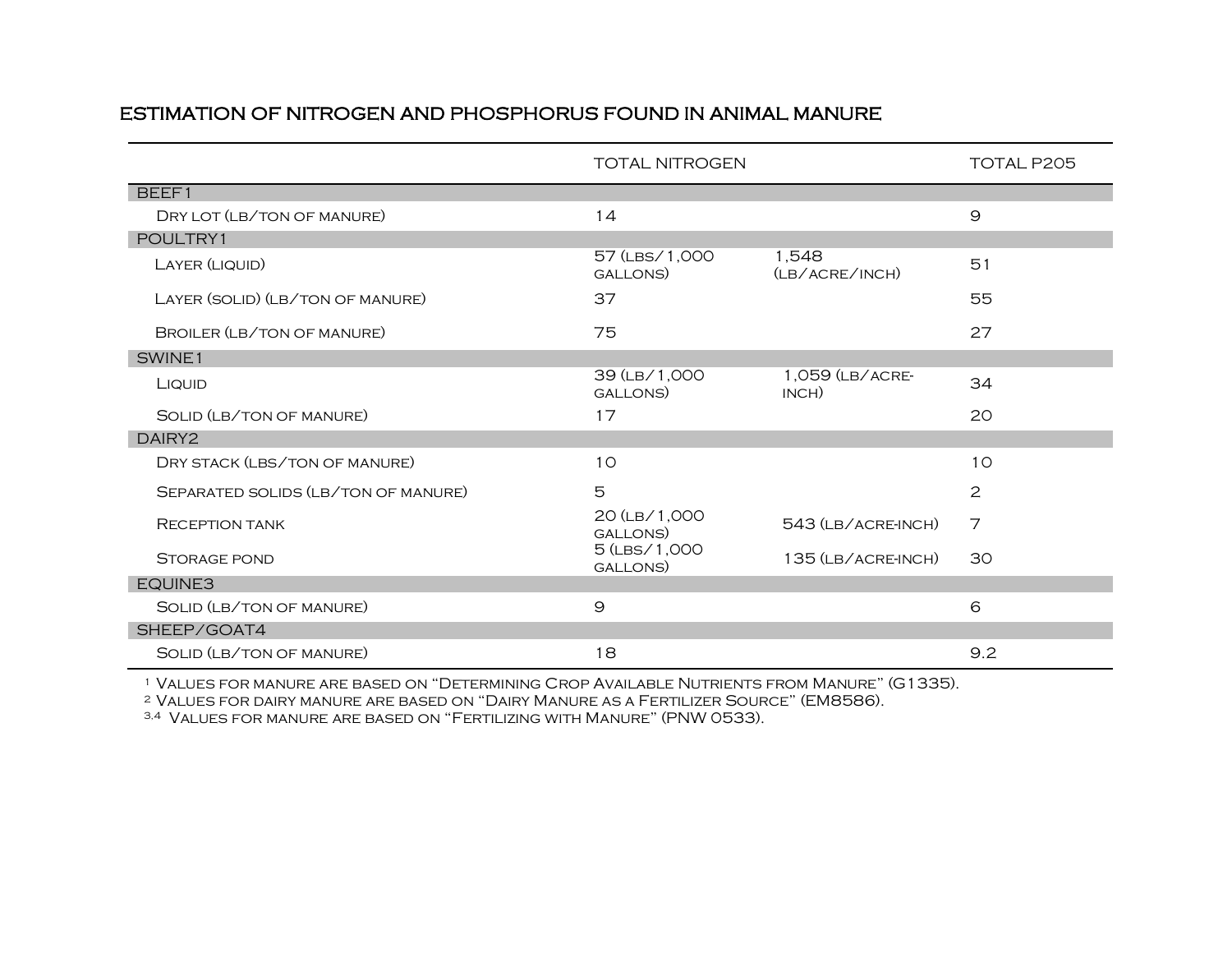| LBS OF<br>N/1000<br><b>GALLONS</b> | <b>I OTAL INTINOGLIA (I OONDO OF INTERACTURALITY</b><br><b>APPLICATION RATE (ACRE-INCH)</b> |     |      |              |      |     |      |              |  |
|------------------------------------|---------------------------------------------------------------------------------------------|-----|------|--------------|------|-----|------|--------------|--|
|                                    | 0.25                                                                                        | 0.5 | 0.75 | $\mathbf{1}$ | 1.25 | 1.5 | 1.75 | $\mathbf{2}$ |  |
| $\mathbf{1}$                       | $\overline{7}$                                                                              | 14  | 20   | 27           | 34   | 41  | 48   | 54           |  |
| $\mathbf{z}$                       | 14                                                                                          | 27  | 41   | 54           | 68   | 81  | 95   | 109          |  |
| $\mathbf{B}$                       | 20                                                                                          | 41  | 61   | 81           | 102  | 122 | 143  | 163          |  |
| 4                                  | 27                                                                                          | 54  | 81   | 109          | 136  | 163 | 190  | 217          |  |
| 5                                  | 34                                                                                          | 68  | 102  | 136          | 170  | 204 | 238  | 272          |  |
| $\mathbf 6$                        | 41                                                                                          | 81  | 122  | 163          | 204  | 244 | 285  | 326          |  |
| $\overline{7}$                     | 48                                                                                          | 95  | 143  | 190          | 238  | 285 | 333  | 380          |  |
| 8                                  | 54                                                                                          | 109 | 163  | 217          | 272  | 326 | 380  | 434          |  |
| $\mathbf{Q}$                       | 61                                                                                          | 122 | 183  | 244          | 305  | 367 | 428  | 489          |  |
| 10                                 | 68                                                                                          | 136 | 204  | 272          | 339  | 407 | 475  | 543          |  |
| 11                                 | 75                                                                                          | 149 | 224  | 299          | 373  | 448 | 523  | 597          |  |
| 12                                 | 81                                                                                          | 163 | 244  | 326          | 407  | 489 | 570  | 652          |  |
| 13                                 | 88                                                                                          | 176 | 265  | 353          | 441  | 529 | 618  | 706          |  |
| 14                                 | 95                                                                                          | 190 | 285  | 380          | 475  | 570 | 665  | 760          |  |
| 15                                 | 102                                                                                         | 204 | 305  | 407          | 509  | 611 | 713  | 815          |  |
| 16                                 | 109                                                                                         | 217 | 326  | 434          | 543  | 652 | 760  | 869          |  |
| 17                                 | 115                                                                                         | 231 | 346  | 462          | 577  | 692 | 808  | 923          |  |
| 18                                 | 122                                                                                         | 244 | 367  | 489          | 611  | 733 | 855  | 977          |  |
| 19                                 | 129                                                                                         | 258 | 387  | 516          | 645  | 774 | 903  | 1032         |  |

#### LIQUID MANURE APPLICATION CHART Total Nitrogen (Pounds of N per acre-inch)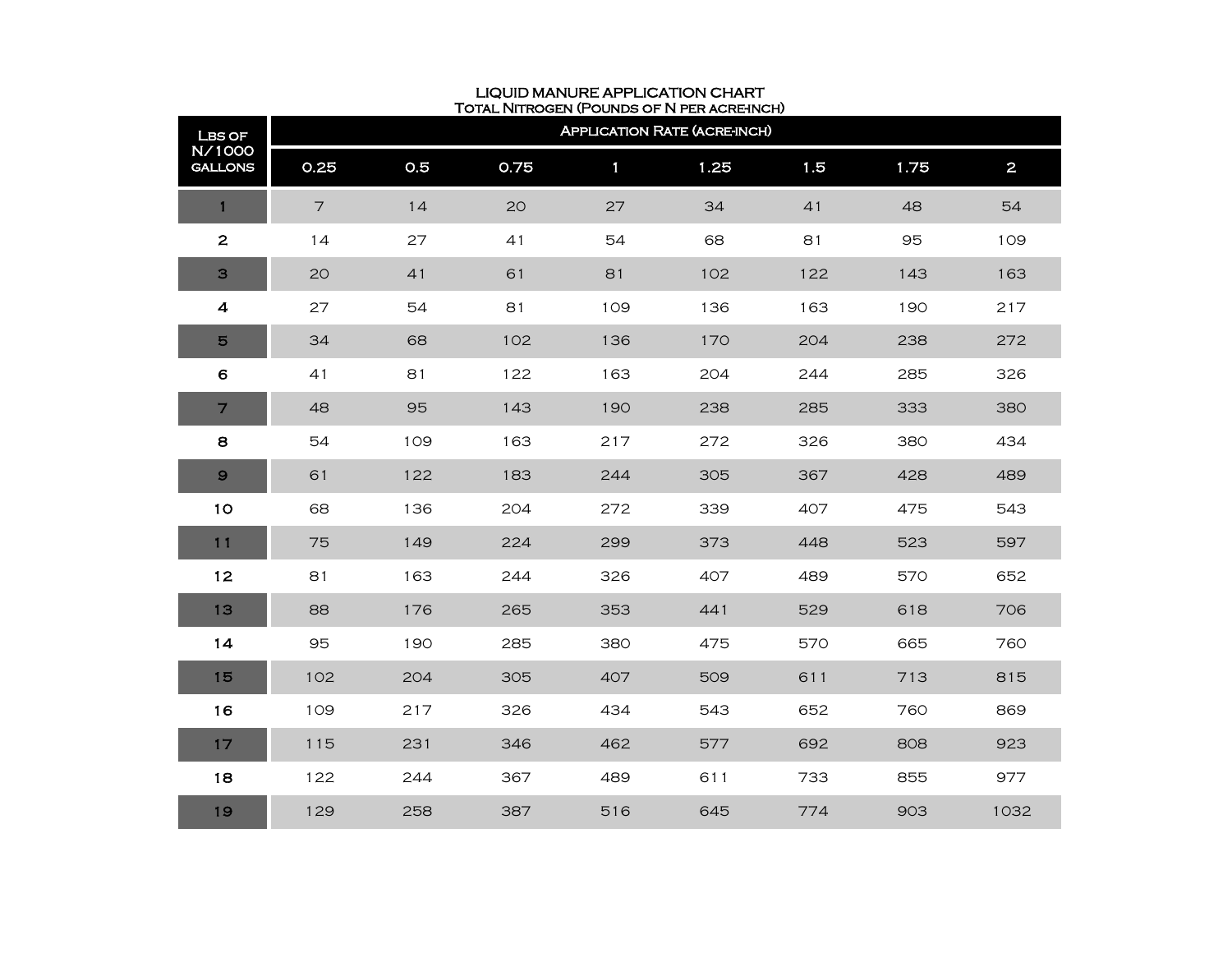Conversion Factors for Manure\*

 $1$  TON =  $2,000$  pounds  $1$  CUBIC FOOT =  $7.5$  GALLONS

 $1$  GALLON =  $8.3$  POUNDS

 $1$  YARD = 27 CUBIC FEET

1 CUBIC FOOT =  $55$  POUNDS (DRY) TO  $62$  POUNDS (WFT)\*\*

 \*\*Manure density (weight per cubic foot) varies with moisture content, primarily depending on amount of bedding/solids.

For a quick solid manure estimate, weigh a five-gallon pail of manure. Subtract the weight of the bucket, usually 2 pounds, to get the actual weight of the manure. Multiply the weight of the manure by 40 to get pounds per cubic yard.

\* Due to the variability of manure, using the above conversion factors will only provide an estimate. Actual manure test values will provide more accurate information*.*

**NOTES:**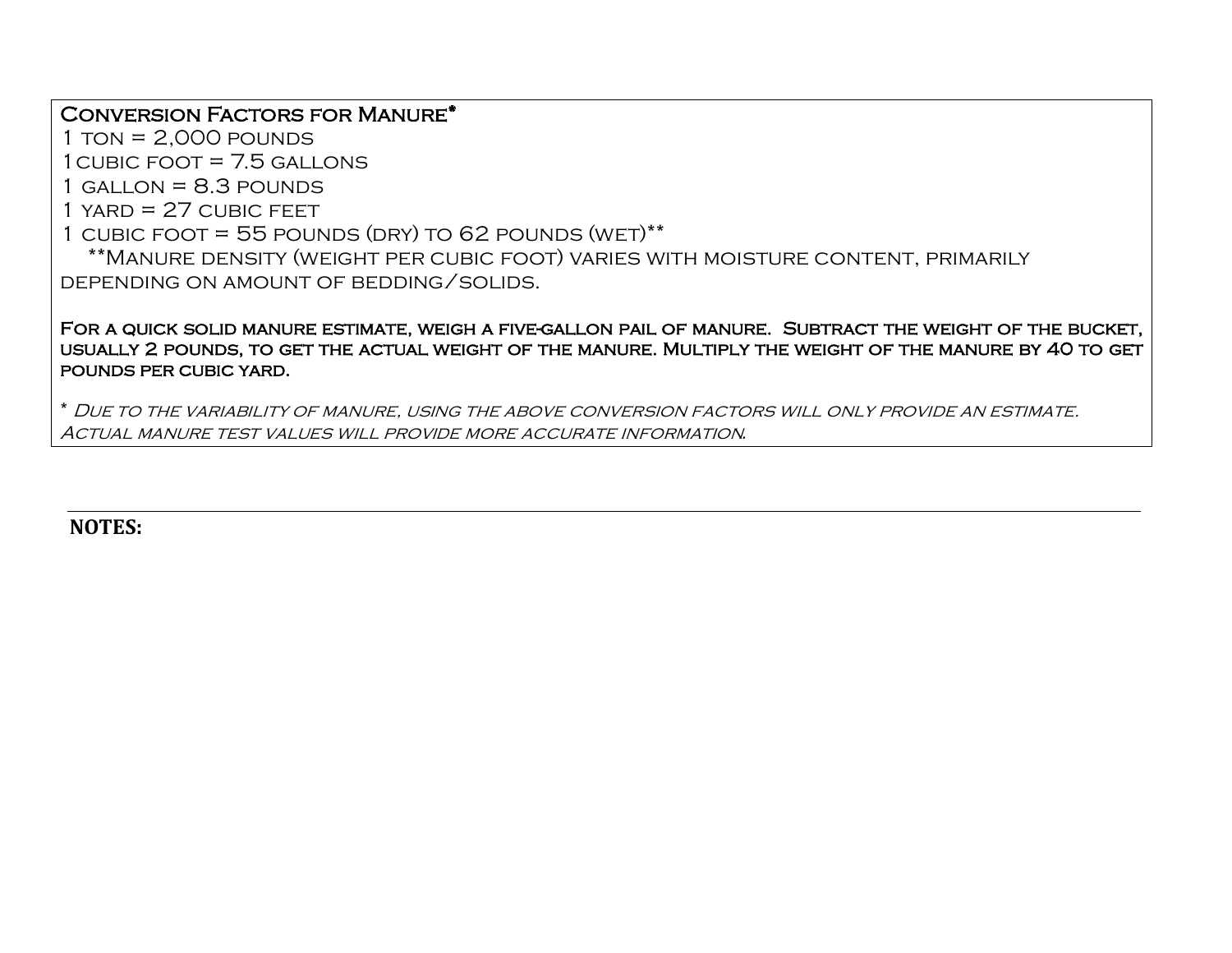| SUMMARY OF REQUIRED INSPECTIONS TO BE DONE BY THE OPERATOR:                                                                                                                                                      |                                       |  |  |  |  |  |
|------------------------------------------------------------------------------------------------------------------------------------------------------------------------------------------------------------------|---------------------------------------|--|--|--|--|--|
| <b>ITEMS</b>                                                                                                                                                                                                     | <b>FREQUENCY</b>                      |  |  |  |  |  |
| STORM WATER DIVERSION DEVICES, RUN-OFF DIVERSION STRUCTURES, ANIMAL WASTE STORAGE<br>STRUCTURES AND DEVICES CHANNELING CONTAMINATED STORM WATER TO WASTE WATER AND<br>MANURE STORAGE AND CONTAINMENT STRUCTURES. | PERIODICALLY                          |  |  |  |  |  |
| WATER LINES, INCLUDING DRINKING WATER OR COOLING WATER LINES.                                                                                                                                                    | PERIODICALLY                          |  |  |  |  |  |
| EQUIPMENT USED FOR LAND APPLICATION OF MANURE, LITTER OR PROCESS WASTE WATER.                                                                                                                                    | PERIODICALLY WHEN EQUIPMENT IS IN USE |  |  |  |  |  |
| LIQUID IMPOUNDMENTS FOR MANURE AND PROCESS WASTE WATER.                                                                                                                                                          | PERIODICALLY                          |  |  |  |  |  |

## SUMMARY OF RECORDKEEPING REQUIREMENTS:

Date, amount, and nutrient loading of manure, litter, or process waste water applied to each field.

Total Nitrogen and Phosphorus actually applied to each field.

Method of manure application.

Total amount of manure or waste water transferred or exported to other persons.